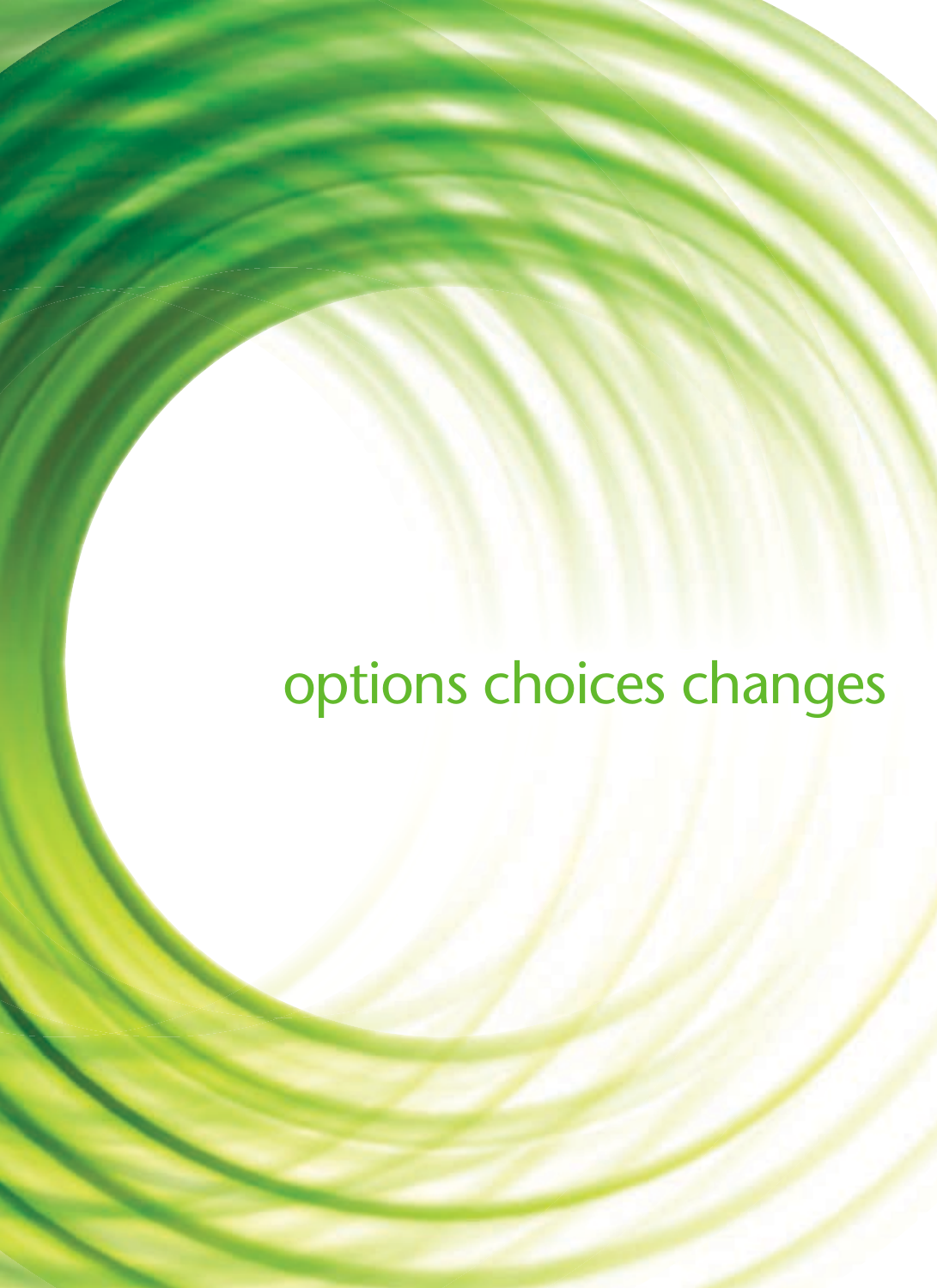#### A Women's Directorate publication

Contents may not be reproduced for commercial purposes but any other reproduction, with acknowledgement, is encouraged. Please cite: Government of Yukon Women's Directorate. ISBN 1-55362-368-1 7th edition

Additional copies are available through: Women's Directorate Government of Yukon P.O. Box 2703 Whitehorse, Yukon Y1A 2C6 phone: 867-667-3030 toll-free: 1-800-661-0408, extension 3030 fax: 867-393-6270 e-mail: womens.directorate@gov.yk.ca

This document is also available for download on the Women's Directorate website: www.womensdirectorate.gov.yk.ca

Exemplaires en français disponibles sur demande auprès du la condition feminine du Yukon au 667-3030.

© 2013 Government of Yukon Women's Directorate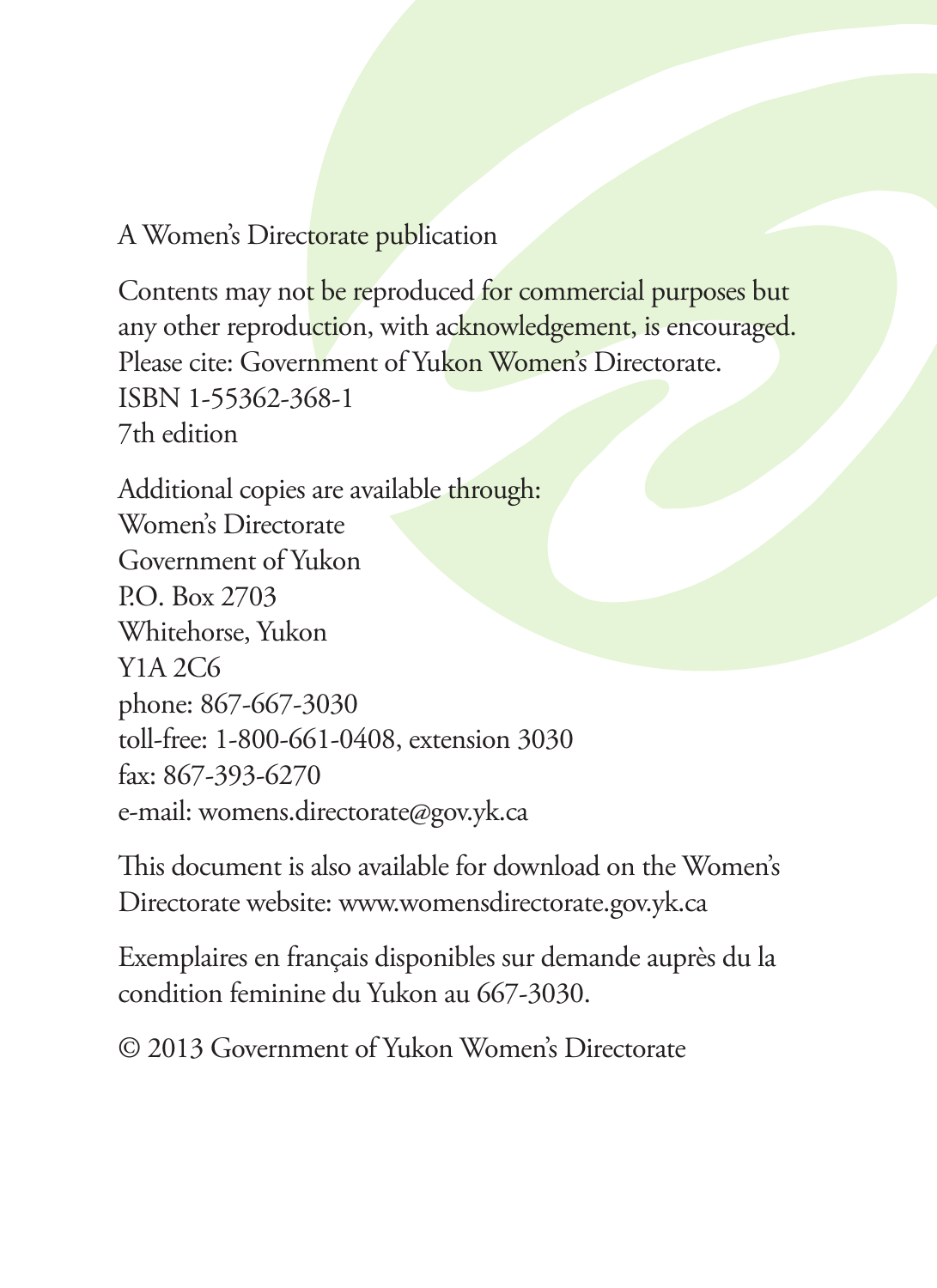## *Acknowledgements*

The Women's Directorate is committed to helping end violence against women and girls. We hope this booklet will help all women and girls who have suffered and lived in the shadow of violence.

We sincerely thank all of you who assisted us, particularly staff from Yukon Women's Transition Home (Kaushee's Place), in ensuring this information is sensitive to the concerns and priorities of Yukon women.

This publication is based on the Nova Scotia Advisory Council on the Status of Women's booklet "Making Changes: A book for women in abusive relationships" and the Calgary Women's Emergency Shelter's booklets: "Honouring Resistance: How Women Resist Abuse in Intimate Relationships" and "Choosing to Change: A Handbook for Men concerned about their abusive behaviours towards those they love." Options, Choices, Changes has been adapted and edited to reflect the current laws and services in Yukon.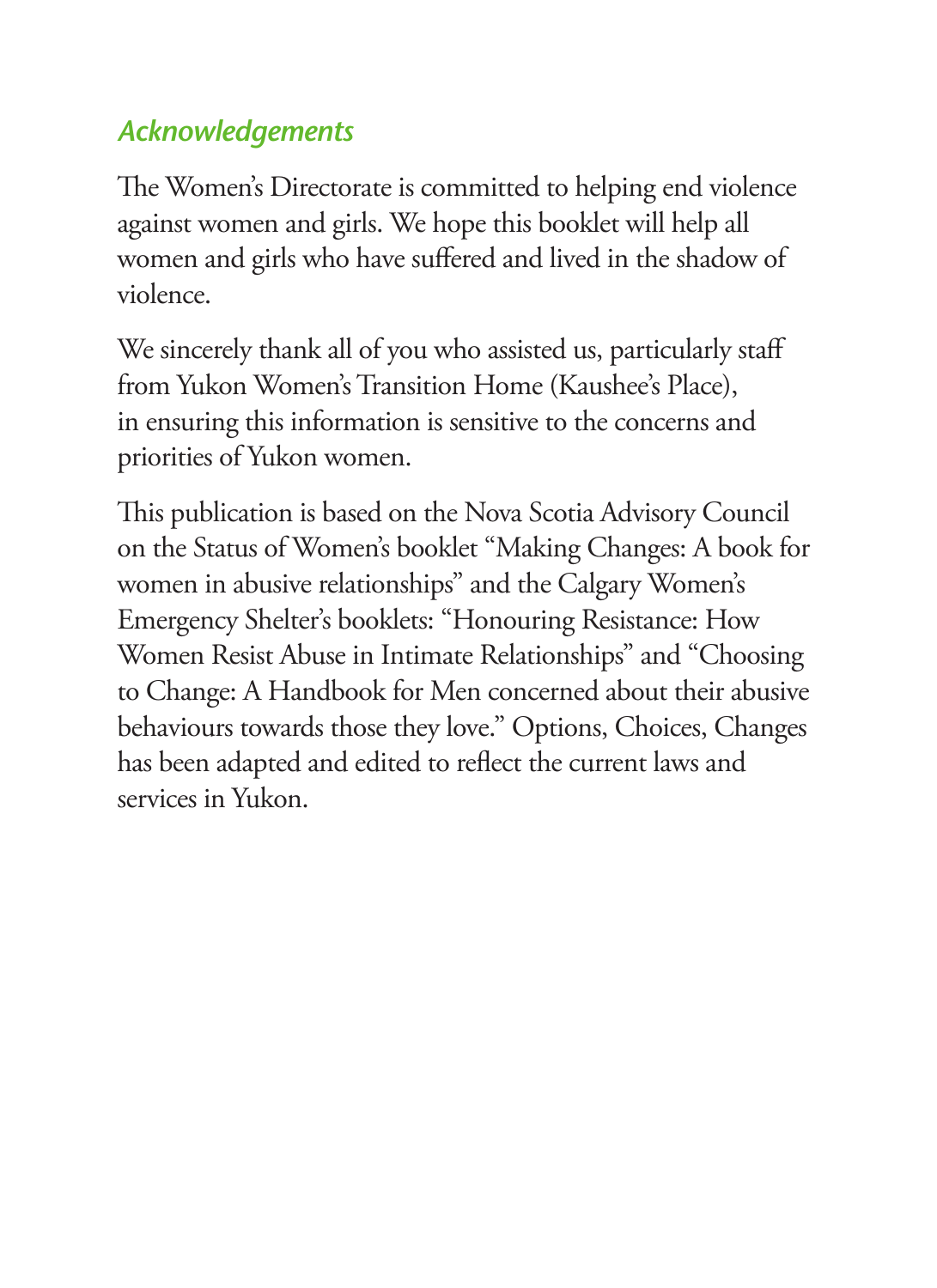## **Contents**

| What you can do if you know a woman             |  |
|-------------------------------------------------|--|
|                                                 |  |
|                                                 |  |
|                                                 |  |
| Why does violence against women happen?7        |  |
|                                                 |  |
|                                                 |  |
|                                                 |  |
|                                                 |  |
| Support/counselling for you and your children20 |  |
|                                                 |  |
|                                                 |  |
|                                                 |  |
|                                                 |  |
|                                                 |  |
|                                                 |  |
|                                                 |  |
|                                                 |  |
|                                                 |  |
|                                                 |  |
|                                                 |  |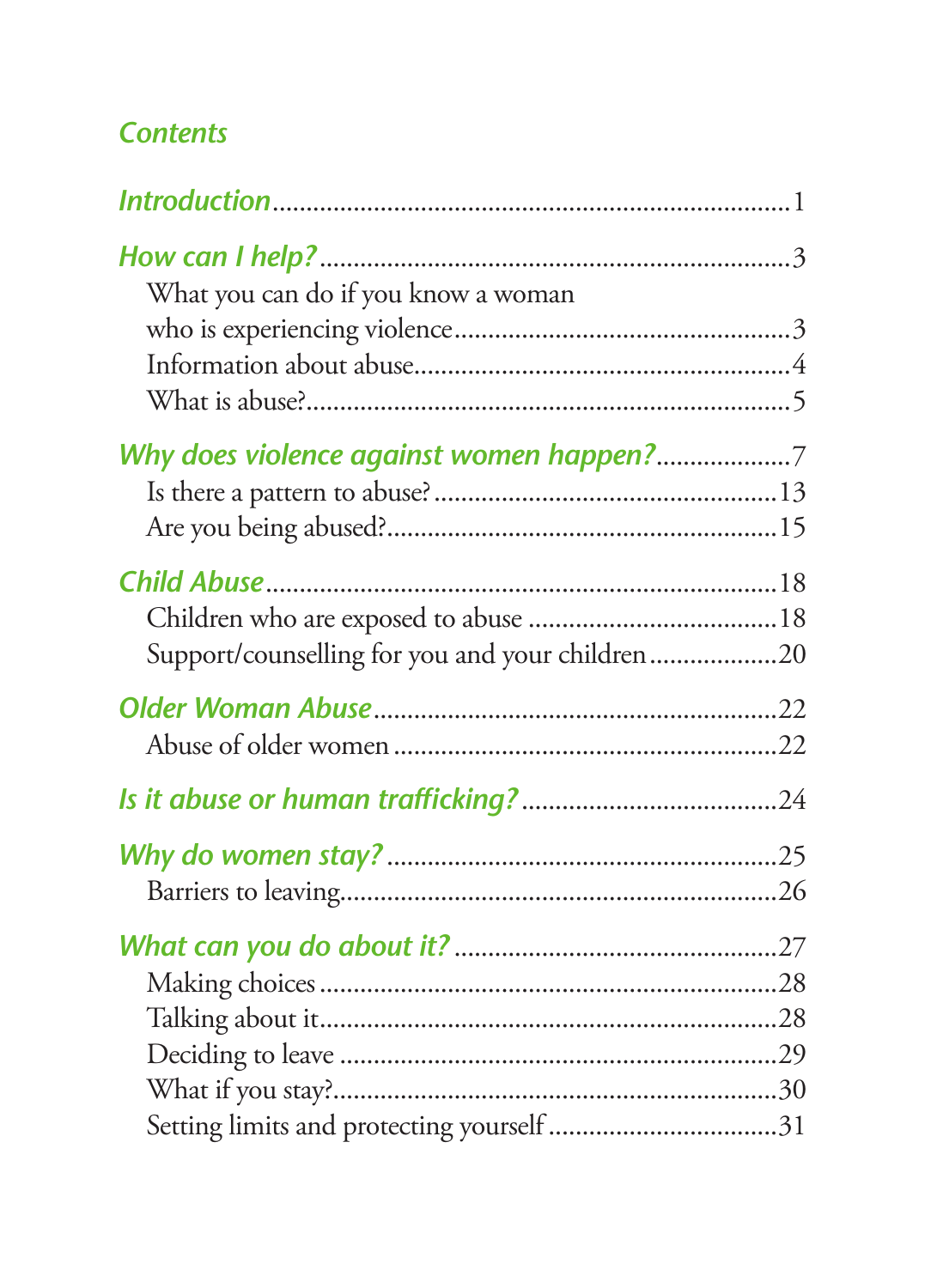| What happens when you call the RCMP? 34        |  |
|------------------------------------------------|--|
| What happens if the police lay charges?35      |  |
|                                                |  |
|                                                |  |
|                                                |  |
|                                                |  |
|                                                |  |
|                                                |  |
|                                                |  |
|                                                |  |
|                                                |  |
|                                                |  |
|                                                |  |
|                                                |  |
|                                                |  |
|                                                |  |
|                                                |  |
| Financial assistance for Yukon First Nations56 |  |
|                                                |  |
|                                                |  |
|                                                |  |
|                                                |  |
|                                                |  |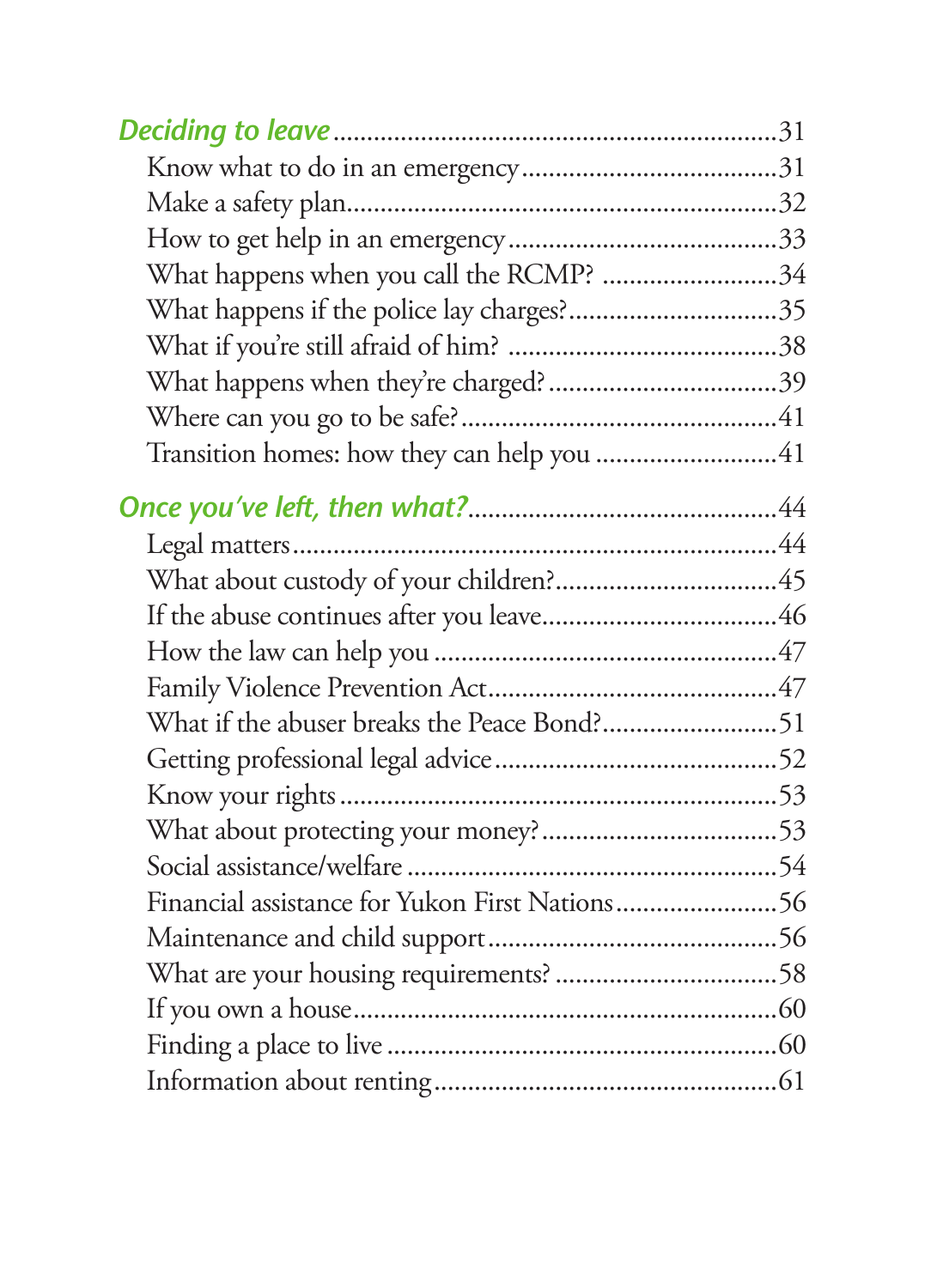*If you are a woman experiencing abuse or who has previously experienced abuse, this book is especially intended to help you.*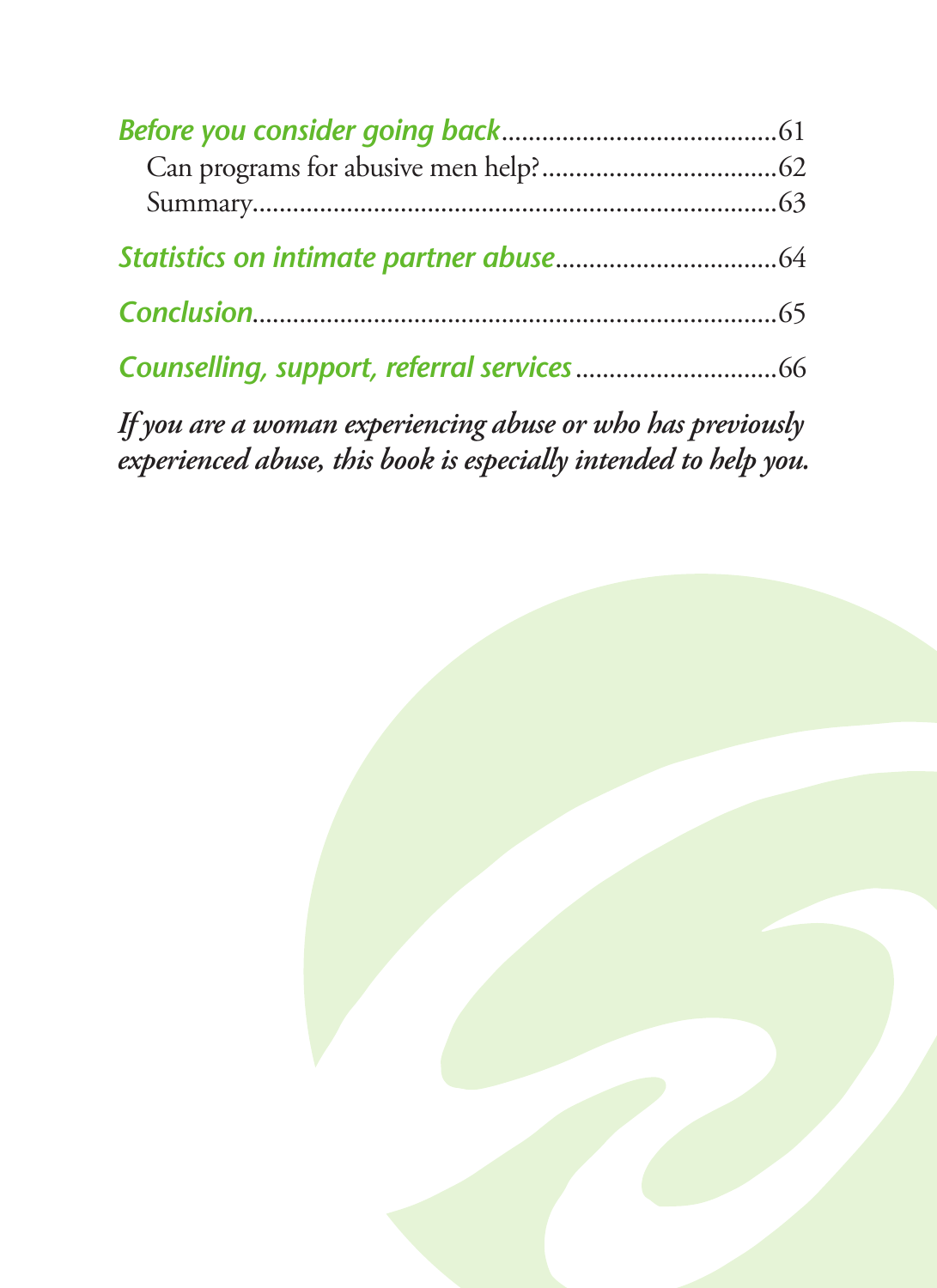## *Introduction*

Women can be abused physically, emotionally, sexually, psychologically and financially. Maybe you are being abused by your partner, husband, boyfriend or some other person in your life. Maybe you think you are being abused, but you are not sure. If you are being abused by another woman who is your intimate partner, you may also be able to use this book.

## *is handbook was written for:*

- women who have experienced intimate partner violence;
- the friends and family who love them;
- professionals who work in the field of domestic violence; and,
- perpetrators of domestic violence.

#### *By reading this handbook, our hope is that:*

- women will recognize the strength they have shown in resisting abuse;
- friends and family of abused women will have a better understanding of the many subtle ways women resist abuse;
- professionals who counsel victims and/or perpetrators of domestic violence will use a response-based approach; and,
- perpetrators will choose to consistently treat their partners with respect and dignity.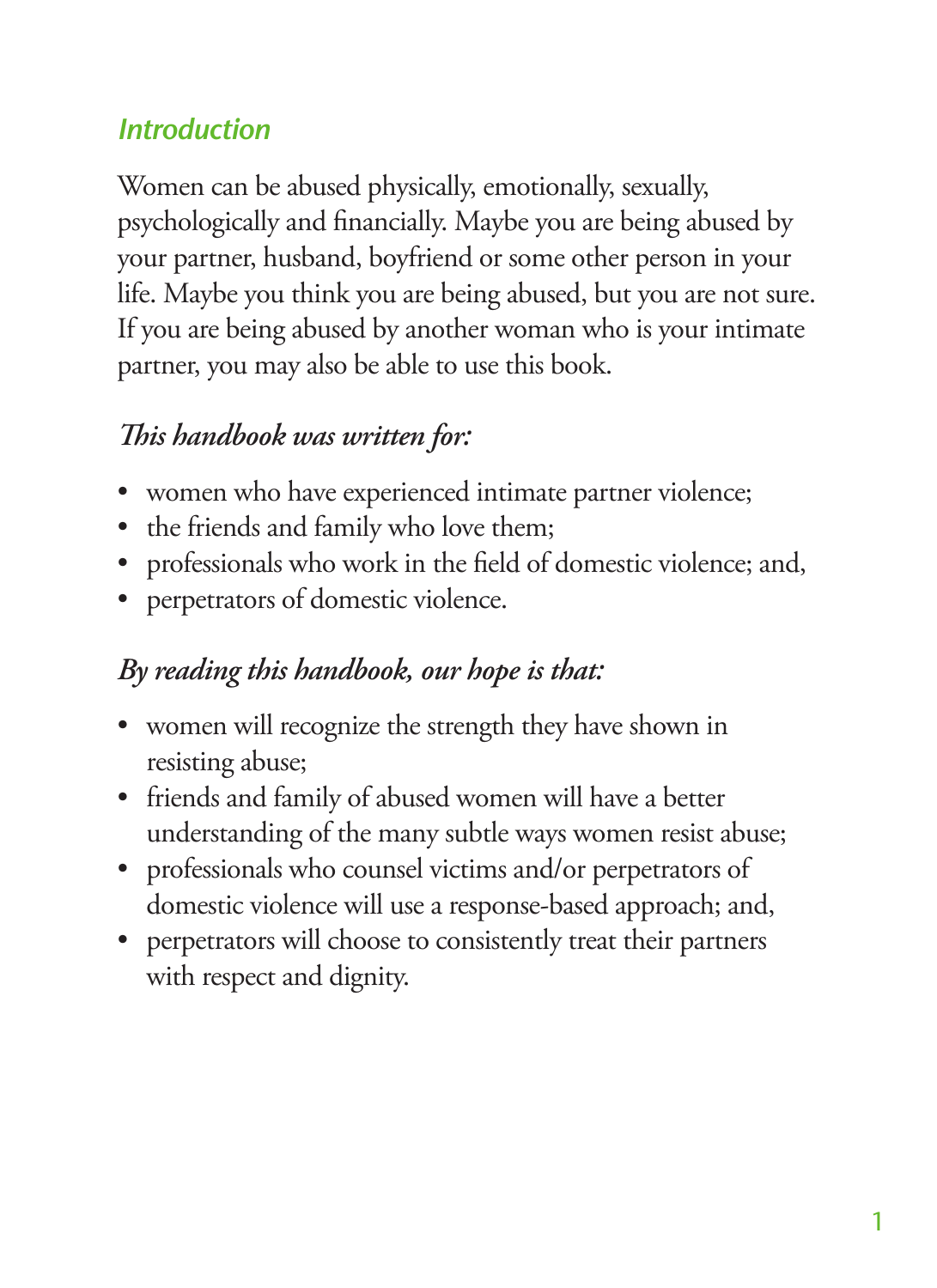Many people have been raised to believe victims of domestic violence share some common "effects" of abuse by their intimate partners. They make an assumption that victims passively accept violence, and lack self-esteem, assertiveness or boundaries. Much attention is paid to these "effects" of violence. Unfortunately, this leads people to have a stereotyped, negative view of victims.

Victims are not passive when they are being abused. By looking at what victims do to oppose abuse and to keep their dignity, we hope people will form a more accurate view of victims. We also hope victims will reconsider any feelings that they are "damaged," and instead, look at the strengths they have shown in resisting abuse.

We also look at what perpetrators do when they are abusive. Much attention is focused on trying to understand the reasons people are abusive. For example, it has been suggested that perhaps people are abusive because they themselves were abused as children, or they have mental health disorders. Unfortunately, this sometimes leads to excusing perpetrators from responsibility for their behaviour. In fact, it is our experience in working with perpetrators that they are in control of their actions, and they make deliberate choices about their abusive behaviour. We believe perpetrators can, at any point in time, choose to change and to behave respectfully towards others.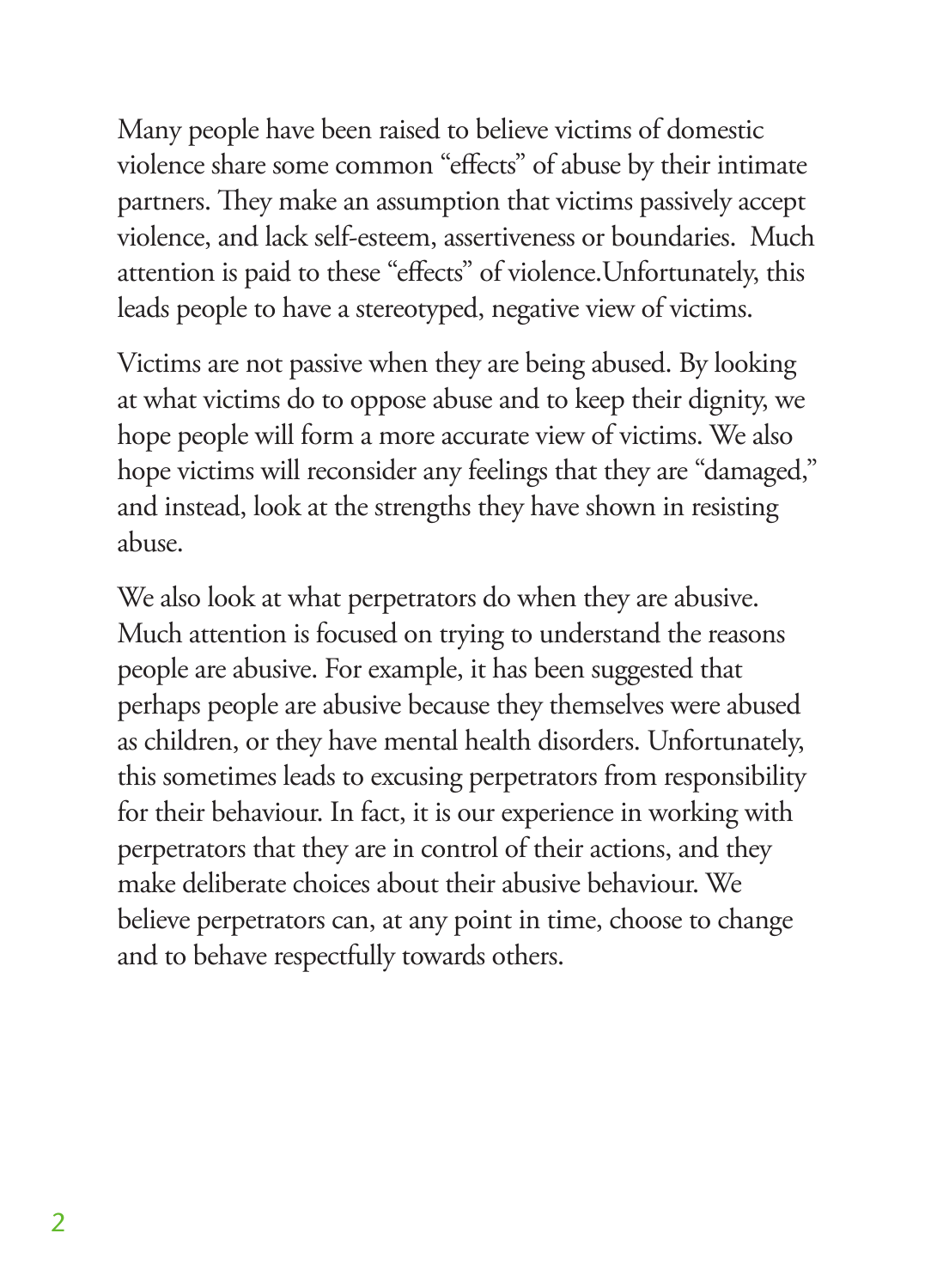#### *What you can do if you know a woman is experiencing abuse*

- Read this booklet.
- • Acknowledge the strength women show by resisting abuse.
- Educate yourself on women's resistance to abuse.
- • Give her clear messages: violence is never okay; her safety and her children's safety are the most important issues; abuse of women is a crime; she does not cause the abuse; she is not alone; she cannot change her partner's behaviour; violence is a choice.
- Help her make an emergency safety plan (see page 32).
- • Encourage and support her to make her own decisions.
- Don't put the abuser down (she may still have an emotional attachment to him).
- • Believe her. Don't judge or lecture.
- • Find out about the resources in her community (see the Directory at the end of this booklet).
- Don't ask why she stays.
- Don't buy into common myths about abuse or women.
- Be patient and understanding.
- • Let her know there are no simple solutions, but that change is possible.
- • Discuss different options and allow her to decide which is best for her.
- If you can, let her know you'll stand by her no matter what she decides.
- • Be patient if she is confused or unsure about what to do.
- Respect her decisions.
- Make sure you are also safe.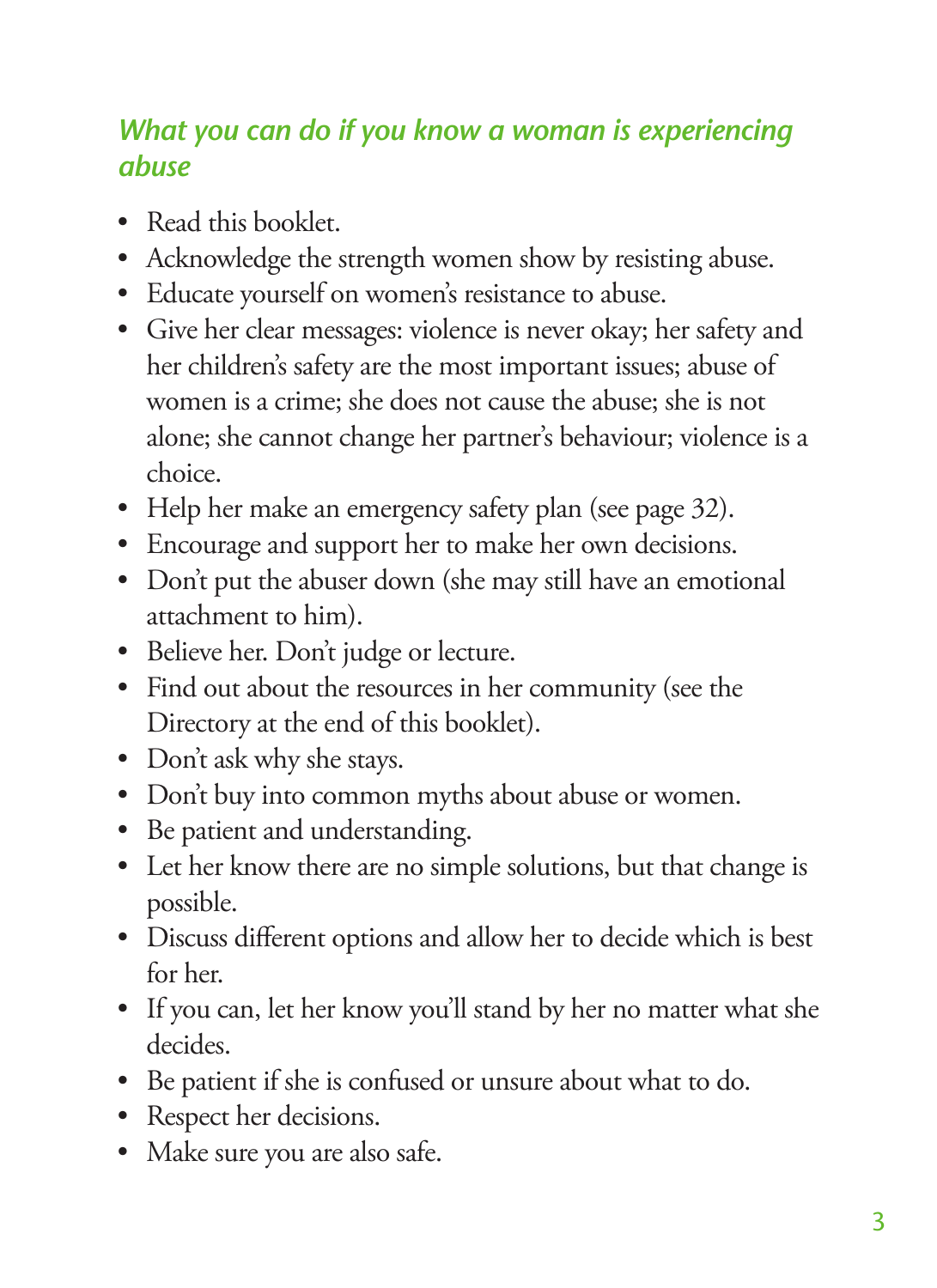#### *Information about abuse*

## *DEFINITIONS:*

*Abuse:* deliberate behaviour in which one person chooses to dominate, control or harm another. Perpetrators abuse against the will of victims who never ask or choose to be abused.

*Domestic Violence:* domestic violence is widely understood to be a pattern of behaviour used by one person to gain power and control over another person with whom he/she has or has had an intimate relationship. This pattern of behaviour may include physical violence, sexual, emotional, and psychological intimidation, verbal abuse, stalking, and using electronic devices to harass and control. Anyone can be a victim of domestic violence, whatever their age, race, economic status, religion, sexual orientation or education. While men can be victims of domestic violence, women represent the overwhelming majority of victims of such violence.

*Perpetrator:* the person in a close relationship who chooses to behave in ways that harm, control or dominate another.

*Resistance to Abuse:* whenever people are abused, they do many things to oppose the abuse and to keep their dignity and their self-respect. This is called resistance. The resistance might include not doing what the perpetrator wants them to do, or standing up against and trying to stop or prevent violence, disrespect and oppression. Imagining a better life may also be a way that victims resist abuse.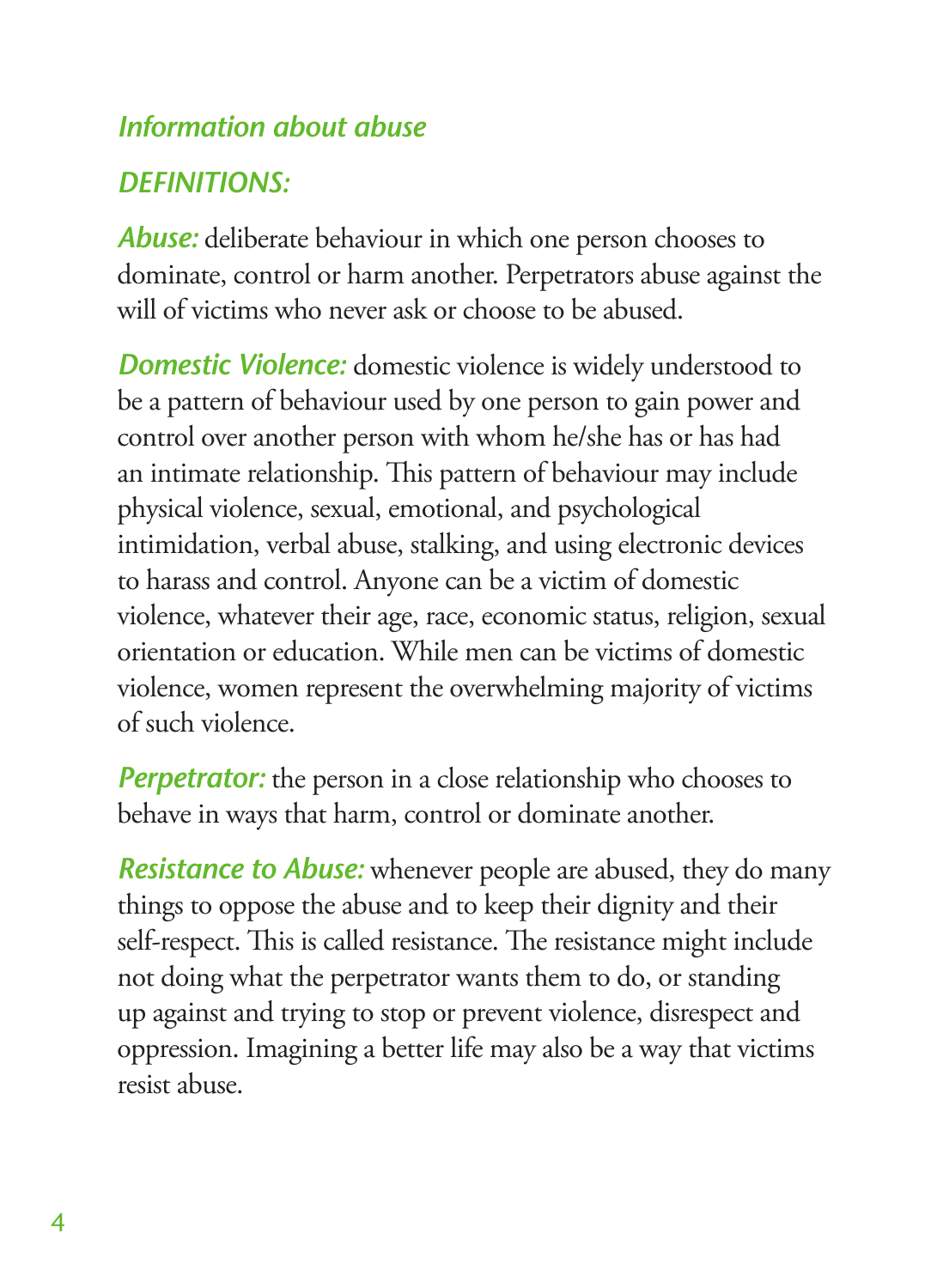People call abuse of women different things:

- wife battering;
- wife assault:
- domestic violence;
- family violence;
- wife abuse/spousal abuse;
- woman abuse:
- physical or mental cruelty;
- violence against women;
- assault; and,
- intimate partner violence.

*Victim:* the person who has been purposely harmed by the unwanted actions of another. The victim is in no way responsible for the abusive actions of another. Victims always oppose abuse and often show great strength in doing so.

#### *Here are just a few examples of behaviours and types of abuse by perpetrators:*

#### *Acts that are offences under the Criminal Code of Canada*

*Physical abuse:* strangling, kicking, punching, slapping, grabbing, pushing, shoving, spitting at you, pulling your hair, physically restraining you, stopping you from leaving, holding you when you say "no," any unwanted physical contact, abusing your children, treating you roughly.

**Sexual abuse:** putting you down or comparing you sexually to others; getting back at you for refusing to have sex, sleeping around, or treating you as a sex object; forcing you to look at pornography; hounding you for sex or forcing certain positions; forcing unwanted sex.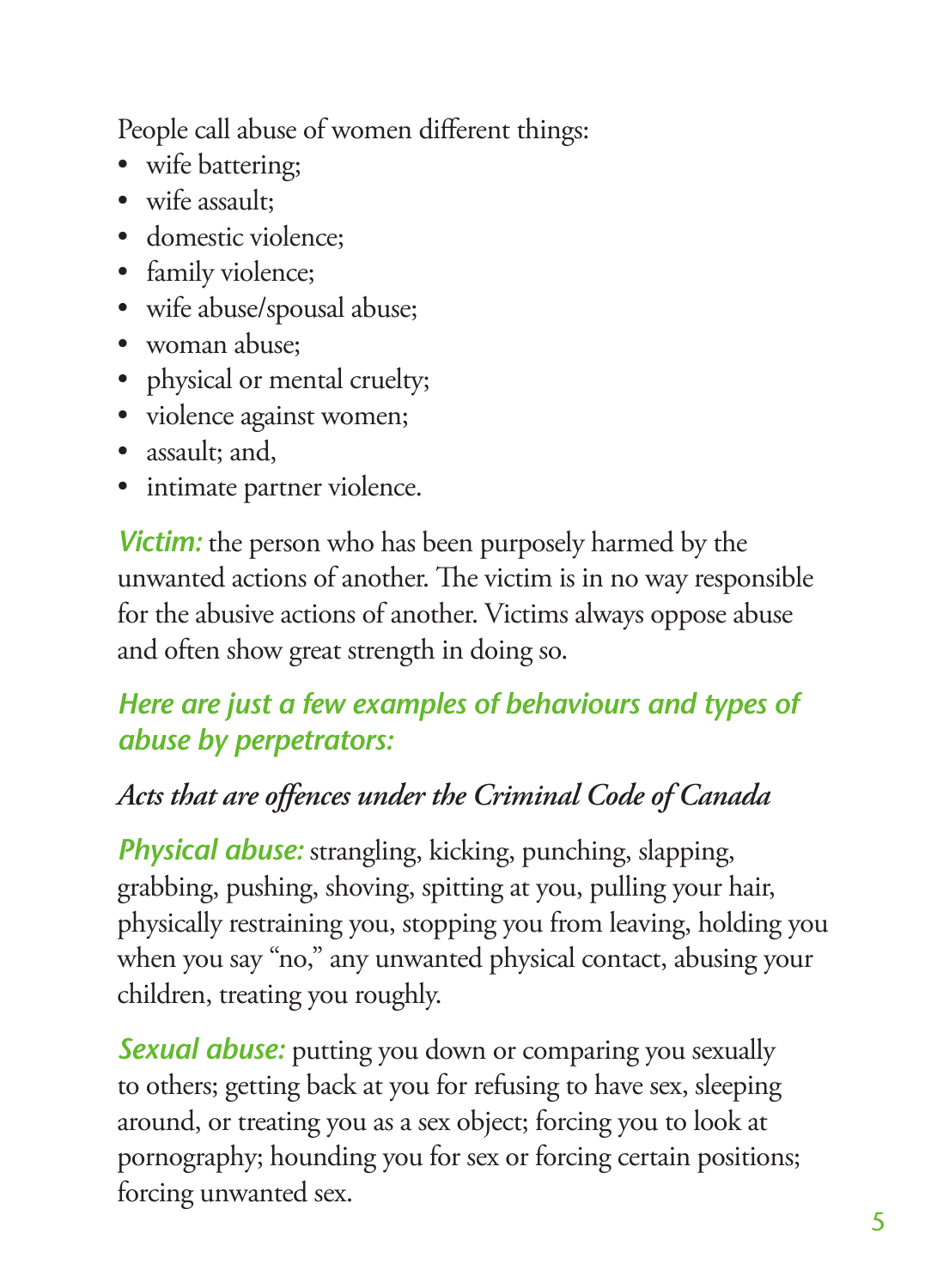*MYTH: Women who are being abused can always choose to leave the relationship at any time.*

*FACT: Women who are facing abuse may have a number of barriers to leaving the abusive situation, including social, financial, cultural, religious and emotional obstacles.* 

*Stalking or criminal harassment:* creating fear by repeatedly following, communicating, or attempting to communicate with you or any member of your family.

**Stealing** things that belong to you like your pay cheque or your passport.

*Threats to harm or kill:* for example, telling you to stop crying... or else.

# *Other forms of abuse*

*Emotional/psychological:* causing you to feel afraid, playing 'mind games' by not telling you what he is doing, lying, ignoring you, walking away from you in discussion (unless both of you have agreed to taking a 'time-out' period when arguments become heated); refusing to deal with issues; putting you down; finding fault in your behaviour; brainwashing; refusing to do things with you or for you (such as withholding sex), always getting his own way; and, criticizing how you look or act.

*Financial/economic:* controlling you by not paying the bills, refusing to give you money for groceries/clothing/things you need, spending all the money on things he wants, forbidding you to work outside the home, or not letting you take part in financial decisions.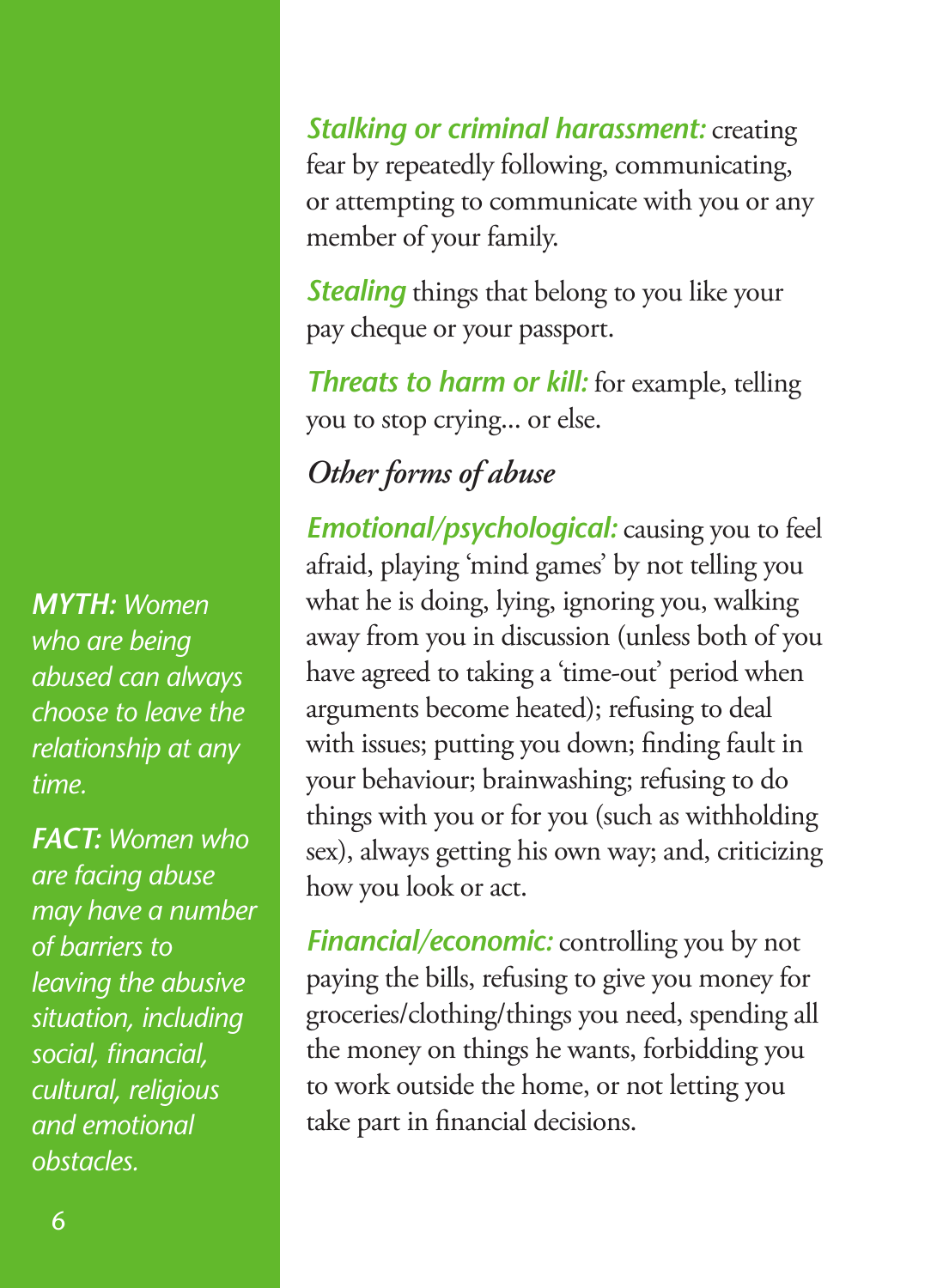**Social isolation:** making a scene in public; embarrassing you in front of your children; not letting you see your friends or being rude to your friends; being nice to others but changing his personality when with you; not taking responsibility for the children; turning your children against you; comparing you unfavourably with other women; not allowing you to express your emotions; denying your feelings; and, threatening to have you deported.

**Spiritual abuse:** ridiculing a victim's religious/spiritual beliefs; attempting to stop her from practicing or participating in spiritual practices; using spirituality/religion as a way to attempt to control and manipulate the victim; destroying spiritual scriptures or objects; attempting to force or pressure her to accept spiritual beliefs or engage in spiritual practices.

*Verbal:* calling you names, yelling, shouting, being sarcastic or critical, always blaming you for things that go wrong, insulting you/your family, laughing in your face, verbal abuse of your children.

## *Why does violence against women happen?*

The root causes of violence originate in the belief that the needs, feelings, or beliefs of one person or group are more right or more important or valuable than those of another person or group. This fundamental inequality creates a justification to intimidate, humiliate, control, abuse and, even murder.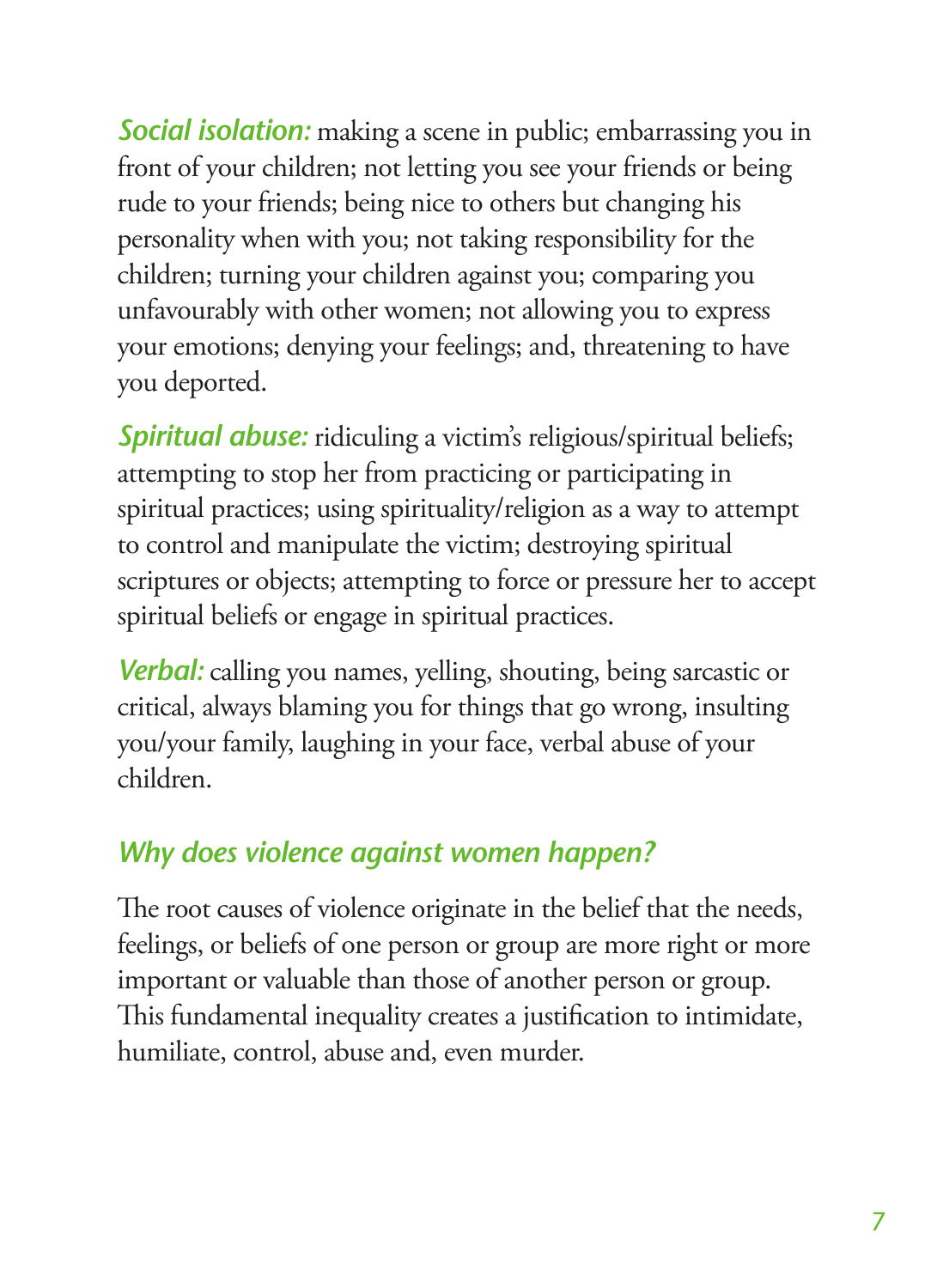#### *PERPETRATORS KNOW THAT VICTIMS WILL RESIST, SO THEY MAKE PLANS TO TRY TO STOP THE VICTIM'S RESISTANCE.*

Perpetrators do not believe that victims will be passive. Therefore, perpetrators think about how victims will resist their abuse, and make plans to try to stop this resistance. For example, bullies do not pick on children who are bigger and stronger than they are. Bank robbers assume that tellers will resist, so they make plans to try to overcome that resistance.

## *Here are a few examples of ways that perpetrators can try to stop victims from resisting. (This is not a complete list).*

- • One man's immigrant wife did not know Canadian law. He tried to convince her that she would be deported if she called the police for help, because they would know she was a "bad" wife. *He also told her that women's shelters were where bad wives went, and that this would also be a reason for her to be deported.*
- A perpetrator knew that his partner would find it harder to resist his violence if she had no money, so he made sure she never had any spare cash.
- A husband blamed his wife for his own behaviour. He played "head games" with her and tried to confuse her so that she would be easier to control.
- A perpetrator knew that his spouse would attempt to call the police for protection against his aggression. He called the police first, twisted events around and made up a story that she was assaulting him.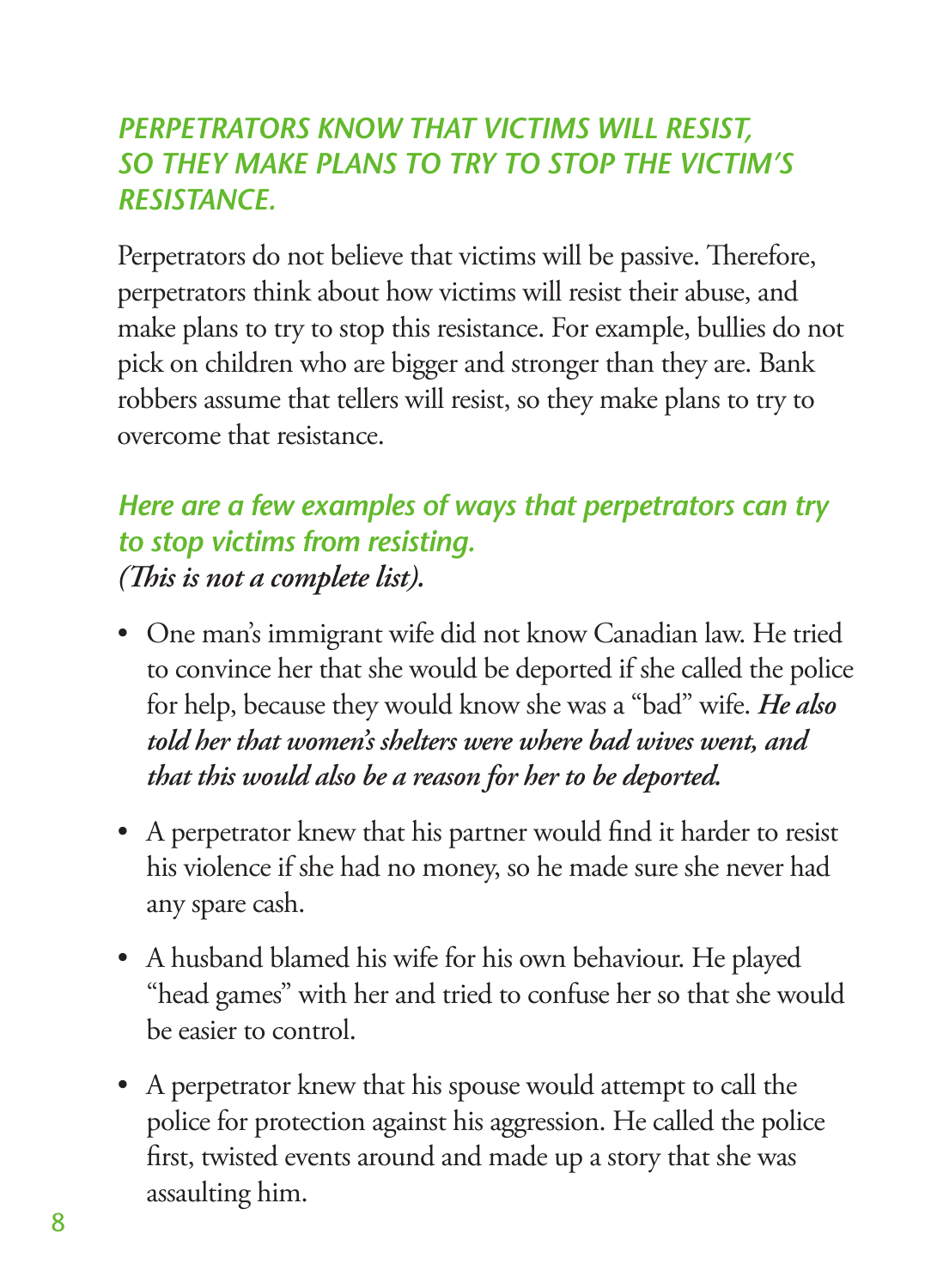- A perpetrator said sorry and gave gifts to a victim following abuse, hoping that the victim would stop feeling angry at him. He believed that this would stop any plans she was making to oppose his mistreatment of her. (Note that it is sometimes difficult for a victim to know what the perpetrator's kind and loving behaviour actually means, because sometimes perpetrators are truly sorry and actually make changes in their behaviour).
- A perpetrator presented a "nicest guy in town" image, believing this would make it more difficult for his wife to convince others that he is abusive.

In our society, gender inequality exists in most areas in our lives, including politics, religion, media, cultural and social norms, and in our workplaces. We all receive messages — both obvious and hidden — that men are more important and more valued than women. Living in the context of this type of environment makes it much easier for a man to believe that he has the right to be in charge and to control a woman, even if it takes violence to do it.

# *Exercise for victims of abuse*

Reflect upon some of your partner's abusive behaviours. Can you see evidence that these behaviours were deliberate, controlled or planned? Does he act differently toward you when other people are around? How has he attempted to stop your resistance to his abuse? Does he treat others with respect and you with disrespect? Write down all of the evidence you have that indicates his abuse was deliberate. What is it like for you to think of the perpetrator's behavior in this way?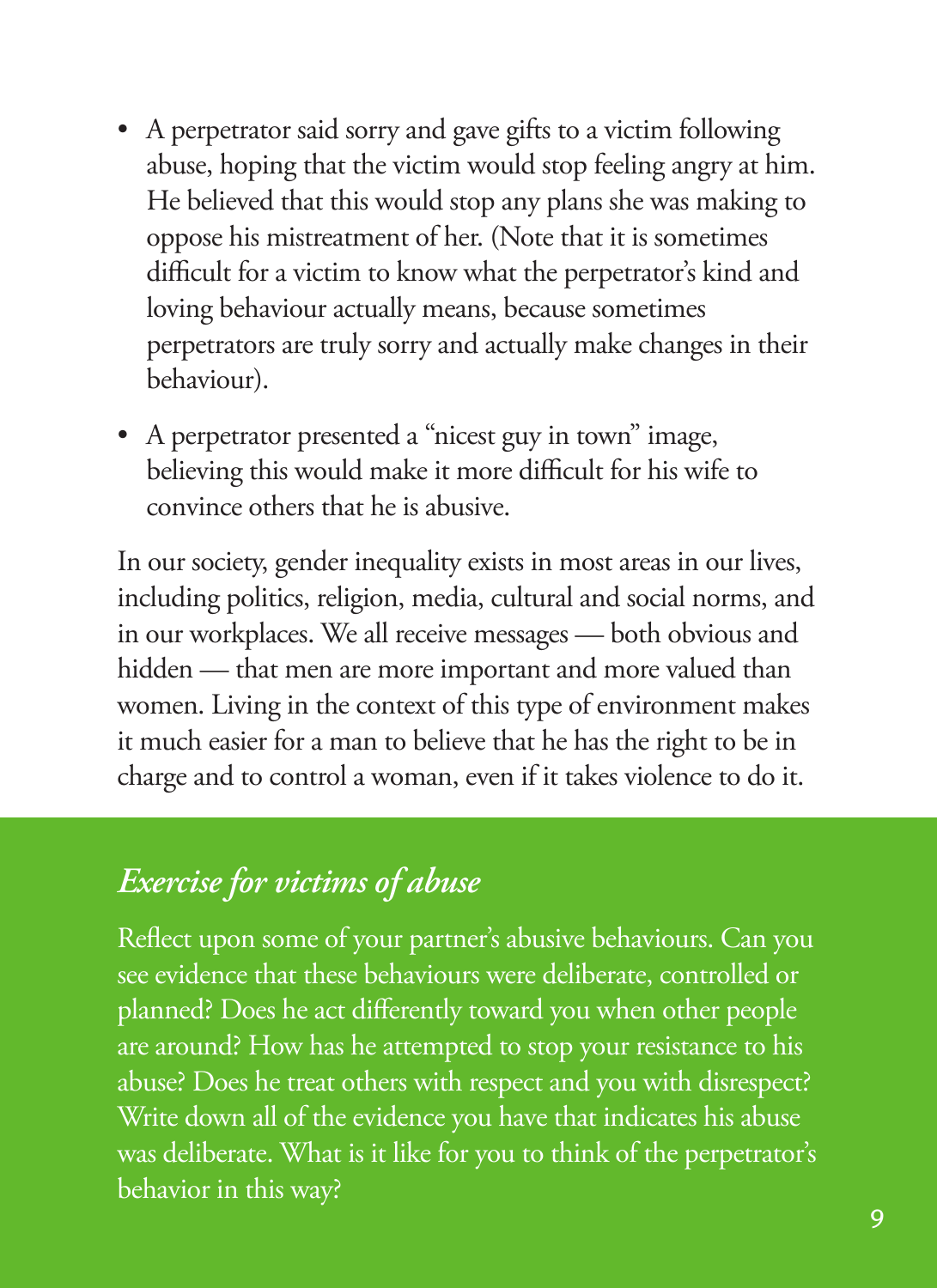This is not only wrong, it's against the law.

Violence against women continues in Canada and the North for many complex reasons. It is important to understand how power imbalances based on gender, race, culture, economic or immigration status, ability and sexual orientation (among others) contribute to and influence behaviour that furthers violence. Women in the North experience inequality based on their gender and for other reasons such as race.

Intimate partner violence has been identified as one of the most important issues facing Northern people in Canada. There are many reasons for this, including: a younger population, racism, discrimination, lower wages, the breakdown of family life resulting from residential school upbringing of Aboriginal persons, and the impact of colonialism on traditional values and culture. Poverty, alcohol and substance abuse, and overcrowded, substandard housing also contribute to violence.

Violence against women is underreported to authorities, so it is hard to get accurate statistics on its prevalence; however, statistics show that the rates of violence experienced by Aboriginal women are much higher and of greater severity than those experienced by non-Aboriginal women. Because of racist attitudes, society may look at Aboriginal women differently. This adds to the higher rate of violence as it furthers the feeling that an assault against an Aboriginal woman does not hold the same value as an assault against a non-Aboriginal woman, and reinforces the feeling that a meaningful response to violence against Aboriginal women is not warranted.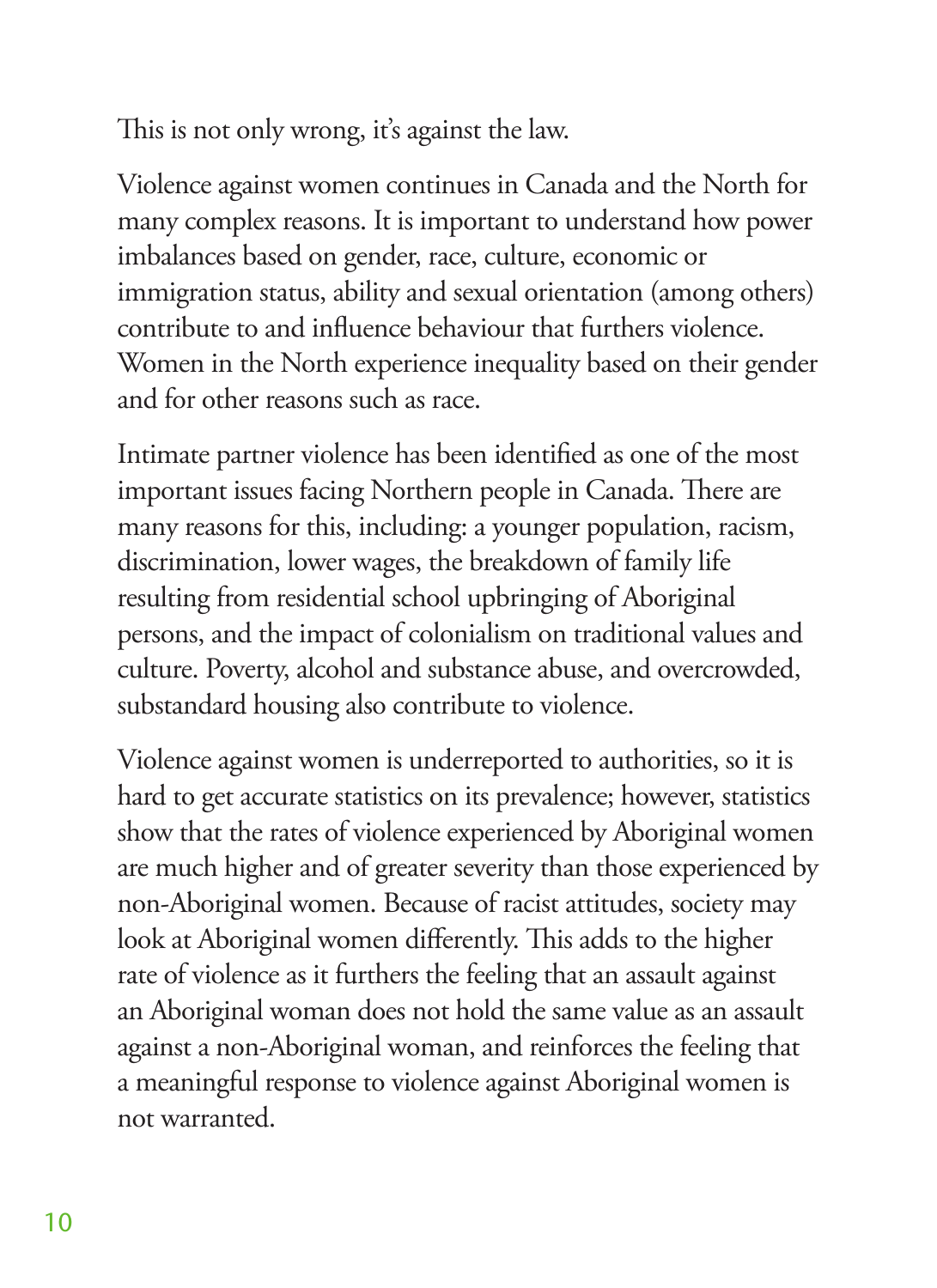#### *ABUSIVE AND VIOLENT BEHAVIOUR IS ALWAYS DONE DELIBERATELY*

Perpetrators of violence often try to avoid responsibility for their abusive behaviour. They may blame someone or something else. They may find excuses for their violence such as, "they were in a blind rage," or, "they were so out of control with their anger that they did not know what they were doing."

As well, they may blame their behaviour on their partners, an abusive childhood, stress, alcohol problems, their cultural background, financial problems, or their personalities (i.e. an "intense" personality; a tendency to "overreact"). Unfortunately, sometimes professionals, such as counsellors and lawyers, also hold beliefs about violent behaviour that excuse perpetrators of responsibility for their own behaviors.

Nobody knows why some people are violent in their intimate relationships. Many studies have been done, but nobody has been able to find a "cause" of violent behaviour. In any case, we believe that there are no acceptable reasons for one partner abusing another in an intimate relationship. It is not surprising that many victims are also confused about their partner's violent behavior, and do not understand why he does such mean and hurtful things. In our view, this "failure to understand" is another way that victims resist abuse. It shows that victims know that there are no acceptable reasons for abusive behavior. Perpetrator's abuse is planned and deliberate. The most obvious ways perpetrators show that their abusive behaviour is deliberate is by trying to stop victims from resisting.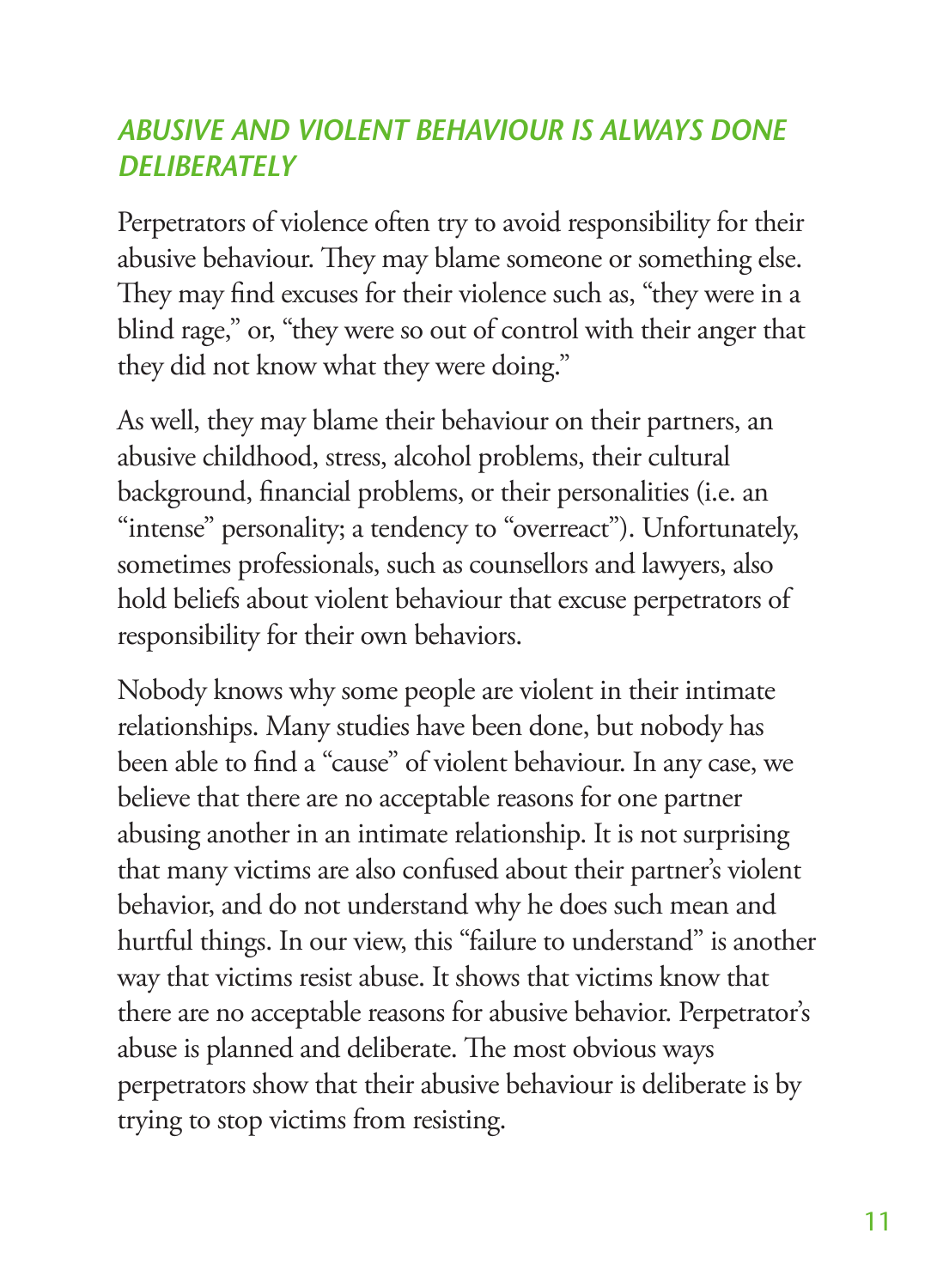#### *The following are some additional ways that perpetrators show they actually do have control over their behaviour:*

- The perpetrator can suddenly change his behaviour in the middle of an abusive episode. They can switch their behaviour or change a verbal attack for example, when a friend unexpectedly shows up at their door. They can quickly switch from being enraged to pleasant and friendly.
- The perpetrator threatens to be abusive if the victim does not do as he wishes.
- • By threatening to "get upset" (i.e. abusive), the perpetrator shows that he can predict his abusive behaviour. Another man, who had smothered his wife on several occasions with a pillow, threatened further smothering to attempt to control her.
- The perpetrator does not abuse others only his wife. In one situation a victim noticed her partner excused his behaviour towards her by saying he was "overtired" or "stressed." However, she noticed that he chose to be kind and considerate to others when he was tired and stressed. Apparently, he was able to choose the target of his "stressed" behaviour.
- The perpetrator makes decisions about the type and amount of abuse. Even when they become abusive, perpetrators have rules about how far they will go. For instance, he never physically hits her. His abusive behaviours included throwing objects towards her *(but never actually hitting her with the objects)*, and being verbally abusive.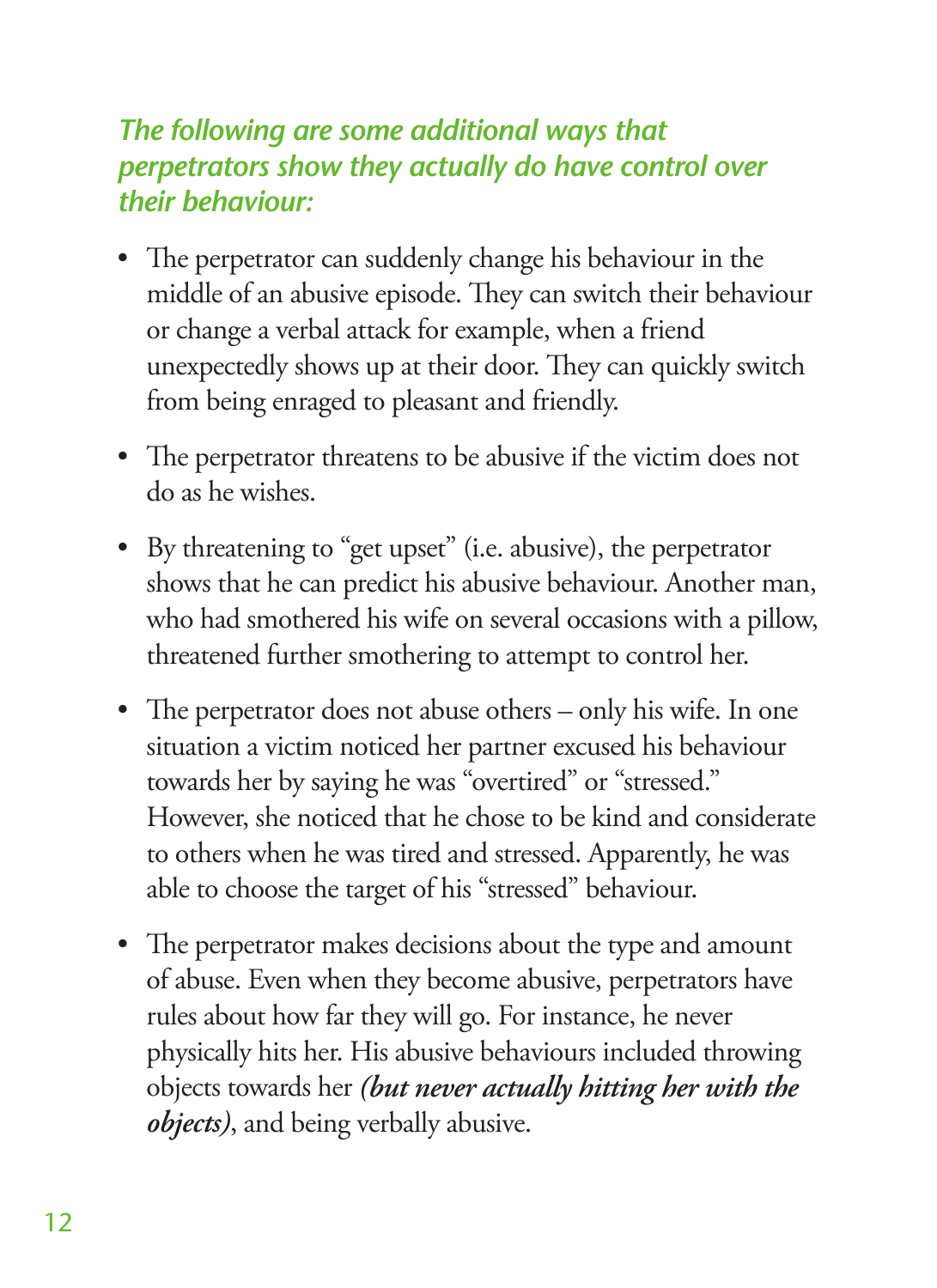- Other perpetrators will push, grab, or slap but they will not punch their partner. Others will never use a degrading name but they will constantly criticize.
- Perpetrators are selective about where they will inflict injury on a victim's body. Victims of physical abuse often say that perpetrators bruise them on parts of their bodies where the bruises will not be seen. Abusing victims in this manner allows perpetrators to better escape the consequences of their actions from others. Other perpetrators have deliberately assaulted their partners on their faces, thinking that they will then stay home and not dare to show their bruises to others. Actions such as these by perpetrators suggest that they are quite purposeful about how and where they are physically abusive towards their victims.
- Perpetrators are selective about when and where they will be abusive. An example of this behaviour is when a wife disagreed with something her husband said while they were together in the mall, but rather than responding abusively in public, her husband waited until they were in the privacy of their car before attacking her verbally. In contrast, other victims report that their partners wait until they are in a public situation to humiliate the victim by insulting her in front of others.

#### *Is there a pattern to abuse?*

For many women, abuse and violence start early in the relationship, and often in very subtle ways. For others it may start later — quite often during pregnancy. There are also many types of abuse, which may be used in different situations.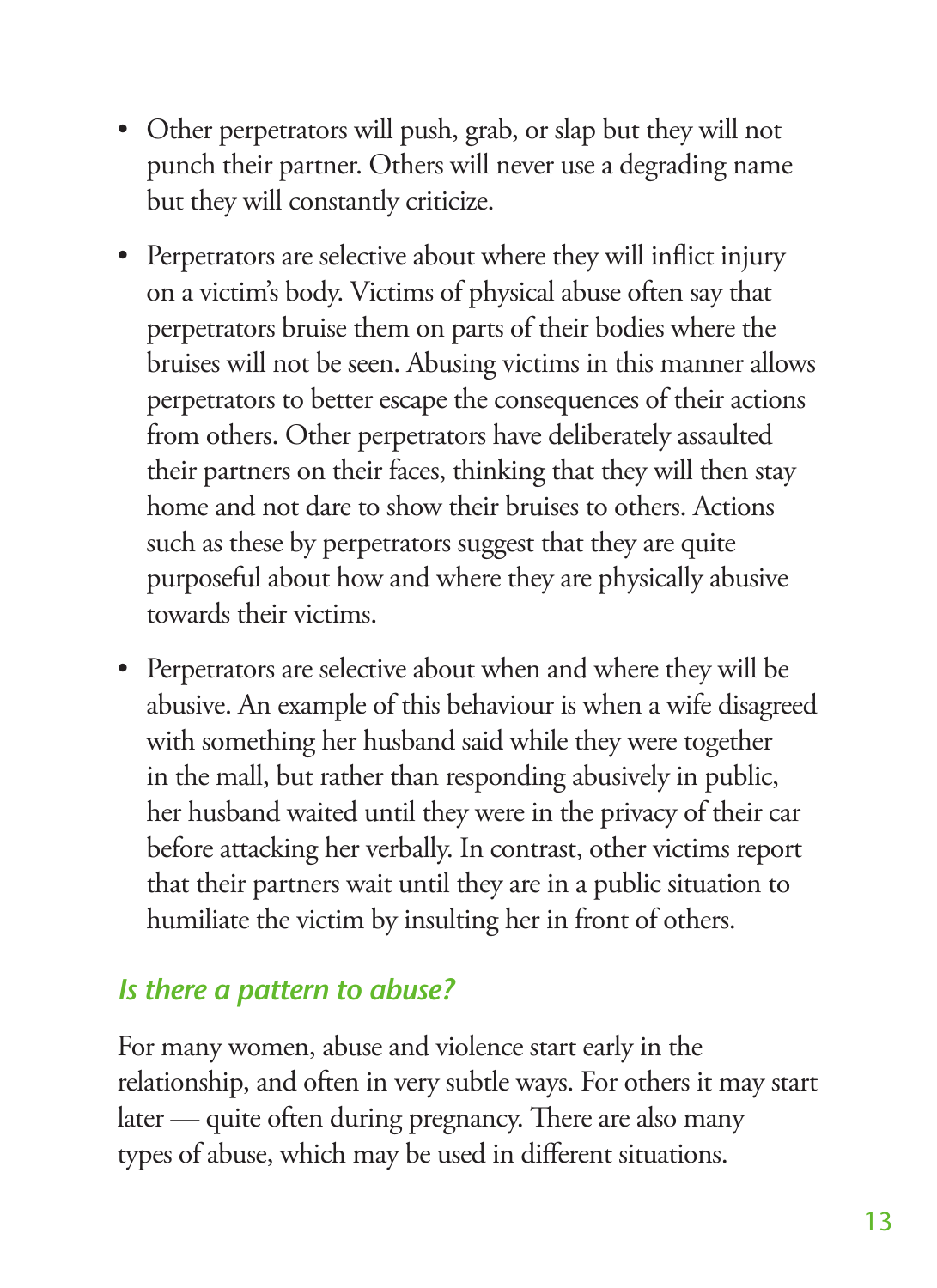Whatever the type of abuse or the pattern, violent and abusive actions and behaviour are his way of trying to maintain power and control over you.

There is no predictable pattern of violence. Sometimes there is a *cycle of violence* that many women recognize. It may look like this:

First, the *tension and anger build up.* Sometimes there's an argument. She may try to keep the peace. This is a form of resistance. But the abusive partner explodes and becomes violent or makes threats. He hits her, threatens her (or something she loves), verbally abuses her, or abuses her in some other way.

Then, there's a *cool-down, make-up* or *calm stage*. The abusive partner may say he's sorry or he may deny it ever happened. The abusive partner may promise it will never happen again and may reinforce this by doing something nice (gifts, dinner, flowers).

There is a *time of peace*, which is *usually temporary*. This time of peace is usually a control tactic to keep her in the relationship.

Sooner or later, the *tension builds up again,* his need to control increases, and *the abuse starts over.* 

You cannot predict what will start or end the cycle, no one thing triggers the violence. Over time the phases are likely to get shorter, closer together, and his violence will increase in intensity.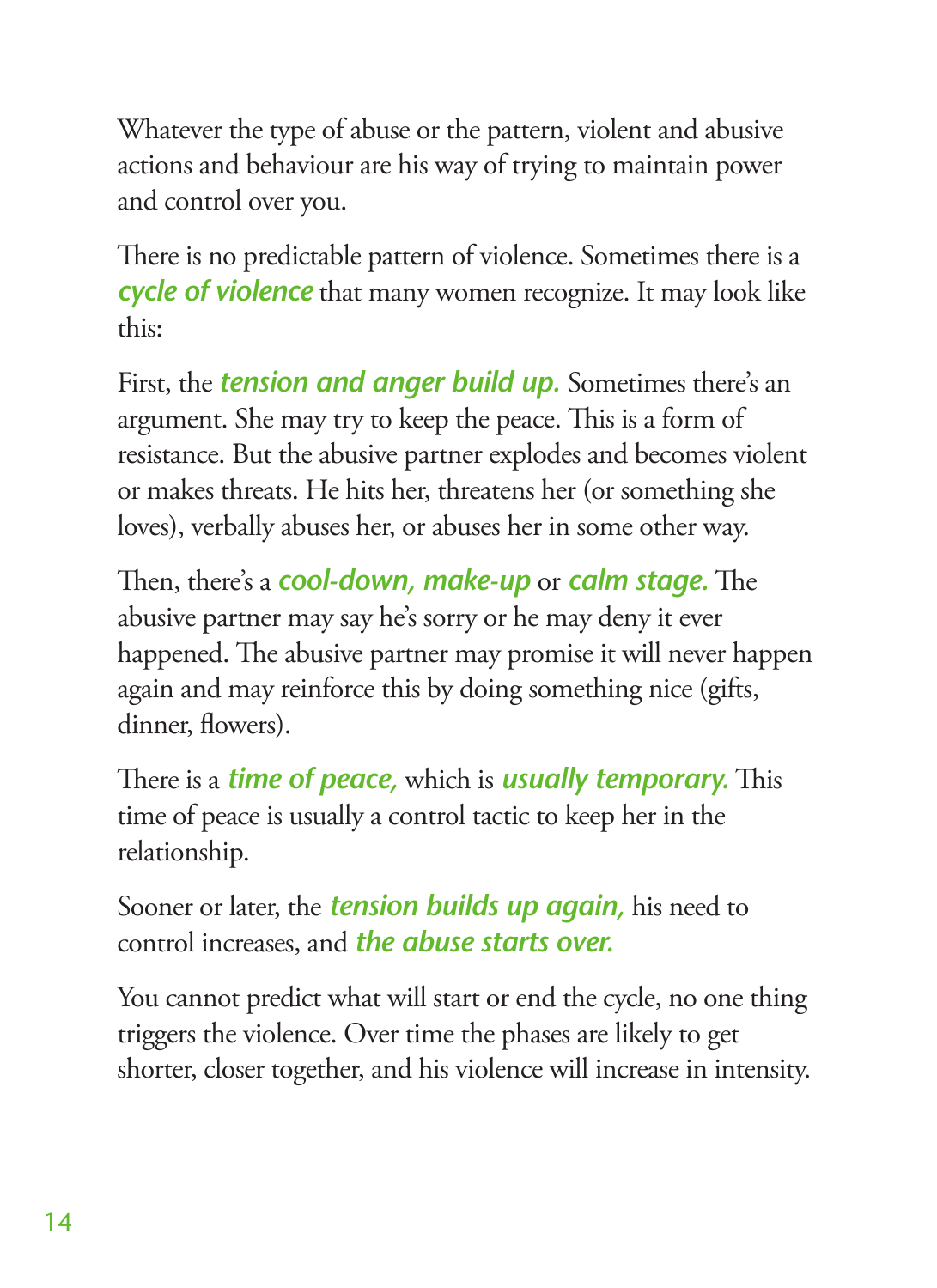## *Are you being abused?*

Does your partner (or other significant person...)

- get jealous when you're around other people?
- make fun of you in front of your friends and family?
- destroy, or threaten to destroy, your possessions?
- • praise you one minute and put you down the next?
- call you names or threaten you?
- ignore you or not take you seriously?
- make you choose between your friends/family and him?
- • blame you when things go wrong?
- push you around or hit you?
- threaten to take the children?
- say abuse is wrong but hit the walls and yell at you?

## *Do you...*

- have to ask permission to spend money or go out?
- feel isolated from friends, family and activities?
- have to 'make things right' just for him?
- have to do what he wants...or else?

# *Do you feel...*

- afraid to make decisions for fear of his reaction or anger?
- that you have to check in if you go anywhere?
- that he is trying to run your life?
- afraid to tell him if you have a good time?
- that maybe all the terrible things he says about you are coming true or happening?
- that you have to put your dreams and goals on hold?
- afraid to express your own opinions or say 'no' to something?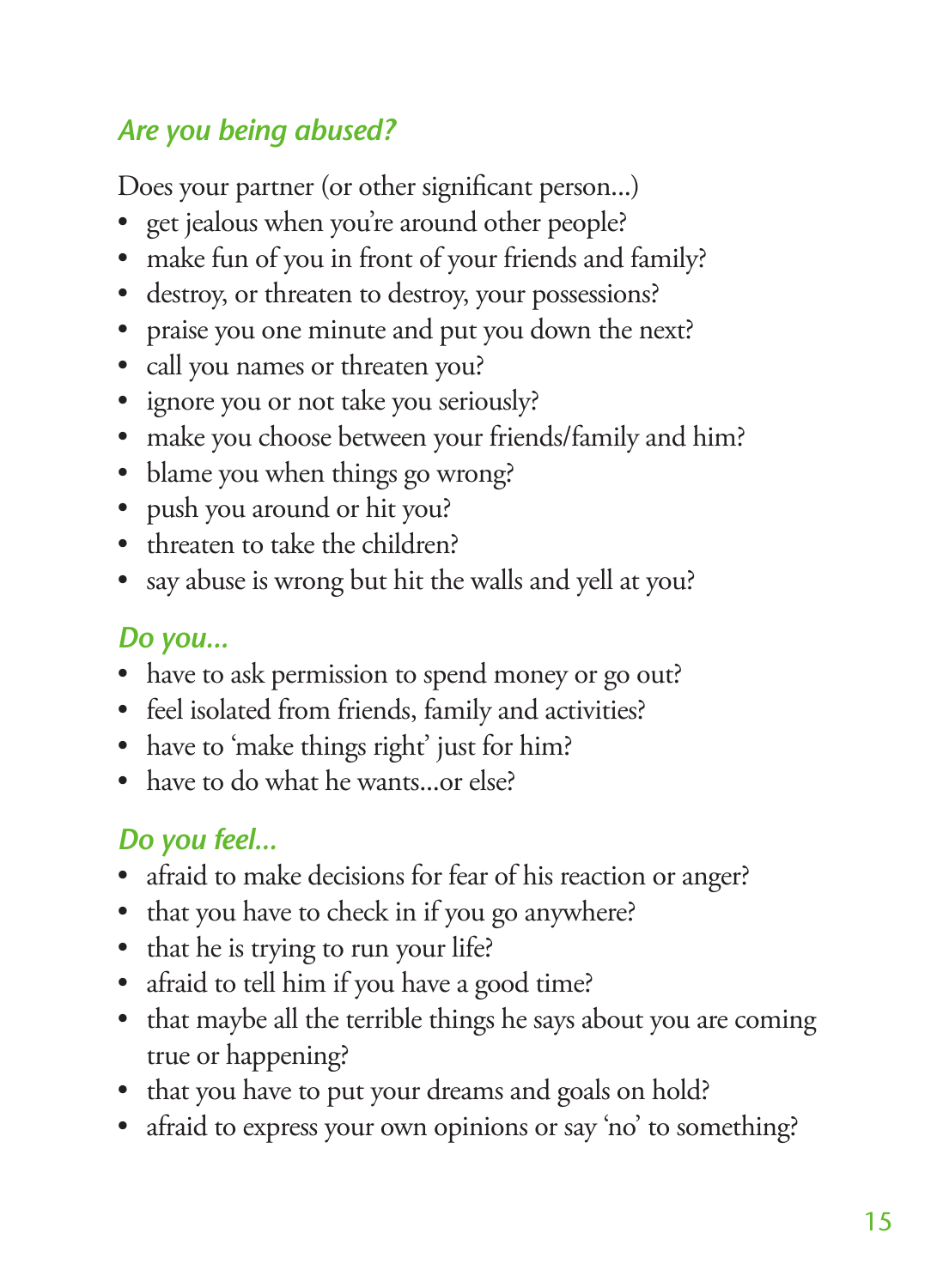- trapped, unable to go out without his permission?
- your joy in your life diminishing?
- afraid to break up with or leave him?

If you answer "yes" to any of these questions, you may be experiencing abuse in all areas. Women who experience abuse are from many different backgrounds. They have different levels of education and income. They are from all age groups, races, and cultures. Some have disabilities. They may have different experiences and their stories may not be quite the same as yours, but there will be similarities.

#### *How do victims resist abuse*

In working in the field of domestic violence, it has been found that:

## *1) Whenever people are badly treated, they always resist.*

People always resist violence and abuse in some way. They will stand up against, not comply with, and try to stop or prevent violence, disrespect or oppression.

## *2) People tend not to notice that victims resist abuse.*

Abuse can be very dangerous, so usually victims resist it in ways that are not obvious. Others probably will not even notice the resistance so they assume that victims are "passive" and "they do not do enough to stand up for themselves." In fact, victims actively resist violence, and in real life, the so-called "passive" victim does not exist.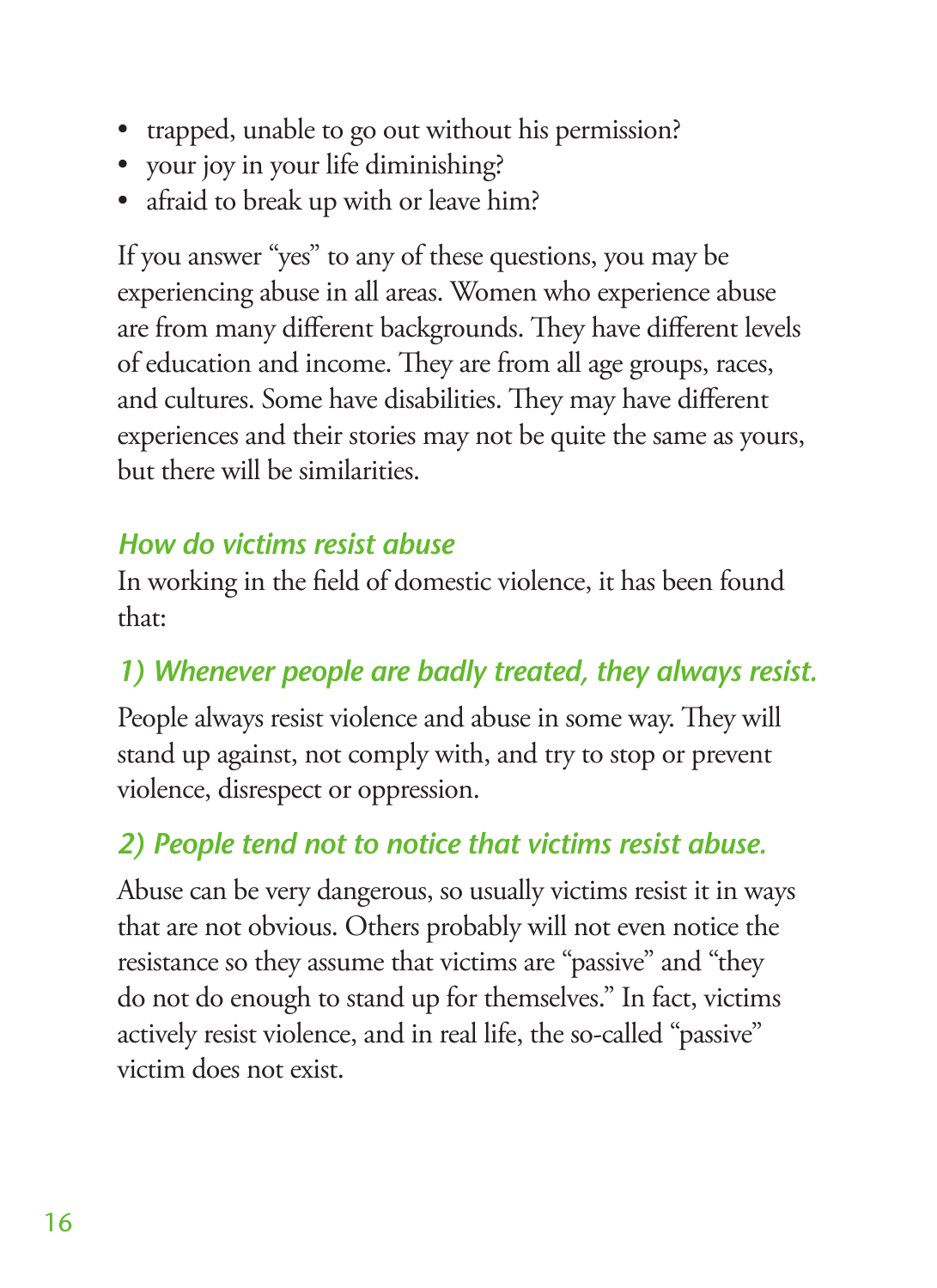#### *3) Perpetrators of violence know that victims will resist, so they make plans to stop the victims from resisting.*

For instance, some women will resist their husband's abuse by leaving the house. Knowing this, some men will try to stop this resistance by taking shoes, money, bank cards and car keys. Others might pull the phone out of the wall to prevent their wives from calling for help.

## *4) Violent and abusive behaviour is always done deliberately.*

As shown in point 3 above, the fact that perpetrators make plans to stop victims from resisting indicates that their abuse is deliberate. Perpetrators also make decisions about how they will be abusive. For example, some men think it is "wrong to hit a woman", but they will push, grab and verbally abuse their partners.

#### *5) When it comes to domestic violence, appearances are deceiving.*

Onlookers cannot easily see what occurs in domestic violence situations. Typically, perpetrators and victims do not tell others what is happening. Perpetrators cover up their abusive behaviour. They may blame the victim and be friendly and charming to the

*MYTH: Abuse happens because women make their partners jealous.* 

*FACT: Love is about trust and respect. Abusive partners often get jealous for no reason. No matter what, people can always choose non-abusive ways to react.*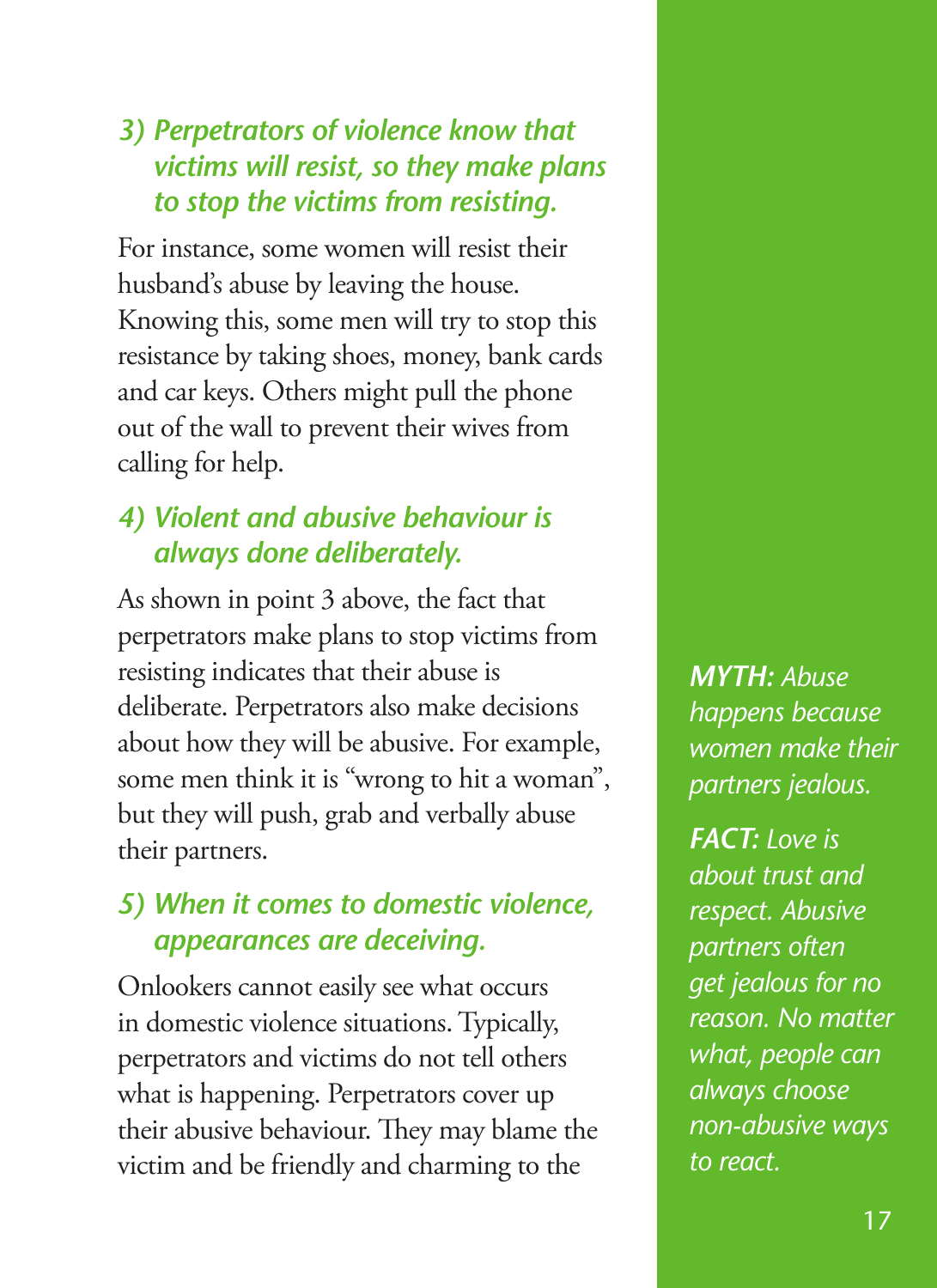outside world, so that they do not have to face the consequences of their actions. Victims do not often like to tell the full story of the abuse to others, because 1) it may not be safe to do so and 2) they do not want people to think negatively of them.

## *Children may:*

- be scared, confused and unhappy;
- have physical complaints such as headaches or stomach aches;
- blame themselves:
- have night-time difficulties such as insomnia, nightmares or bedwetting;
- • behave aggressively, or become withdrawn;
- cling to their mother or try to take care of her;
- feel responsible for the violence;
- seek punishment by lying or stealing (believing punishment means love); and,
- he abused too.

*Children exposed to abuse* often learn that it's all right to hurt people they love. They learn that it's normal for someone who loves them to hurt them. But it's not! Children from violent homes may end up believing that:

- it's okay for men to hit, boss, bully or control women;
- this is the way that families behave;
- violence is a way to win arguments and get your own way;
- big people have power they often misuse;
- punishment means love;
- men are strong and should be in control;
- • women can't take care of themselves or their children;
- you can only express anger through aggression and abuse;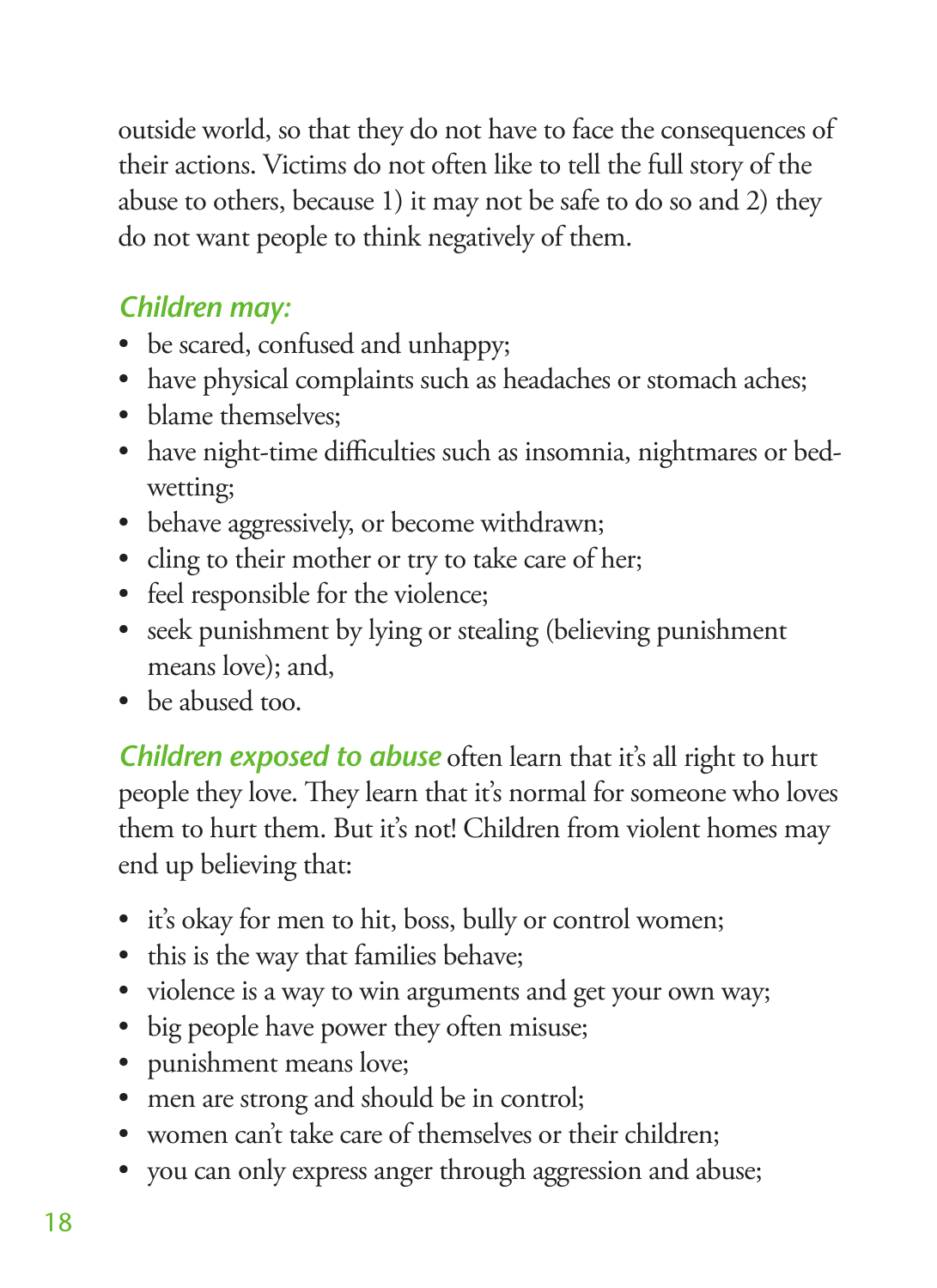- real men don't feel or show weakness, fear, sadness or confusion;
- • women are naturally inferior to men, as they are weak and can be pushed around; and,
- people particularly women have to put up with abuse in relationships.

#### *WHENEVER PEOPLE ARE BADLY TREATED, THEY ALWAYS RESIST.*

Victims of violence do not comply with violence, disrespect or oppression. They always try to reduce, prevent or stop the abuse in some way.

Because they are in such danger, victims usually do not resist the perpetrator's abuse openly (although some victims do resist openly anyway). Often the only way victims can resist the abuse is in their thoughts, or through small acts that are sometimes not even noticed by others. A victim's resistance may not stop the abuse, because the perpetrator is making his own decisions about how he wants to behave.

A perpetrator's abusive behaviour is totally his responsibility, and he is the only one who can stop the abuse. However, the victim's thoughts or actions indicate that in no way does she "go along with" the abuse, or "let it happen." The victim's resistance shows her desire to escape the abuse, to keep her dignity, and to make a better life for herself. The following examples show some of the many ways victims resist abuse. We will take a look at what the perpetrator tries to do, and how the victim opposes him.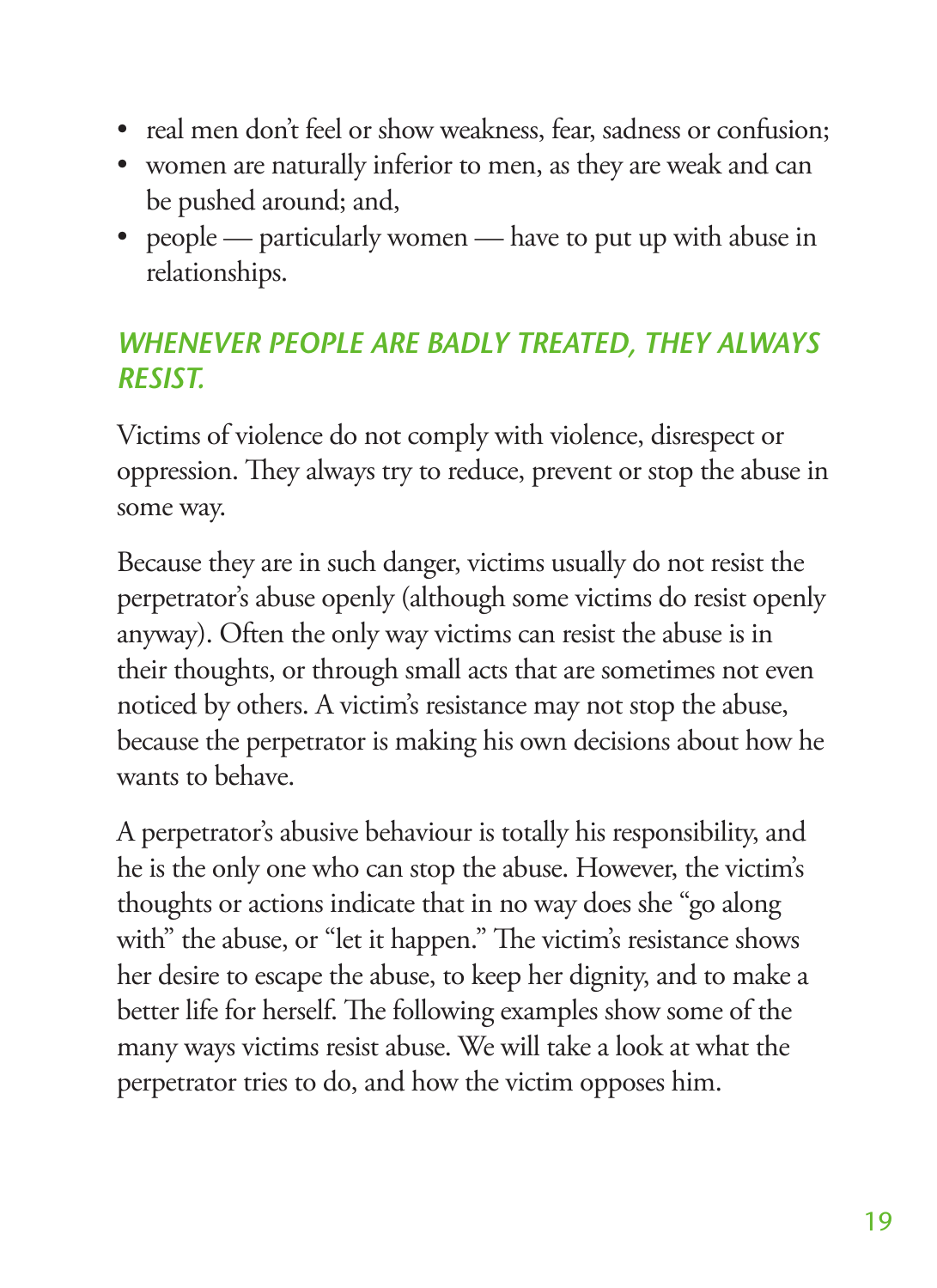## *EXAMPLES:*

| What the perpetrator does<br>tries to isolate the victim   | The victim shows resistance by<br>trying to retain some relationships<br>with others, imagining or<br>remembering good times with<br>her loved ones. |
|------------------------------------------------------------|------------------------------------------------------------------------------------------------------------------------------------------------------|
| What the perpetrator does<br>tries to humiliate the victim | The victim shows resistance by<br>thinking or acting in ways that<br>sustain her self-respect and dignity.                                           |

# *Support/counselling for you and your children*

You have been through a lot. You may have made a lot of changes in a short time. You may have a lot more changes to make. All of this can be very stressful for you and your children.

Maybe you feel afraid or confused. Perhaps you feel hurt, guilty, worried or angry. You may feel grief, loneliness, relief, or carry the feeling that you have let people down. Whatever you are feeling, you might want to talk about it with a professional counsellor. Counsellors are trained to help sort things out. They are there to listen.

Victim Services in Whitehorse (667-8500 or 1-800-661-0408, extension 8500) offers free, confidential counselling.

Some other agencies also offer free counselling, or have a sliding fee scale. It may take a while to get in to see someone. While you are waiting to see someone at an agency, you can get further support at a transition home (see page 66 for phone numbers).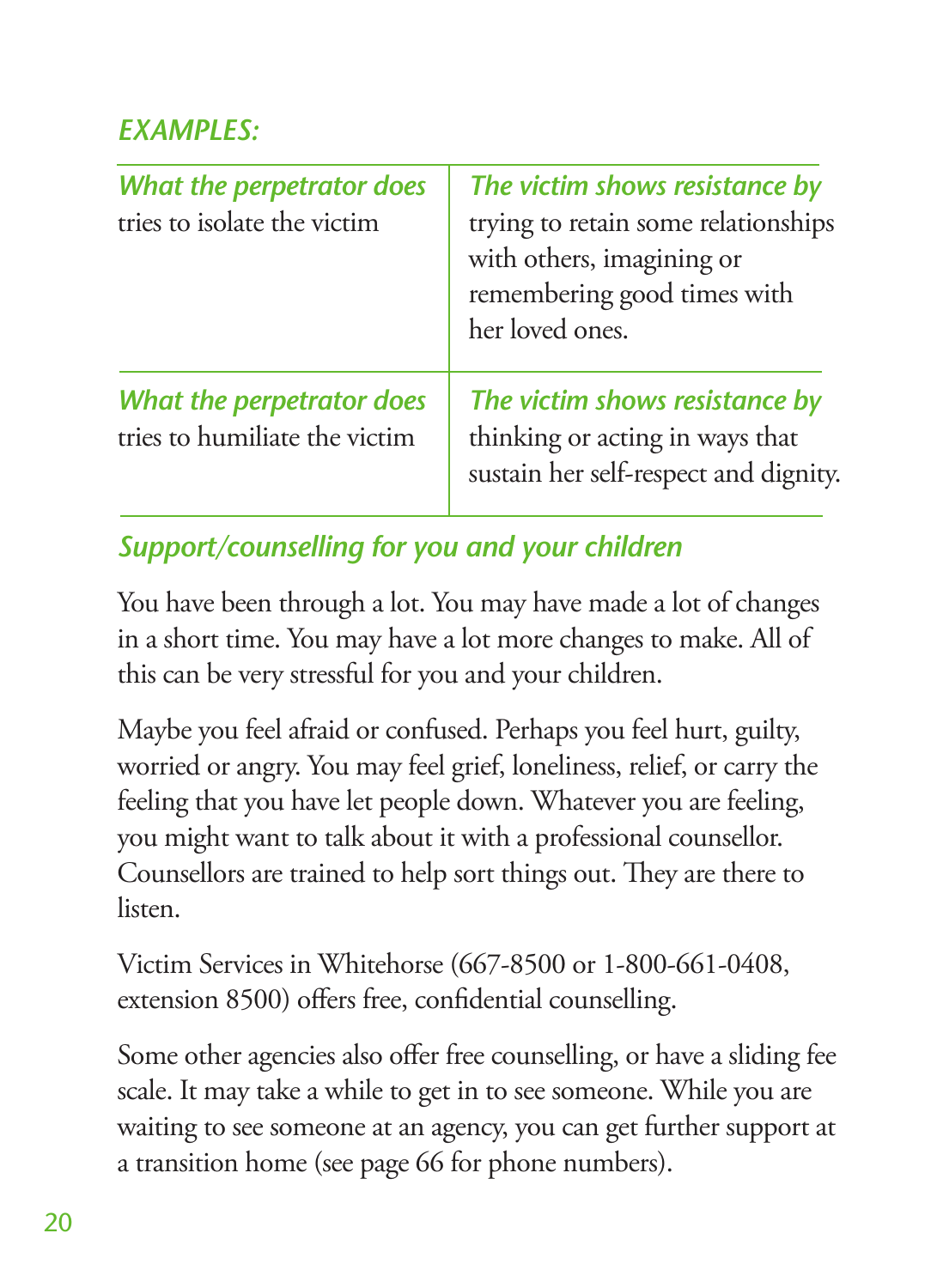The staff at transition homes are particularly used to dealing with women and children who have been in abusive situations. Staff there may be able to help you find a suitable counsellor. If you are not happy with the first counsellor you go to, try someone else.

In most Yukon communities you can call the Health and Social Services office, or the local Community Health Centre, or (if there is one) the local women's shelter for support. There are also many private counselling agencies, although the fees are usually higher.

Children may need to know it's still okay to love or miss their father. But they also need to understand that his abusive behaviour is not acceptable. They need to know that you are all right even if you cry and get upset. Children need to know the truth about what is happening.

Your children may need to blame someone. They may see you as the one to blame, because you are the one who left. Perhaps they often saw your abuser blame you for things, so they do the same. But remember, your children may show their anger and fear to you if they trust you. If they blame you, that may be really hard for you. But try to be patient with them. Try to help them see why you are doing what you are doing.

*MYTH: Alcohol causes people to abuse.* 

*FACT: Alcohol may trigger abusive behaviour in some people, or make it worse. It doesn't cause the abuse. A person may stop drinking, but still be abusive.*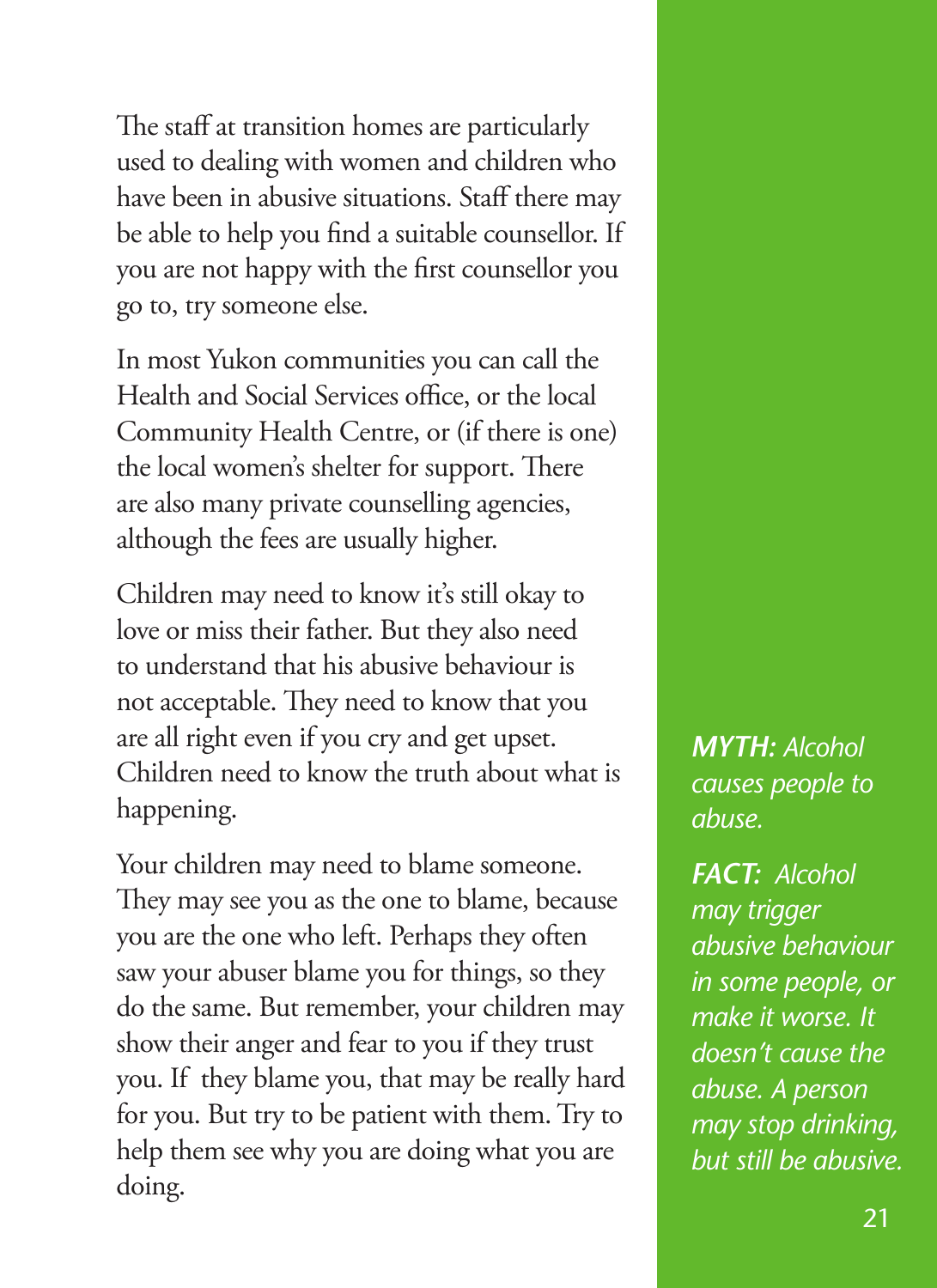Remember, getting counselling for your children does not mean you have failed in any way. Your children have been through a lot. It's only normal that they might need some help. If you want to access specialized counselling and programs for your children, call Child Abuse Treatment Services in Whitehorse (667-8227 or 1-800-661-0408 ext. 8227).

## *Abuse of older women*

Abuse of older women is a complex issue and in many cases is part of the continuum of family violence through the lifespan. Abuse of older women is usually carried out by a person in a position of trust, such as a spouse, adult child, grandchild, close friend or neighbour. There are many stereotypes of abuse of older women. Most older women who experience abuse are capable and reside alone in the community. A negative social attitude toward aging and older people ("ageism") is often a key factor when abuse occurs.

## *Some issues and facts related to the abuse of older women:*

- The abuse is often hidden, taking place within family relationships and shaped by generational experiences. As a result, the abusive behaviours may not be recognized as abuse.
- Older women may be less willing to disclose they are being abused by their spouse or adult children to the authorities for fear of losing relationships which are important to them.
- Older women may also have a large emotional and financial stake in their relationships, home and community.
- Older women tend to view support and options, such as transition homes, as being only a service for younger women.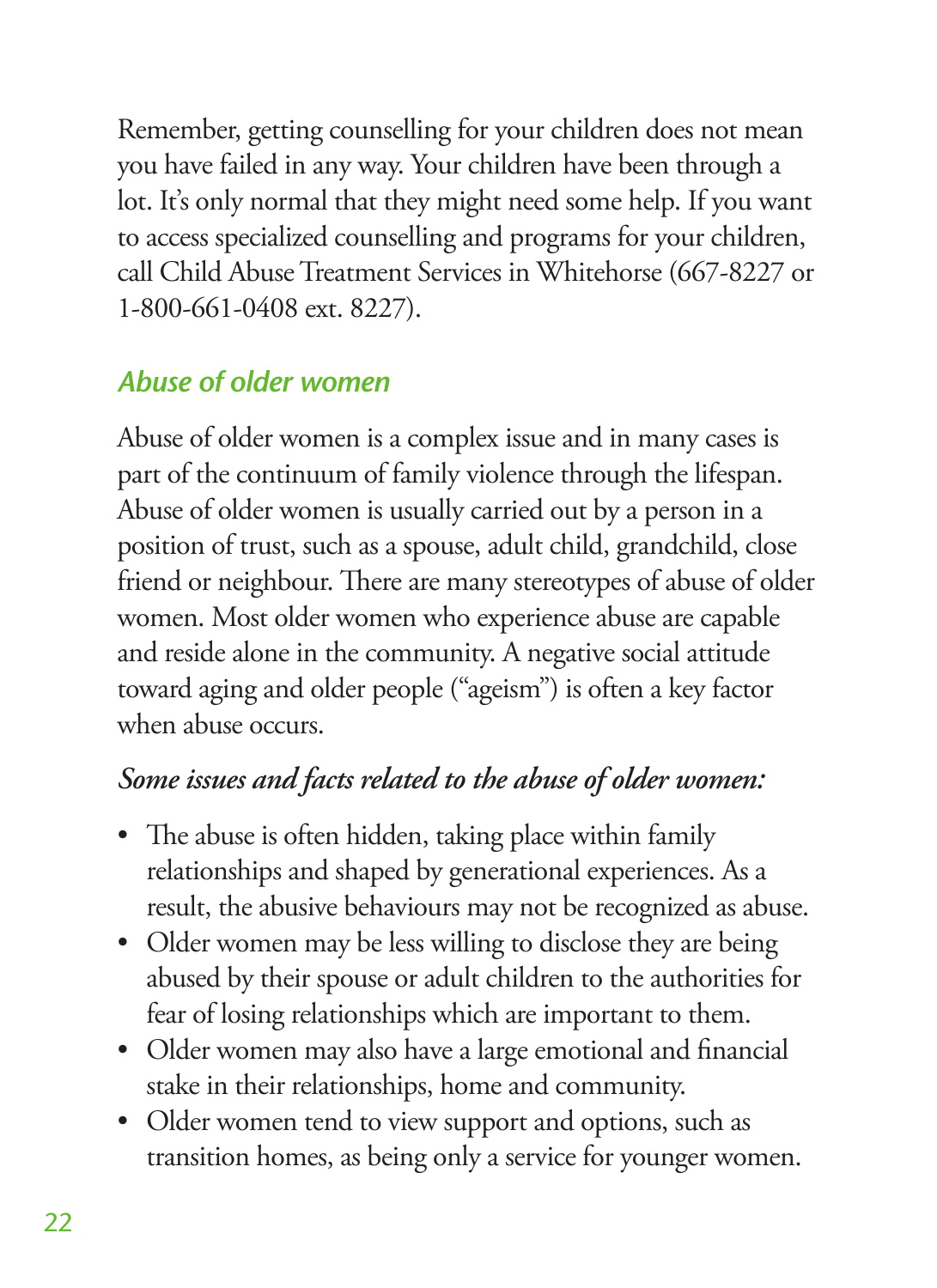- Some older women may be fearful to report abuse because of retaliation.
- • It is common for abused older women to have protective feelings towards their children. Older women may feel guilty or blame themselves if their adult child becomes abusive, assuming it reflects something they did as a mother.
- Older women tend to have fewer financial resources and therefore can be more greatly affected by financial abuse.
- • Women are more likely to have chronic health conditions than men, which makes injuries more debilitating. They are also more likely to be caregivers to husbands with, for example, dementia.

## *Spousal abuse also impacts older women, and happens in three main ways:*

- Spousal violence in a younger couple can "grow old" along with the couple;
- Spousal violence may start with retirement, or at the onset of illness; and,
- Spousal violence can also happen in a new relationship between older people.

In Yukon, the Seniors' Services/Adult Protection Unit is mandated to support abused older and disabled persons. They will honour confidentiality and the aged persons' right to live at risk, and will offer the least intrusive and most effective support. They can also assist with special court orders to help those who are being abused and unable to seek help. You can call them toll free at 1-800-661-0408 (ext 3948) or 456-3948 in Whitehorse. For more information on abuse of older women, you can view fact sheets at http://www.hss.gov.yk.ca/abuse\_infosheets.php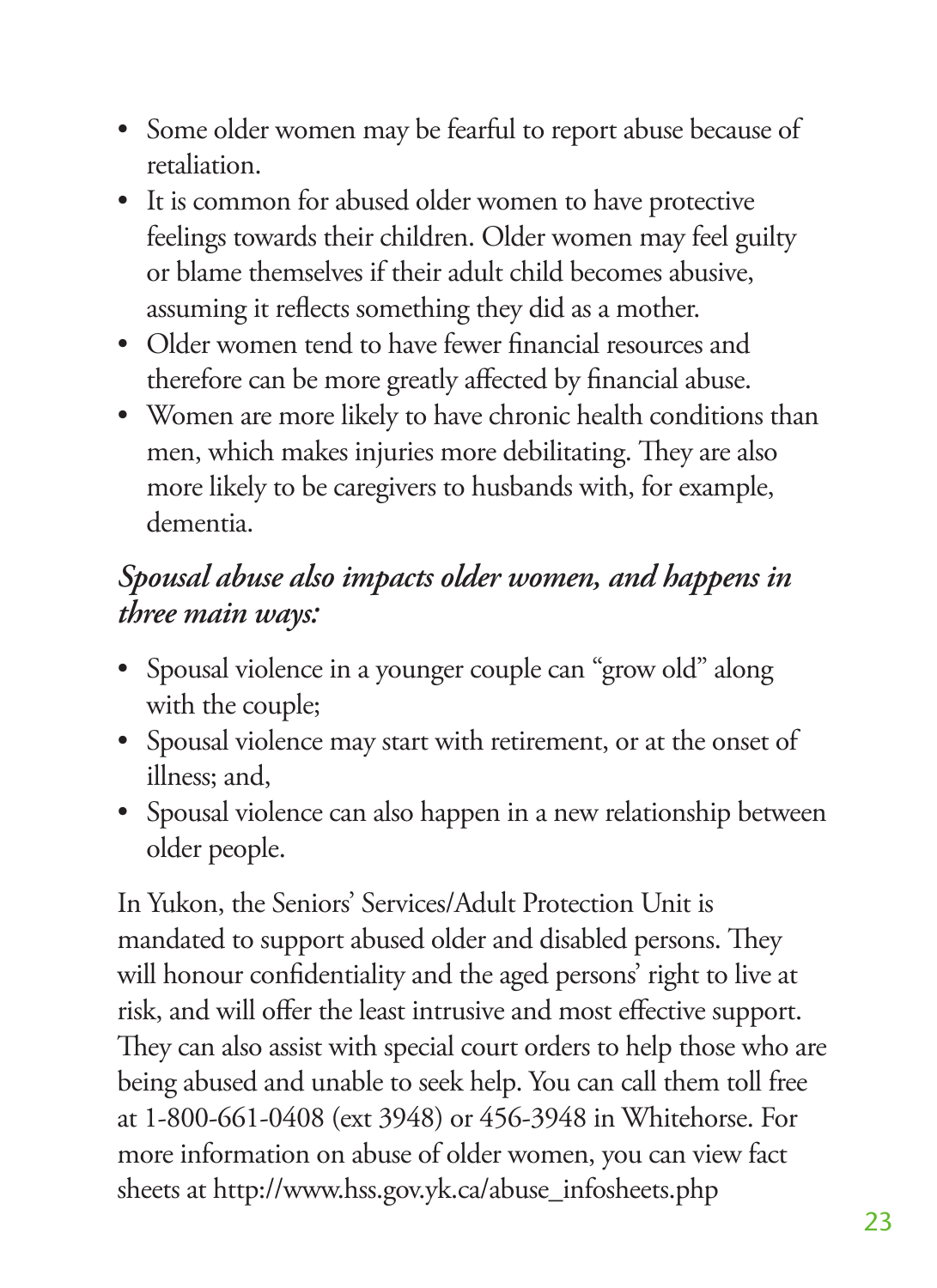## *Is it Abuse or Human Trafficking?*

Sometimes an abusive intimate relationship between a man and a woman becomes exploitative when the male partner forces or manipulates the woman to provide sexual services to others for his financial benefit. Another way of understanding what's going on is when the "partner," the trafficker, initiates a staged dating or romantic relationship or friendship with the victim, to groom her and facilitate her sexual exploitation. When this happens, it becomes human trafficking under the *Criminal Code of Canada.*

## *IS IT HUMAN TRAFFICKING?*

#### *Does he...*

- Force or manipulate you to provide sexual services to other people?
- Control your every move?
- Make you call or check in very often?
- Isolate you from your friends and family?
- Move you to an unfamiliar area or community?
- Play mind games, which may include blaming, shaming or blackmailing you to follow his orders?
- Threaten to hurt you or your loved ones?
- Hurt you physically, emotionally or psychologically?
- Take your money, and not let you buy anything?
- Take your possessions including your personal identification (such as your driver's licence, passport or health card)?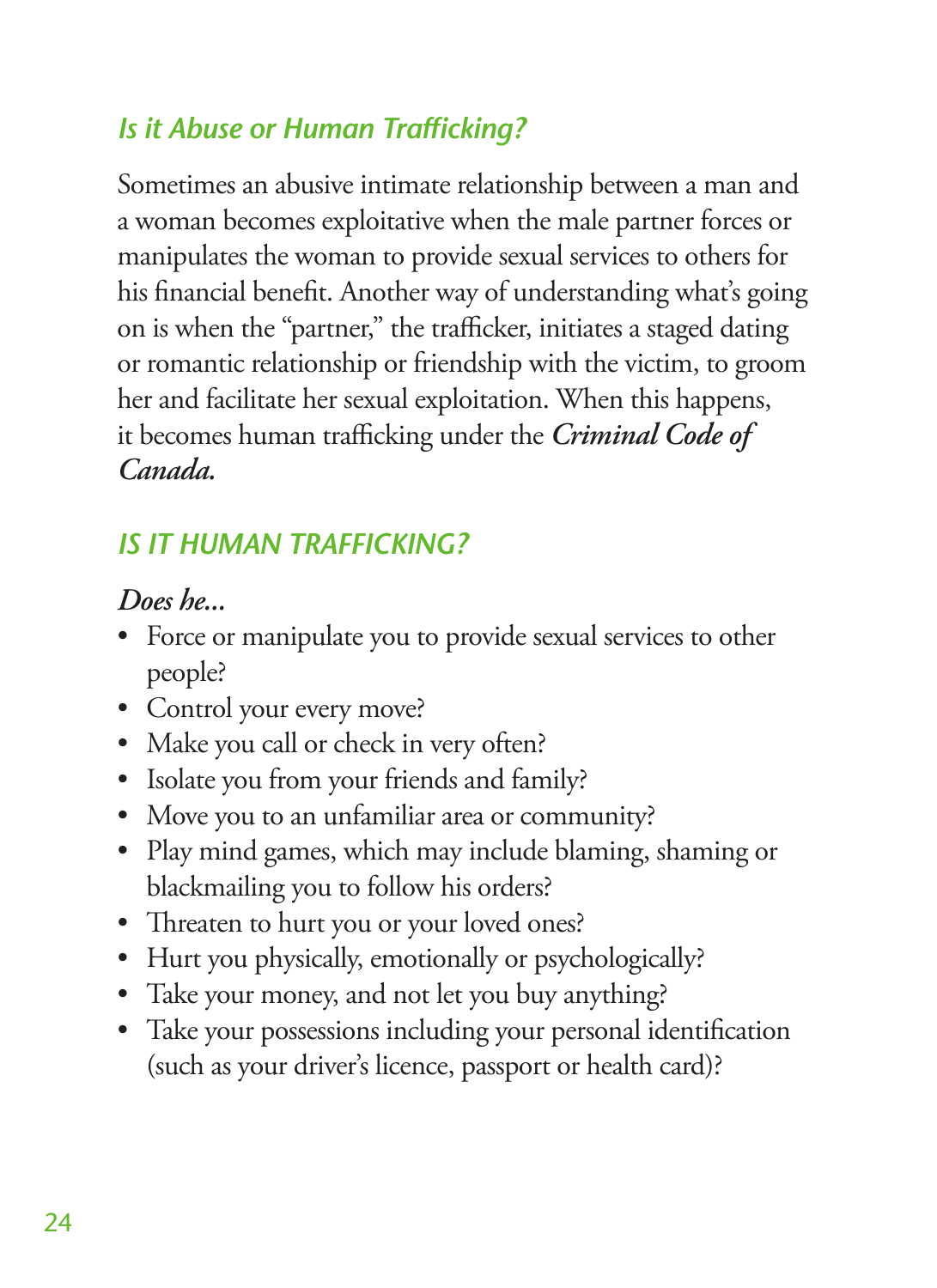## *Are you able to...*

- leave the relationship any time?
- move freely?
- make your own decisions?
- stop providing, or refuse to provide sexual services to others without fear of being harmed or punished?
- keep your own money?
- • go to the doctor or hospital at any time?
- speak to other people freely?

If you answer yes to any of the first set of questions, or no to any of the second set of questions, you may be in a trafficking situation. If it is safe to do so, call 911 and ask for help, or you can also go to a transition home near you (see the back of this booklet for contact information). If you or someone you know is in this situation, you can also call Crime Stoppers at 1-800-222-8477.

## *So why do women stay?*

Women stay for a variety of reasons. There are many barriers to leaving.

- They may be emotional, because of cultural or religious beliefs, or for financial or other practical reasons.
- • Women from different cultural groups, immigrants, new Canadians, lesbian or disabled women, often face additional challenges. Language barriers, racism, discrimination, fear of deportation, isolation, or disbelief are just a few of the many barriers to reporting and dealing with abuse.
- • Some professional women or women who are prominent in their community may stay with an abusive partner because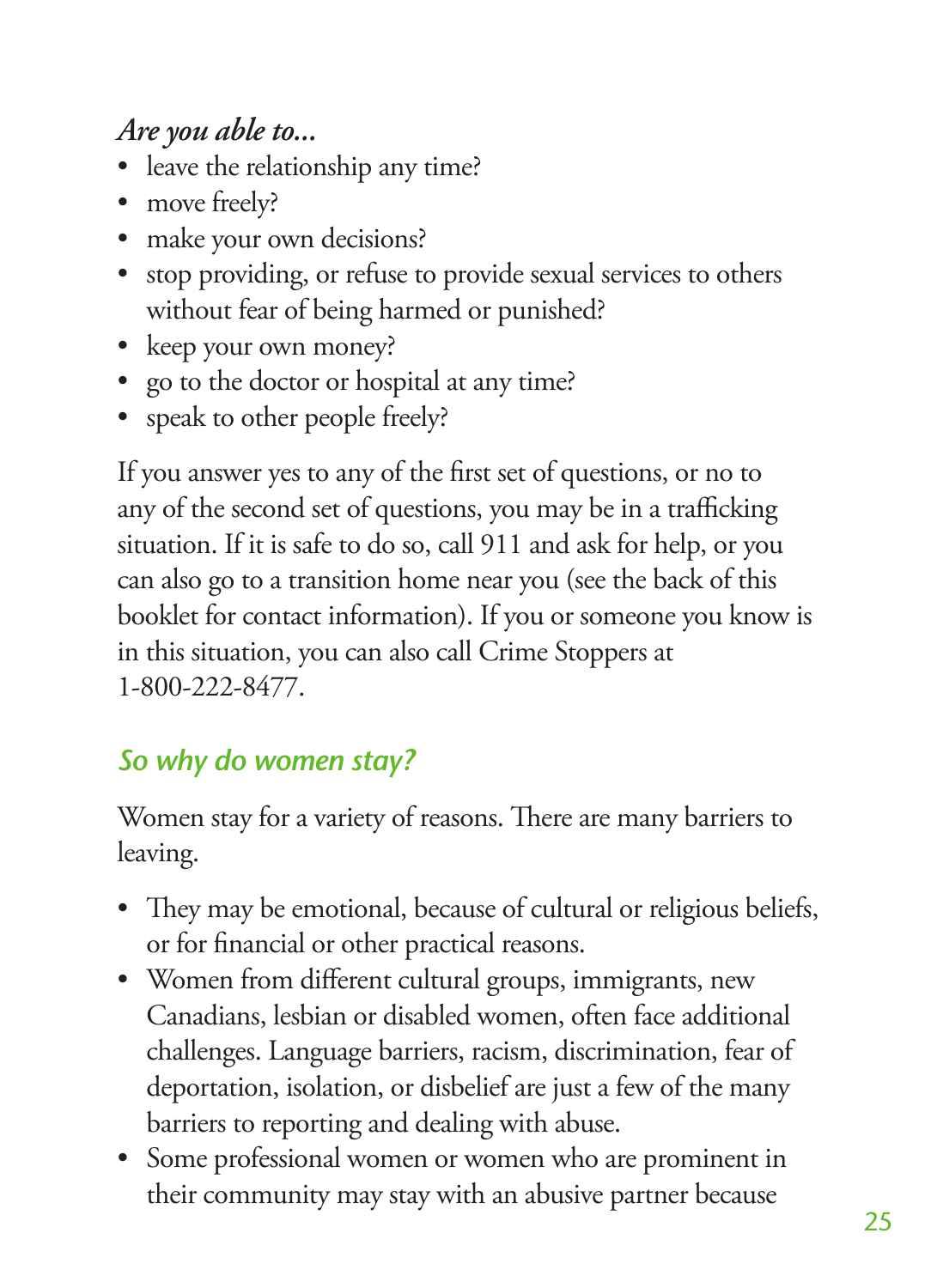they are too ashamed to leave, or because they may face social repercussions.

• You may be unfamiliar with the laws of Yukon, or perhaps your faith or religious advisor tells you to stay with an abusive partner. You may have had bad experiences with the law, the medical profession, the court system, or government agencies. Some laws have changed and you have the right to be protected.

Whatever your background, if you are being abused, it is wrong and is a crime. You have the right to take actions to protect yourself. If you are a friend or counsellor to someone who is being abused, it helps to show some understanding of what the barriers are. But also offer practical help, advice and encouragement when she is ready to do something about the situation.

## *Barriers to leaving*

**Financial:** pre-existing debts; debts that will be incurred as a result of leaving; no income, or income that is lower than partner's; having to leave the family home; lack of job skills; lack of affordable/available housing; belief that partner will not pay maintenance or child support; insufficient social assistance; shame at using social assistance.

*Cultural/Religious:* victim-blaming, denying, or minimizing the abuse; pressures on women to feel responsible for relationships; religious beliefs about women's roles, marriage; belief that a loving woman can change her partner; belief that a woman needs a man in order to be whole; social disapproval of separation and divorce; belief that the children need a father.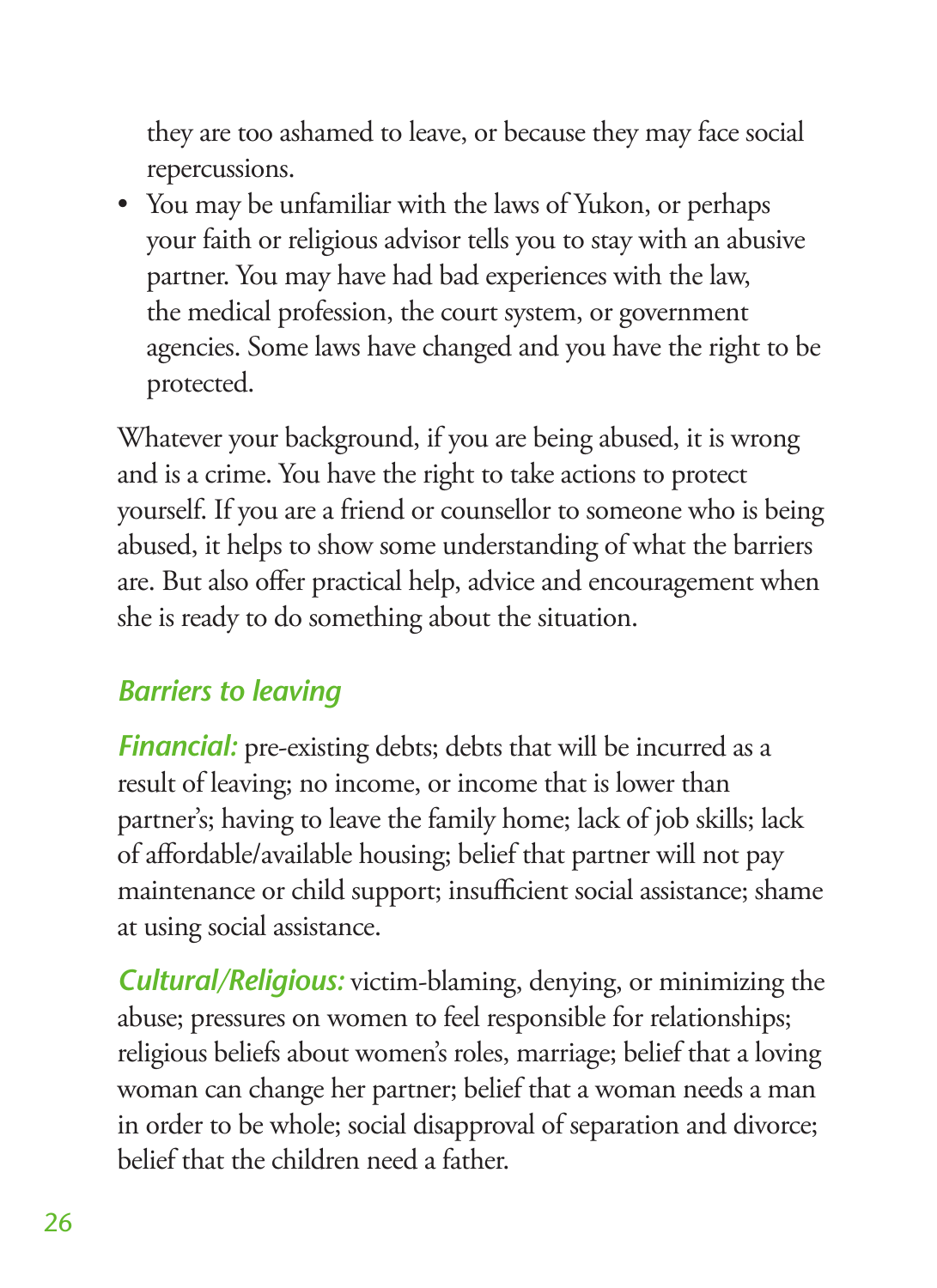*Emotional:* feeling of not being able to cope alone; fear of threats by partner; fear that he will get back at you or seek revenge; fear of going to court or calling the police; feeling responsible for failing and for breaking up the family; fear of loneliness, of being unlovable; loving your partner and hoping that he will change; fear of being deported; believing partner when he blames you for his abuse; blame or fear of rejection by family or friends; fear of losing partner by leaving temporarily; fear of his threats to keep the children; fear of his threats to commit suicide or kill you and the children.

**Social:** lack of support or isolation from family and friends; inadequate support from police, legal system, etc.; lack of affordable child care and housing; lack of information about legal rights; isolation from community; threats from friends and family members.

#### *Note: Fear is a reasonable and appropriate response when safety is threatened.*

#### *What can you do about it?*

This book is not meant to tell you what to do.

Its purpose is to give you information to help you make whatever choice is best for you. The information in this section should help you to *MYTH: "She must love him more than she loves her children, otherwise she'd leave him."*

*FACT: Women stay in abusive relationships for a variety of reasons and face a number of barriers when leaving. They may stay in an abusive relationship because they believe it will protect their children or keep them happy.*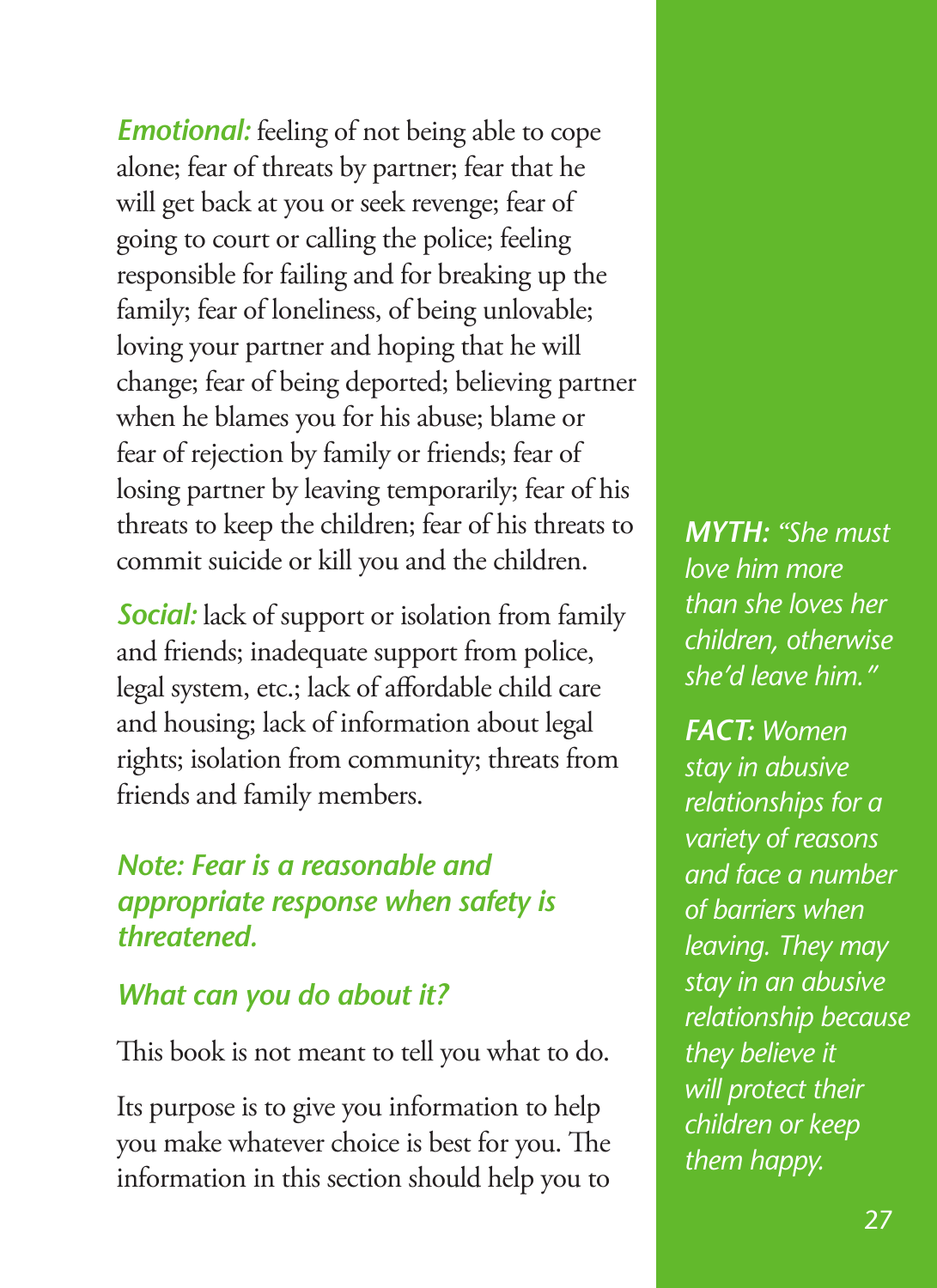protect yourself and decide what to do next. But you may have some important choices to make. You are the only one who can decide what is best for you.

## *Making choices*

You may feel scared or helpless. Most women do if they are being abused and they still exhibit resistance. You must find the help that is best for you. Many women who have been faced with these choices have left for a while or for good.

Whatever choice you make, there are people, organizations and agencies that can make sure you get support and help.

#### *Talking about it*

A lot of women find it really helps to talk to someone about what is happening. You may find it helps to talk with someone you can trust — a friend or relative, a spiritual leader or elder, a doctor, or a counsellor.

Lots of women don't know anybody they can talk to. But you could talk to someone at the transition home nearest to where you live. You don't have to be staying there in order to get help and support.

You could also look in the phone directory, or the directory at the back of this book, to find someone to help you. A good resource is Victim Services (in Whitehorse) at 667-8500, or toll free 1-800-661-0408 ext. 8500. After business hours, you can call the transition home closest to you.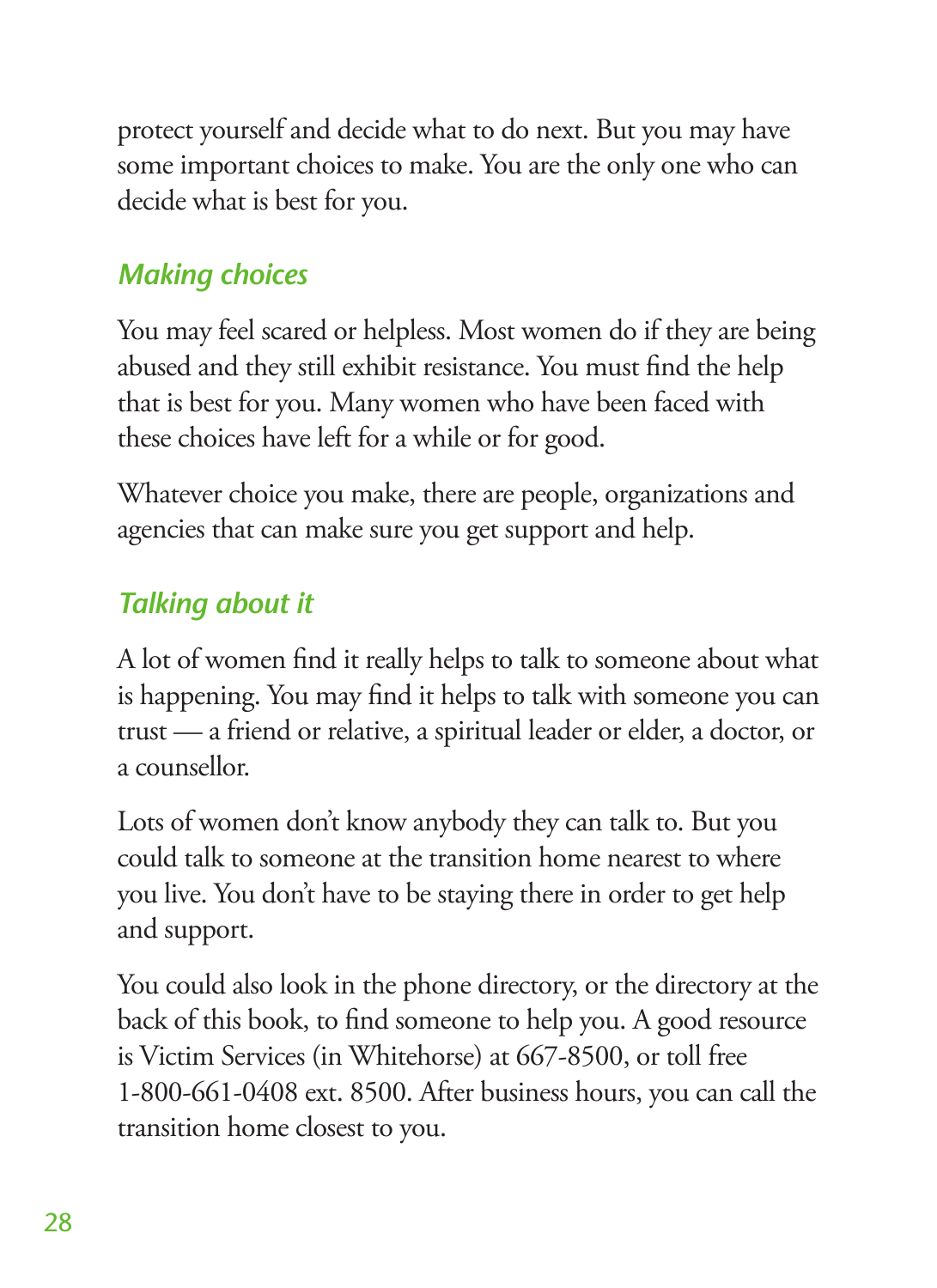All Yukon transition homes accept collect calls and are accessible 24 hours a day.

| Help and Hope for Families (Watson Lake)  536-7233 |  |
|----------------------------------------------------|--|
|                                                    |  |

You might feel ashamed to ask for help for something that seems so private. Maybe you can remember that all of us need help sometimes. It's okay to ask for help, even though it might be hard or embarrassing. It takes a lot of courage to reach out for help.

Most women have done a lot to try to make things work, to reduce the violence, to protect the children. But you also need to see when you have done everything you can. Think of all the things you have already done!

## *Deciding to leave*

Most women who have experienced abuse have had to leave an abusive partner in an emergency more than once. It's important to remember that you can also decide to leave even if it's not an emergency situation. You can choose to leave for a while or for good.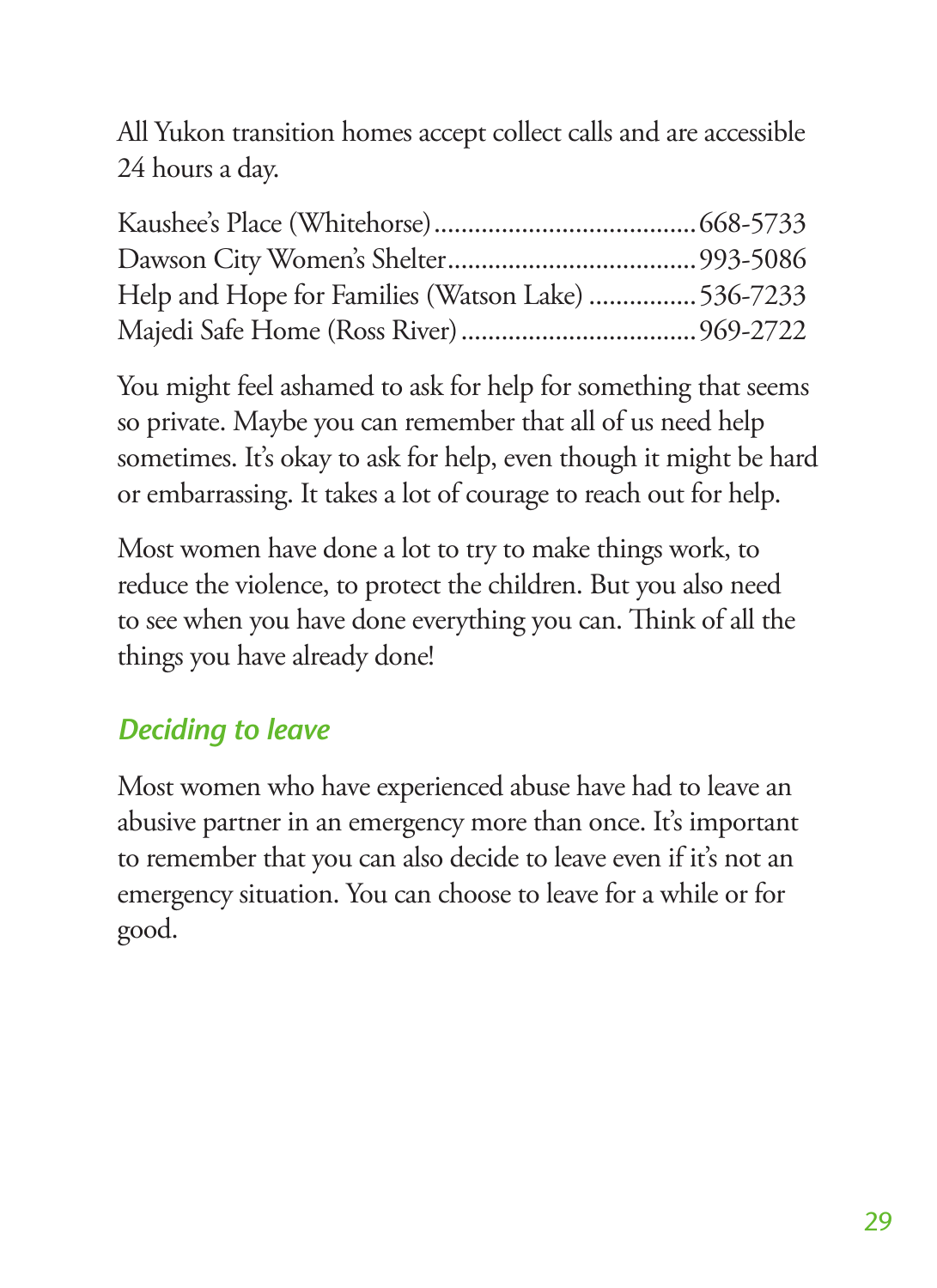This can be a very hard decision to make. Some women find that going away for a while works for them. It may show the abusive person that they are serious about the need for change. As mentioned earlier, perpetrators are often trying to prevent departure from happening. Other women find that despite promises to change, the abuse continues and the only way to stop it is to leave the relationship for good. It is important to have a safety plan in place.

You can also talk to counsellors at Victim Services in Whitehorse at 667-8500 or toll free 1-800-661-0408 ext. 8500. This agency has staff trained to counsel women who have been (or are being) abused, as well as men who abuse. Whatever you choose to do, believe in yourself.

#### *What if you stay?*

You may decide to stay with your partner, at least for now. Perhaps you feel there is still a chance to keep things together. You may feel that your relationship is really important and you've put a lot into it. Many women do. But you should know that while things may get better for a while, unless he gets help the abuse tends to get worse later in most cases.

If you decide to stay, you may want to document the abuse. Having a record of his abuses (type, date of the abuse, location where the abuse took place, names of witnesses to the abuse, etc.) may be useful to you later. It is very important, however, that you only document the abuse when it is safe to do so and that you keep the record somewhere he won't find it.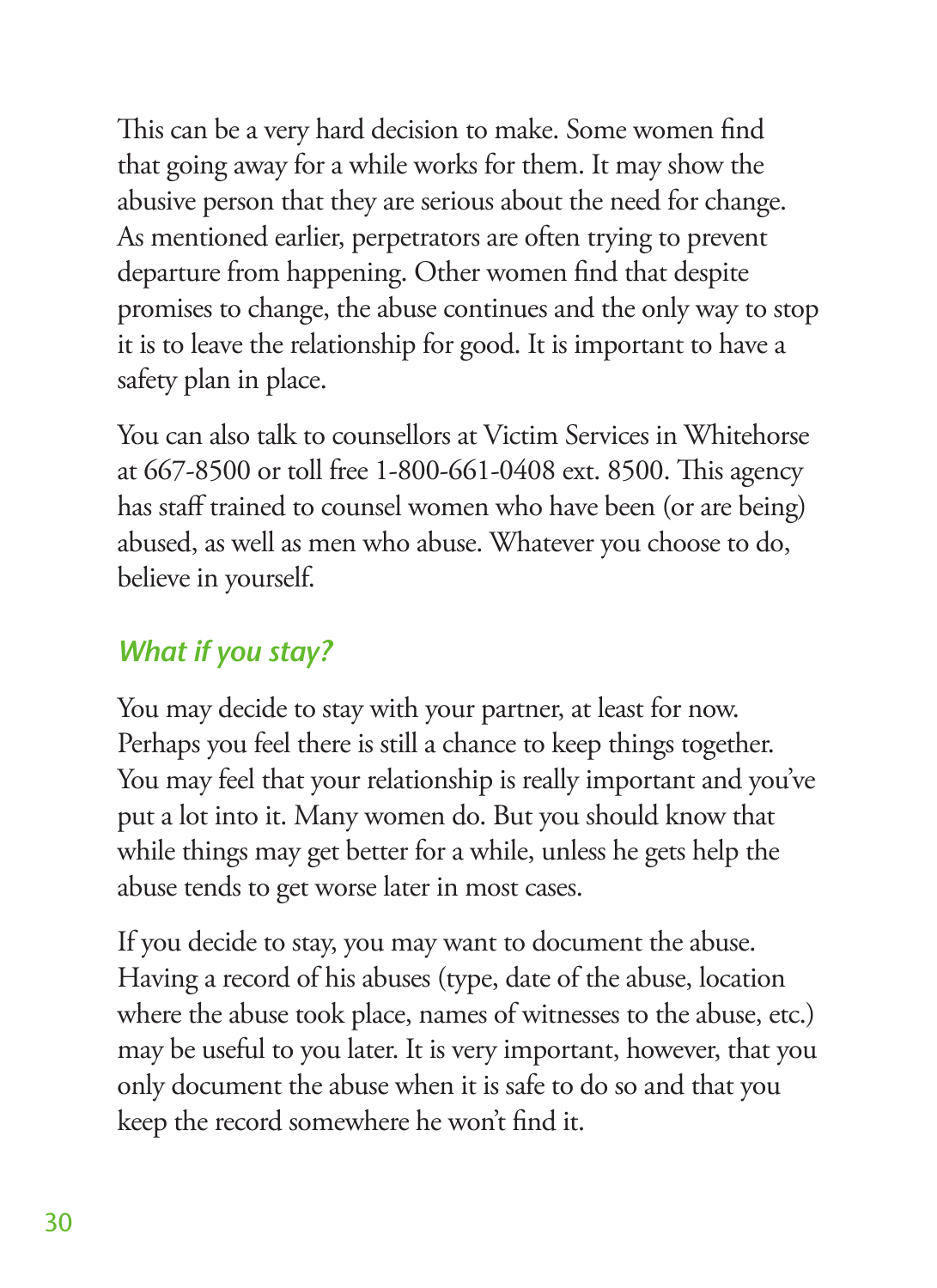# *Setting limits and protecting yourself*

If you do decide to stay, you may need to set some limits. You can decide how much time you will give the abusive partner to make these changes. It is his responsibility to change and if he doesn't within the time frame you have decided on, you may ask the person to leave, or, depending on the situation, you may decide to leave. If you do decide to stay with your partner, your safety and the safety of your children come first.

#### *Protect yourself. You should have a personal safety plan.*

*Important:* Keep in mind that when you attempt to set limits and make safe choices for yourself, there is a possibility that your partner will respond negatively. He could react with more violent behaviour. Be prepared for this, and have a safety plan in place.

#### *Know what to do in an emergency*

If you do have to act quickly, you should be prepared. Here are some things to think about:

- Where can you go in an emergency? It must be somewhere safe.
- How will you get there? Is there someone who can come and get you? Can you take a car, taxi, or bus?
- Is there someone you can call or text to tell what is happening and where you are going?
- Is there someone you can leave your pets with?
- If you need to go to a transition house, do you know how to get there? Do you know the phone number? The numbers are listed in the directory at the end of this book.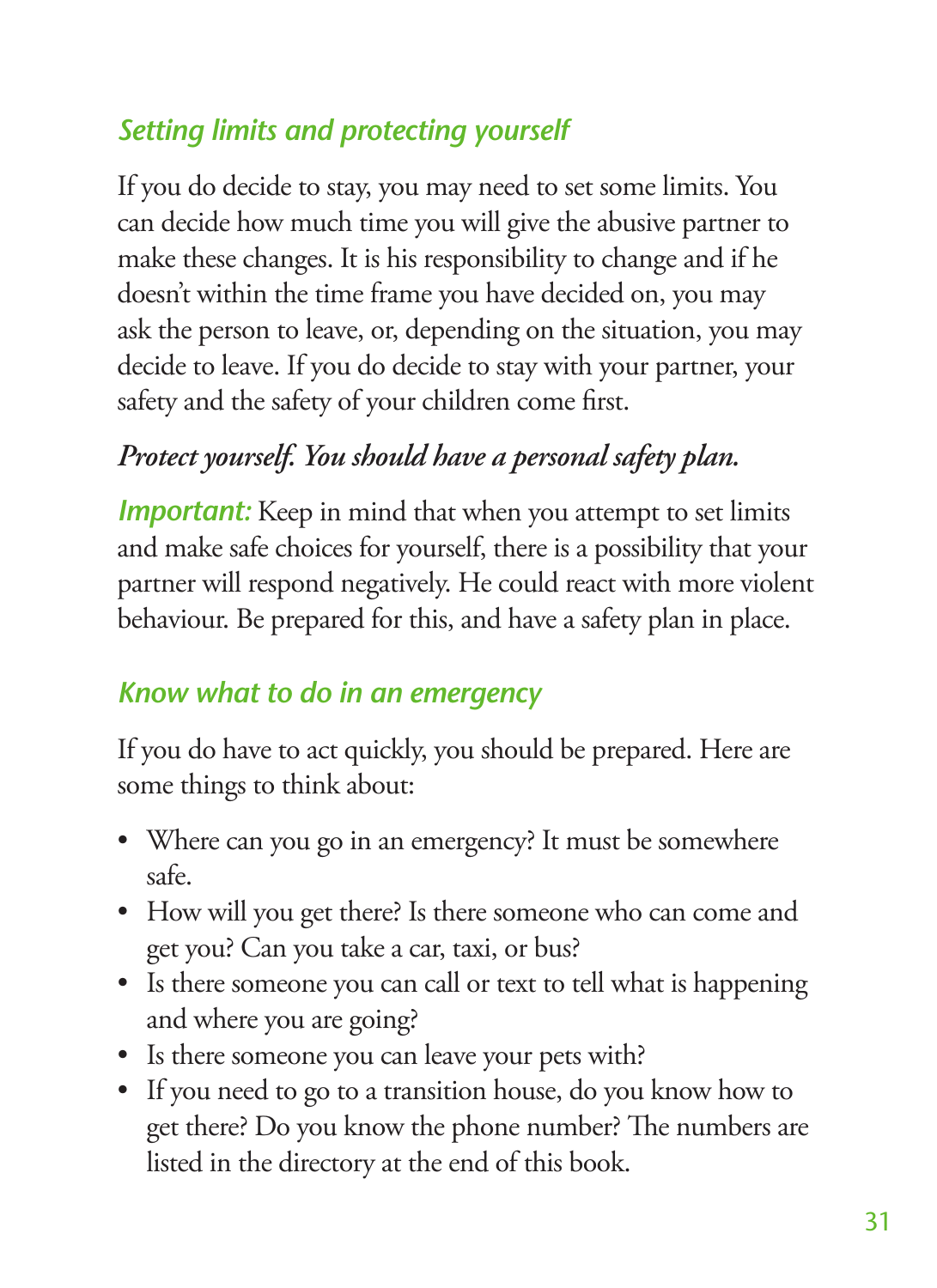## *Make a safety plan*

- Make photocopies of all your identification and important documents and keep them in a safe place where you can find them quickly. This is extremely important, and will save you a lot of time and inconvenience later.
- Establish an escape route. Know where you can go to be safe, if only to make a phone call.
- If you've been abused before, make sure the police are fully aware of the situation.
- Speak with your friends and people you can trust, and let them know what's going on so they can be watching out for you.
- Make safe arrangements for the care of your pets.
- Call a transition home and talk to the staff. You may want to work out a code word, so they know who you are if you have to call them in a crisis.
- Hide some money away if possible (you may need emergency taxi fare, although some transition homes, i.e. Kaushee's Place, will pay the fare for you.
- Talk to the children. They need to know which neighbour to run to in an emergency.

Pack an emergency bag in case you need to leave quickly. Just take what you'll need for a few days. You can leave the bag with a friend if you have to. If you don't feel safe doing that, you can make a list of things to take and remember where to find them in an emergency:

• birth certificates, marriage certificates, children's custody documents, immigration papers, passports;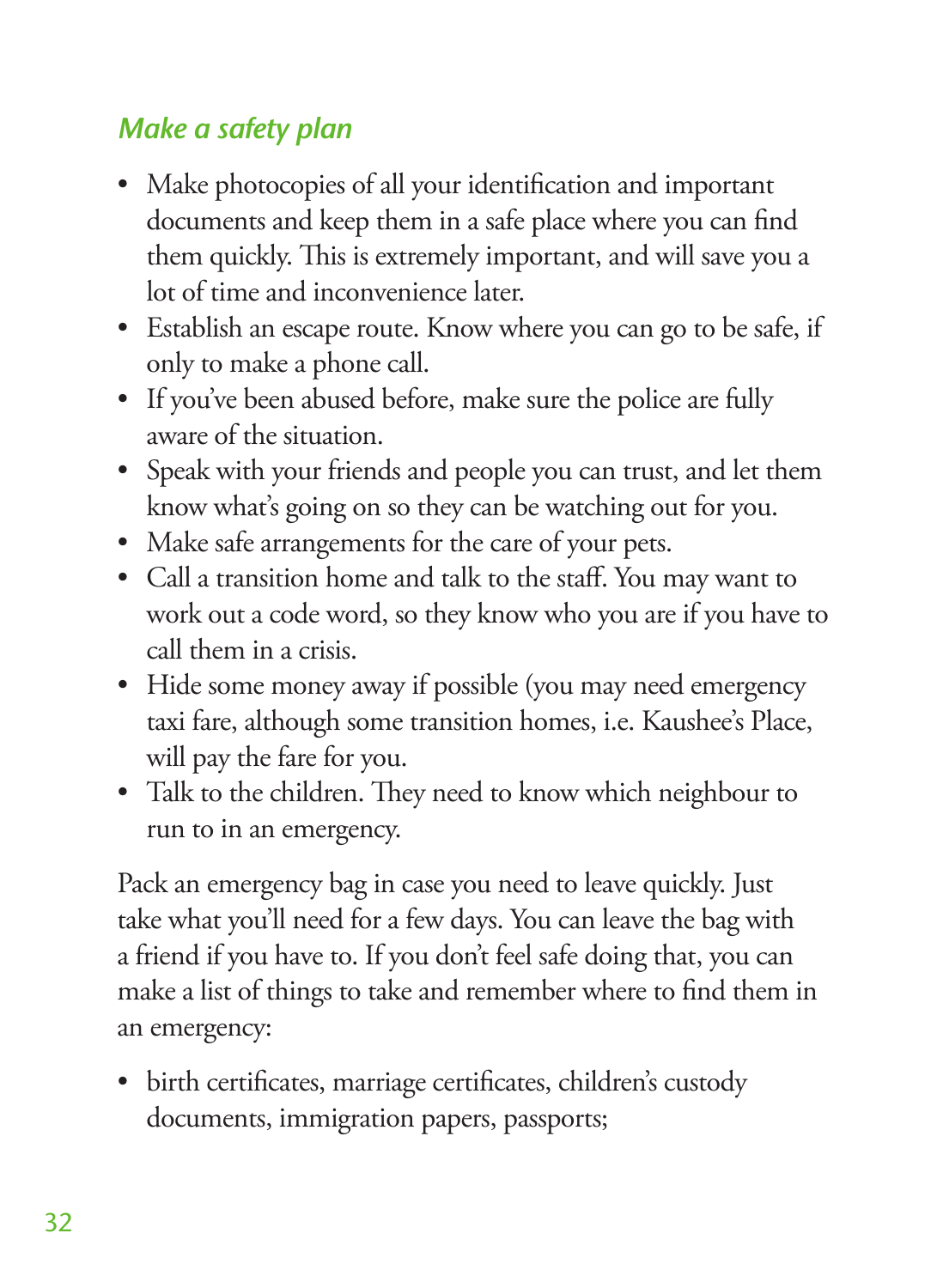- identification, drivers license, health cards, First Nation status cards for you and the children;
- money, bank books, credit cards;
- • car keys, car registration, car insurance;
- copies of your lease, mortgage or other deeds;
- cell phone, address/phone book;
- clothes for you and your children, any medication you may need; and,
- other possessions (things that give you comfort treasured family photos, books, children's toys, and other items that can never be replaced if they are stolen or ruined by an angry partner).

It's probably a good idea to get legal and other advice now, even before there is an emergency.

### *How to get help in an emergency*

You may get help by screaming. It may be safer for you to run outside where other people can see and hear you. Try to get to a phone. If you are in Whitehorse, call 911. All 911 calls are recorded and kept as evidence. If you live in a Yukon community other than Whitehorse, call your local RCMP detachment emergency line by dialling the first three digits for your town and then 5555. If there is no answer there, your call will automatically be dispatched to 911 in Whitehorse.

When you dial the 911 number it takes about four seconds to connect. In an emergency that may seem like a long time. Stay on the line — do not hang up and dial again. You may not have long to talk, so try to be clear.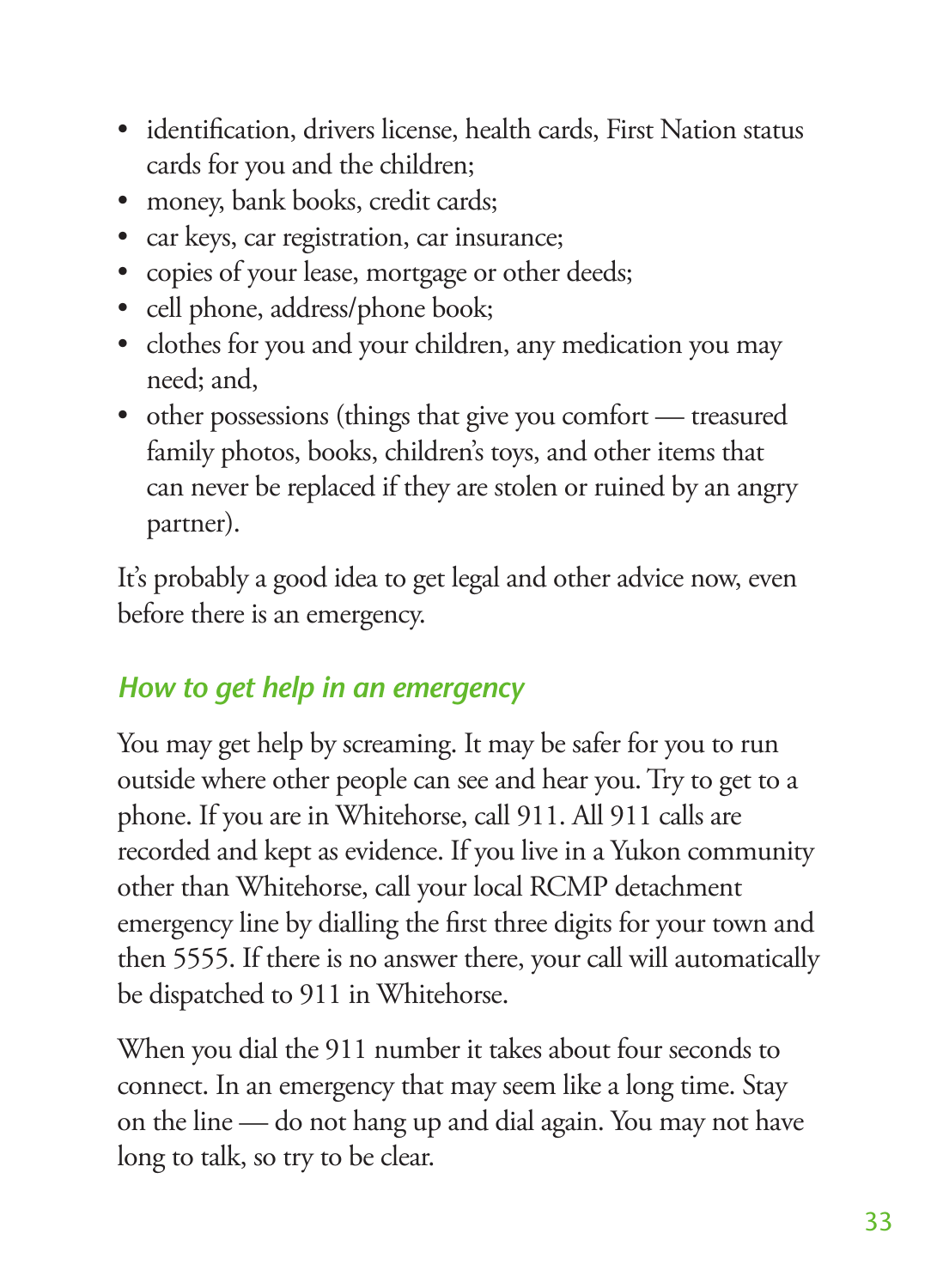## *Tell them:*

- your name;
- the location you are at;
- that you are being attacked;
- that you are afraid you are going to be hurt or you are afraid for your life; and,
- where your attacker is and whether he has a weapon or access to weapons.

It is illegal for anyone to assault you, and the RCMP have to come. If you are afraid of being killed or hurt, tell them. Remember, you don't have to be afraid for your life to seek assistance or support.

If you or your abuser has recently received Canadian citizenship, your call to the police doesn't mean the abuser will be deported or that his immigrant status will be affected, but your abuser may use this as a threat to keep you from calling.

# *What happens when you call the RCMP?*

When the police come, they will do what they can to stop any abusive behaviour that is occurring and ensure your immediate safety. Then they will question both you and the abusive partner. They should not talk to the two of you at the same time or in the same room.

Tell the police what happened. Give them details. Show them any injuries or damage to you, your children, your belongings or your home. Tell them about anyone who might have heard or seen anything. They may interview neighbours or friends or medical  $staff.$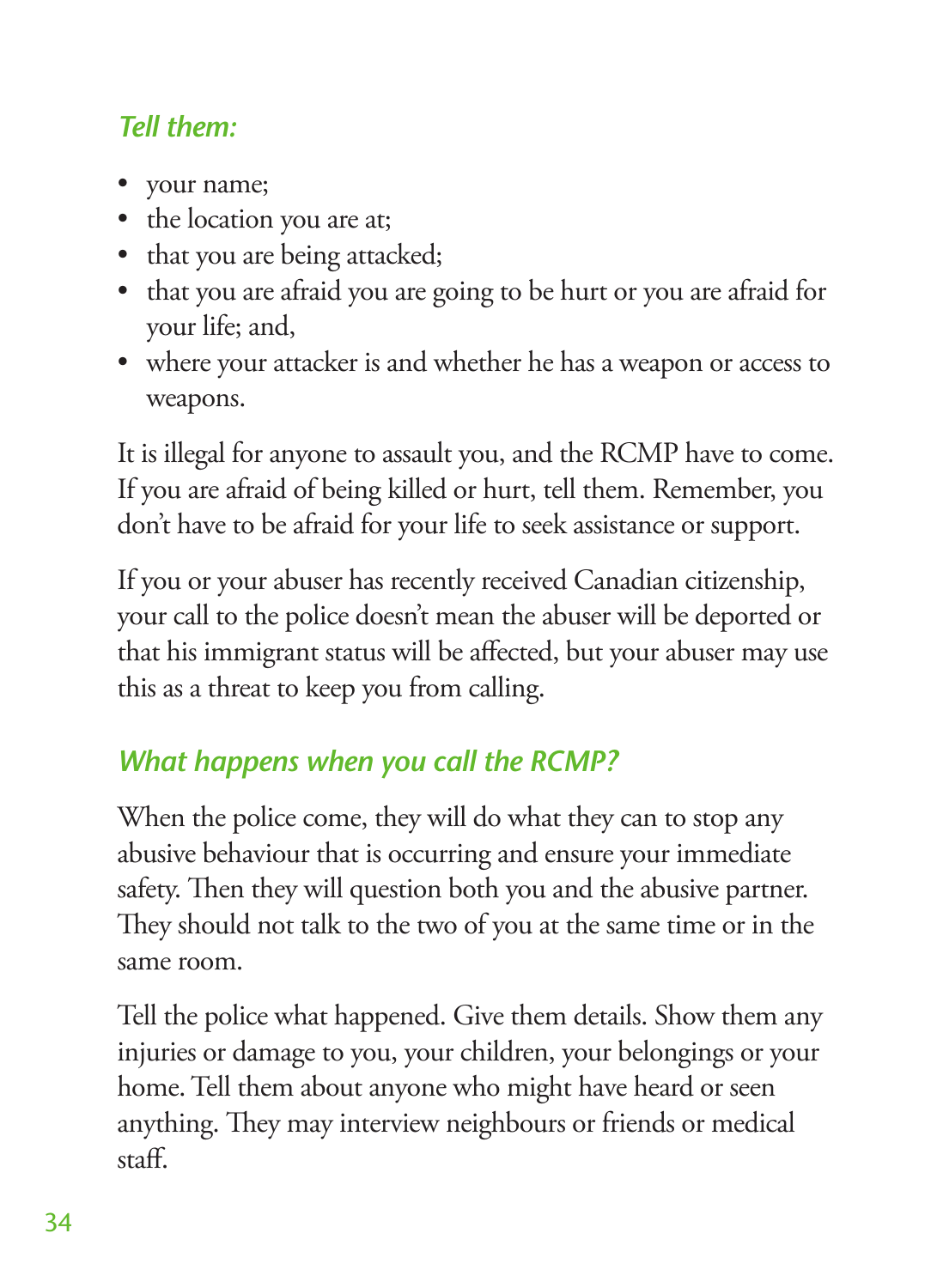The police may arrive with a camera and take pictures of you and of the scene. Or they may ask you to go to the police station to have photographs taken. These pictures may be used as evidence and help prove the case.

You can also ask for an Emergency Intervention Order under the Family Violence Prevention Act.

# *An Emergency Intervention Order (EIO): Immediate Help*

- An EIO is issued over the telephone by certain Justices of the Peace (JP's);
- An EIO can allow you and your children to stay in your own home, if it is safe to do so;
- An EIO can have the abusive person removed from your home by a police officer (designate); and,
- An EIO will prevent the abusive person from contacting you, your family or any other persons listed in the court order.

In addition to the same type of conditions available in an Emergency Intervention Order, you can apply for a Victim's Assistance Order.

If you have any questions about the Family Violence Prevention Act and its orders, please call the Family Violence Prevention Unit at 667-3581 or toll free at 1-800-661-0408 ext. 3581 (all calls are confidential).

# *What happens if the police lay charges?*

If the RCMP believe that there is any evidence that either spouse has been physically assaulted by the other, they must lay criminal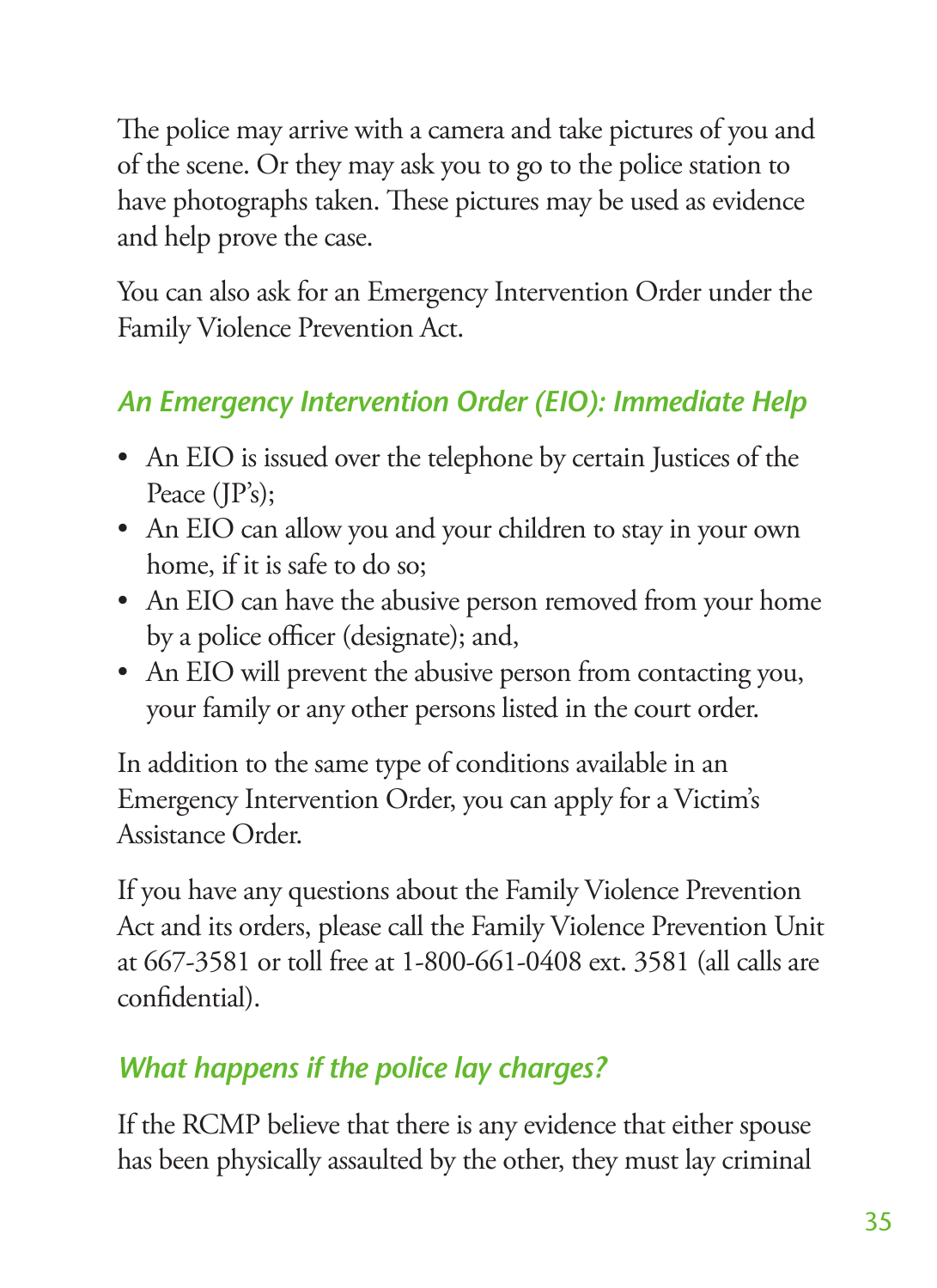charges. They will arrest and remove the abuser. If this does not happen, ask why. Their main concern should be for your safety and for the safety of your children.

If the police lay charges, they may need your cooperation in collecting evidence that will help your case:

- Notify police of the location of any torn or bloody clothing and any weapons that he may have used to harm or threaten you.
- If you are hurt, go to the hospital, to a doctor, or to your community nursing station. Tell them you have been physically assaulted.
- Make sure they make a record of your injuries. You will be asked by the police to sign a medical release so that the police can obtain a copy of the medical report, which will be used as evidence in court.
- • Save any threatening voice mails, letters, texts, etc. Texts may be photographed. Keep a record for yourself. Record times and dates, as well as what the abusive partner did to you.

### *Important: Be careful about where you store the information. Put your records in a safe place where they cannot be found and/or destroyed!*

The RCMP will ask you to provide an audio or a videotaped statement. The testimony of the victim is the most important evidence in any court case. This statement will be taken under warning. The purpose of the warning is twofold.

First, if at a later date you have returned to the relationship, and decide to recant your statement at the trial, the statement may be presented as evidence.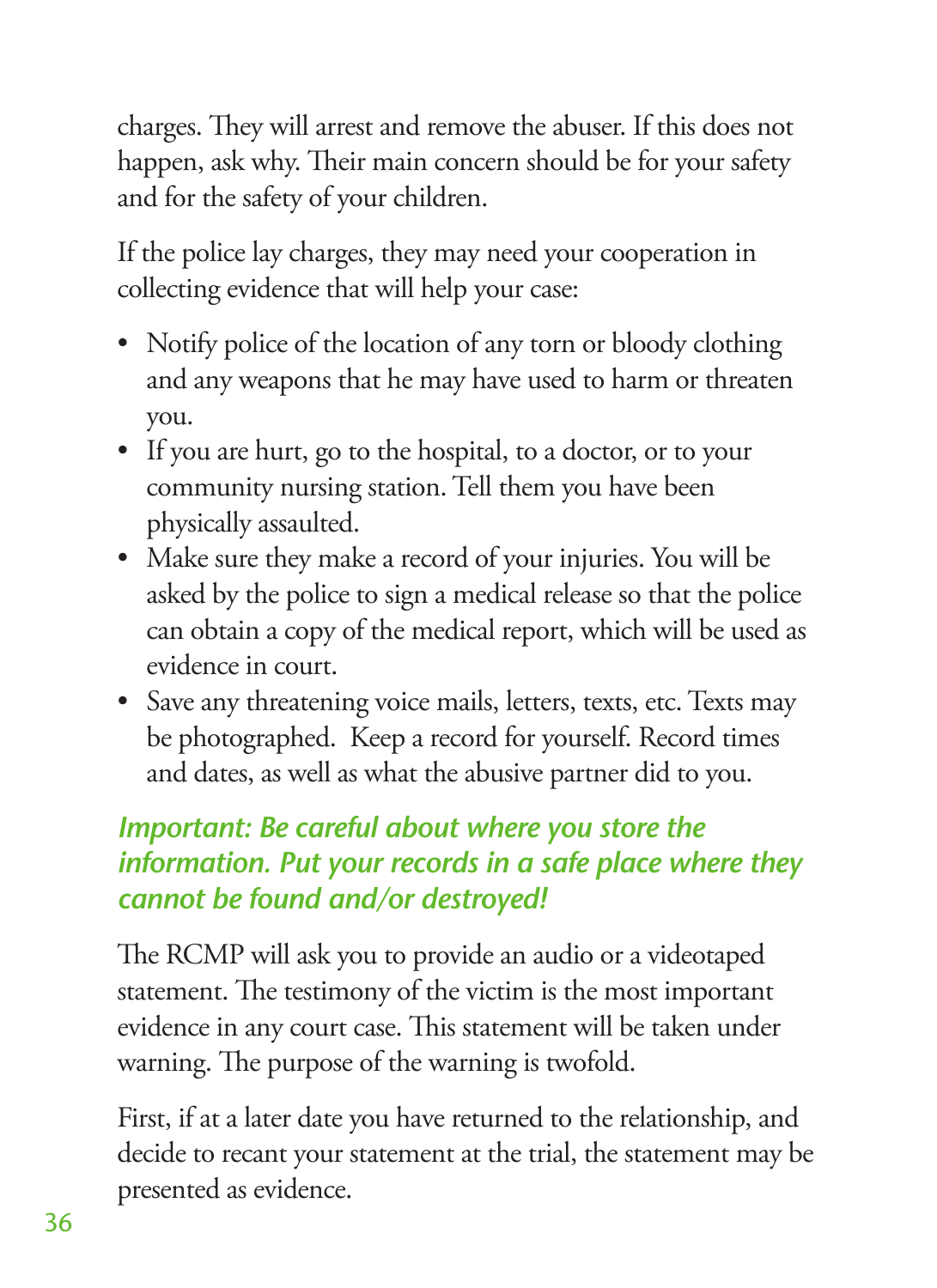The second purpose of the warning is to ensure that you understand that you can be charged with mischief if you lie on statements.

When police take an abusive partner into custody, it is usually overnight, and sometimes only for a few hours. Let the RCMP know if you want a "no contact order" or an Emergency Intervention Order put in place upon his release.

e RCMP in Whitehorse also has a Victims Assistance Volunteer Program (VAV). VAV is a team of two trained volunteers who provide an immediate short term response at the time of an incident. With your consent, the RCMP can call out the volunteers at any time. The VAV team can provide confidential, immediate, short term, emotional and practical assistance to you. The VAV volunteers can do things like stay with a person until family or friends arrive, provide safe transportation to another location, and provide information on services available.

RCMP can refer you to Victim Services. They will ask you for permission to give your name and number to Victim Services, and a worker will call you as soon as possible to offer assistance.

If an abusive partner is being charged involving allegations of domestic violence or other related charges, a court date will be issued for the accused to attend Domestic Violence Treatment Option (DVTO) court in Whitehorse. Under this new court option, those who accept responsibility for their actions will be assessed through the Spousal Assault Program. If the SAP finds that the abusive partner is an appropriate candidate for the DVTO, the sentence hearing will be postponed for several months during their completion of the Spousal Assault Program and any other treatment programs assigned by the court.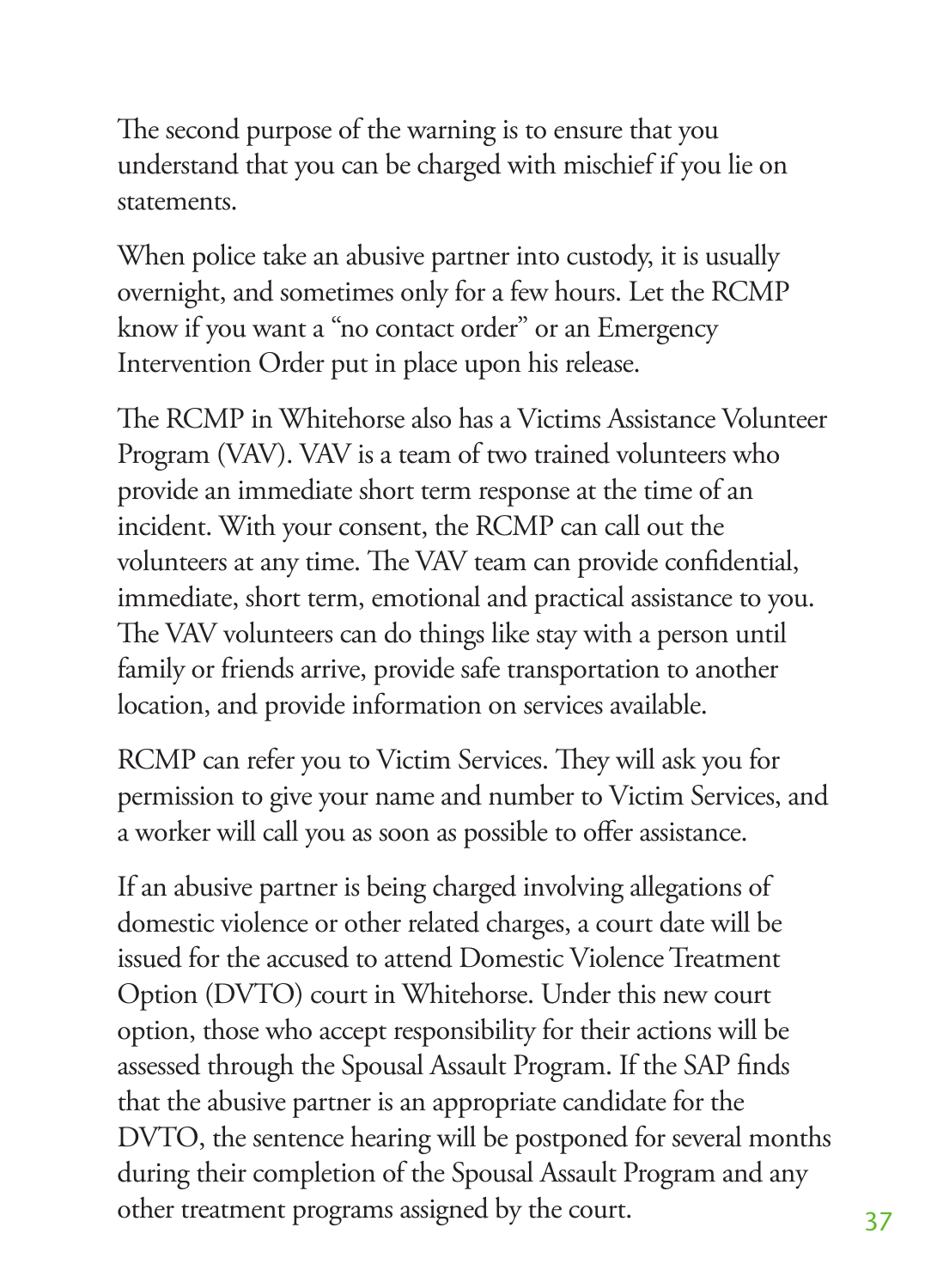*MYTH: The RCMP won't press charges against an abuser unless they witness the abuse firsthand.*

**FACT: The RCMP** *are there to provide for your safety. If they believe abuse has occurred, they will press charges against the alleged abuser.*

To date, the DVTO is available in Watson Lake and Whitehorse. Women who have experienced violence get help with safety planning, referrals for counselling for themselves and their children, updates on the offender's progress and help with varying release conditions and preparation of victim impact statements for the court.

For more information, you can contact Victim Services at 667-8500 or 1-800-661-0408, ext. 8500. You may also contact Offender Supervision and Services at 667-5231 or 1-800-661-0408, ext. 5231.

The RCMP will provide you with a green card (YTG Victim Services Unit referral card) which has contact numbers for services and community resources, including women's shelters. The RCMP will ask for your consent to provide your contact information to Victim Services Unit in your community. Victim Services provides information and support to victims of crime even if no charge has been laid. Your involvement with Victim Services is voluntary and confidential.

# *What if you're still afraid of him?*

If the RCMP don't take the perpetrator into custody, and you are afraid to be alone with that person, tell them that you think you will be hurt again if he is released. You can tell them in private during your interview.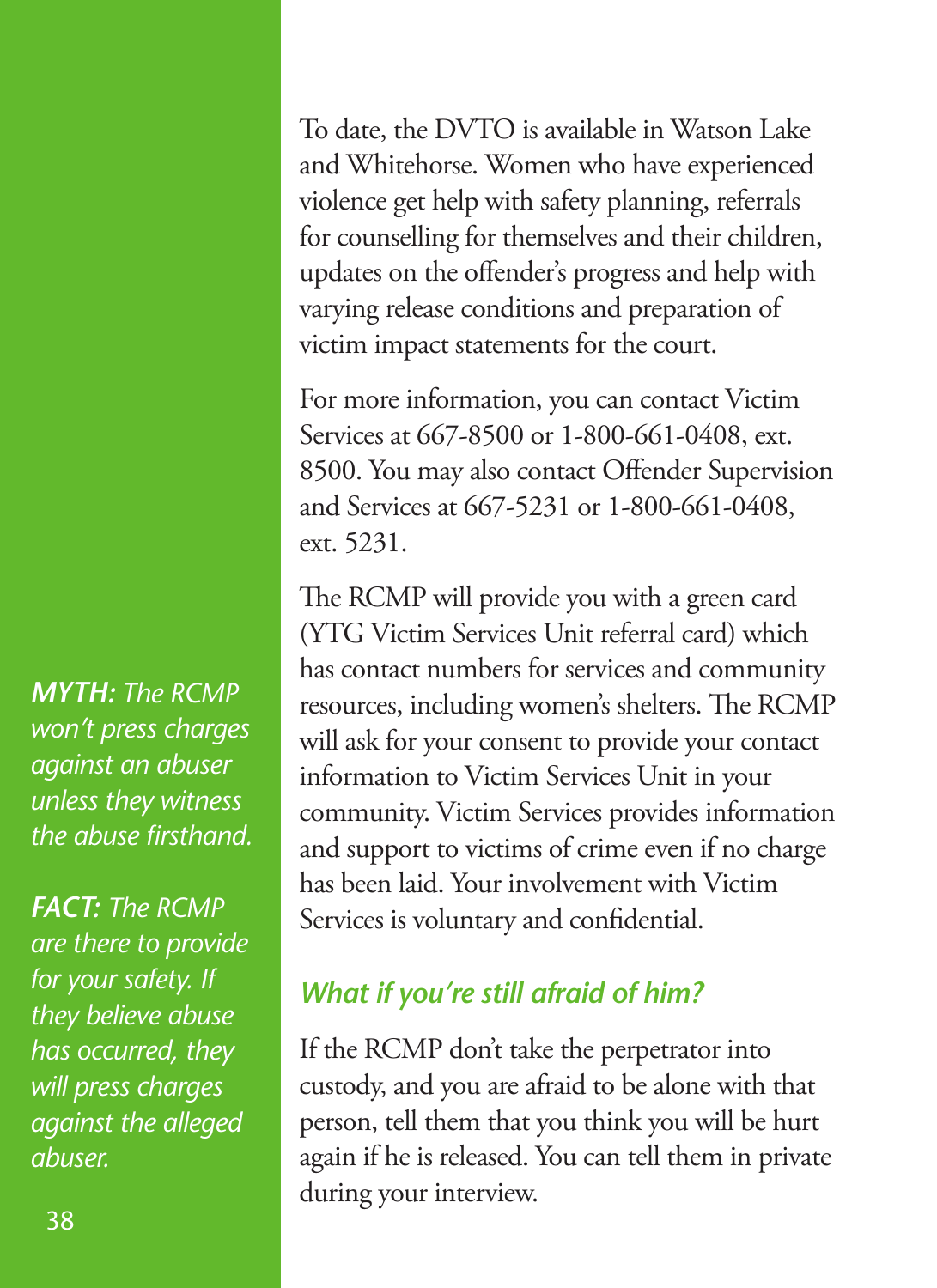If you decide not to leave, get the police officers' names and numbers, in case you need to contact them later.

If you want to leave, ask the police to wait while you get your things. Get them to take you to a safe place like a transition home. If you have children who are in danger, you have a right to take them with you. The police may not be able to assist you with getting the children later without a court order which specifically directs the RCMP to assist you.

If you have to leave in an emergency and you decide not to go back for a while, the RCMP can accompany you to a residence in order for you to get your most important personal necessities. The police are there to provide for your safety; in order to do this, they are unable to help you carry your belongings, neither are they able to transport them. You may want to prepare for this by bringing a friend along to help and/or drive you and your belongings.

# *What happens when they're charged?*

If the abusive partner is charged with a criminal offence like assault or uttering threats, they will have to sign an undertaking before being released. An undertaking is an official document that tells an accused person he is required to appear in court, as well as abiding by certain conditions. Some of the conditions may be:

- that they are not to have any direct or indirect contact, or communication with you;
- that they are to stay away from your home or work address; or
- that they are to abstain from alcohol.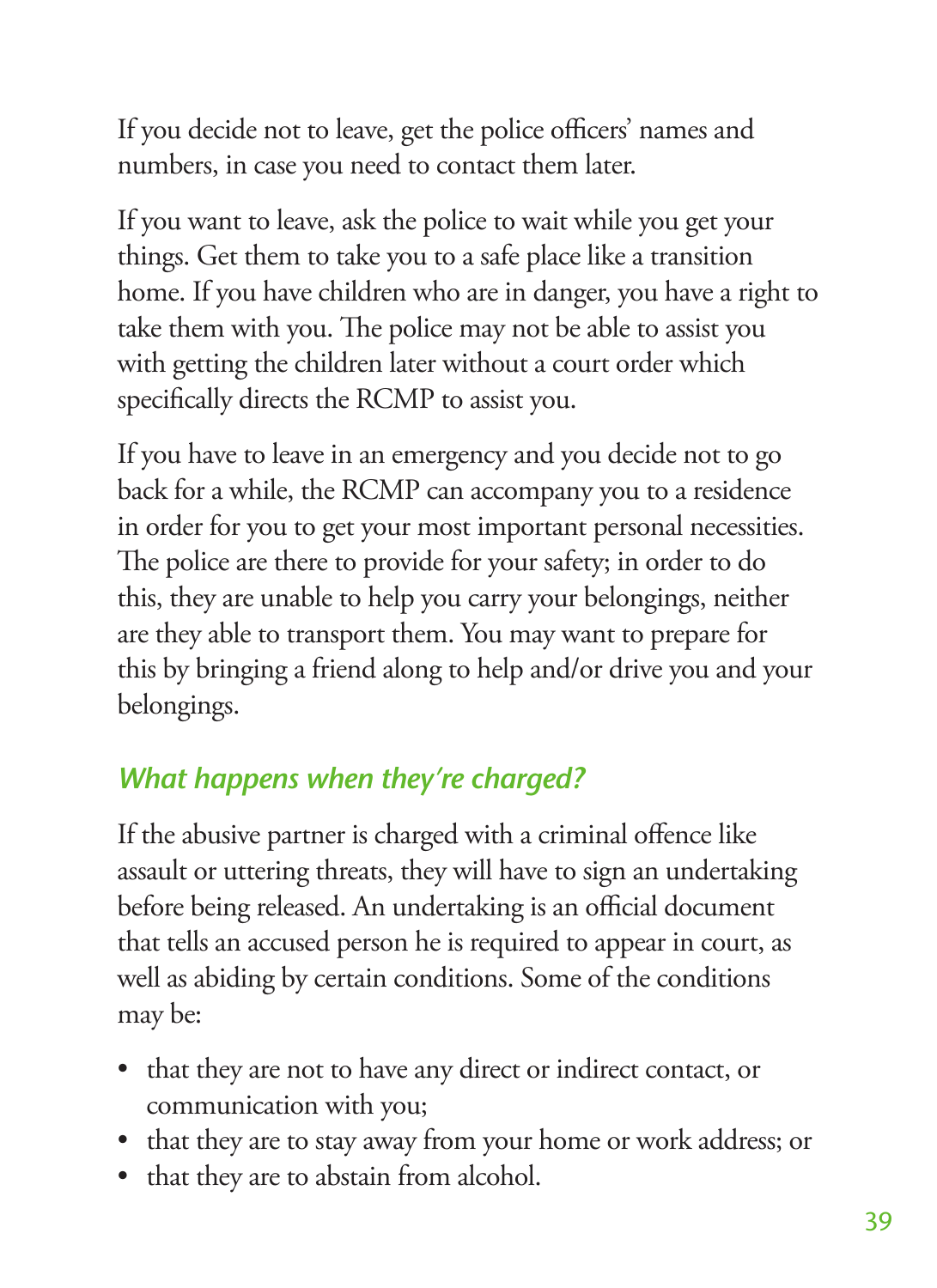#### *Note: Failure on the abusive partner's part to abide by any conditions set out in the undertaking results in a criminal offence. Report any violations to the RCMP.*

If there is no Victim Services agency in your community, ask the police to notify you when he will be released. Ask if he has been required to sign an undertaking setting conditions on his release.

If the RCMP or the court does not give you a copy of the undertaking, insist on getting one. Contact either the police who made the arrest, or Victim Services.

When criminal charges are laid, if he pleads not guilty, you will probably be required to go to Court later to testify. It would help to call Victim Services at 667-8500 in Whitehorse (toll free 1-800-661-0408, extension 8500) for advice about this. Alternatively, you may contact the Women's Advocate at the Victoria Faulkner Women's Centre at 667-2693. You may be able to ask for someone to attend court with you for support.

Following guilty pleas or trials where the partner is convicted, you can submit a Victim Impact Statement to let the judge know the effects the abuse has had on you and your family. You can also comment as to the conditions which would best benefit you (i.e. probation with a "no contact order" for the perpetrator).

**Note:** If your first language is not English, the RCMP will make every effort to find an interpreter to assist you in making a statement and in giving other information. You will definitely be provided with an interpreter if you need to go to court.

If you are a Francophone woman, you can call Les EssentiElles at 668-2636 for assistance.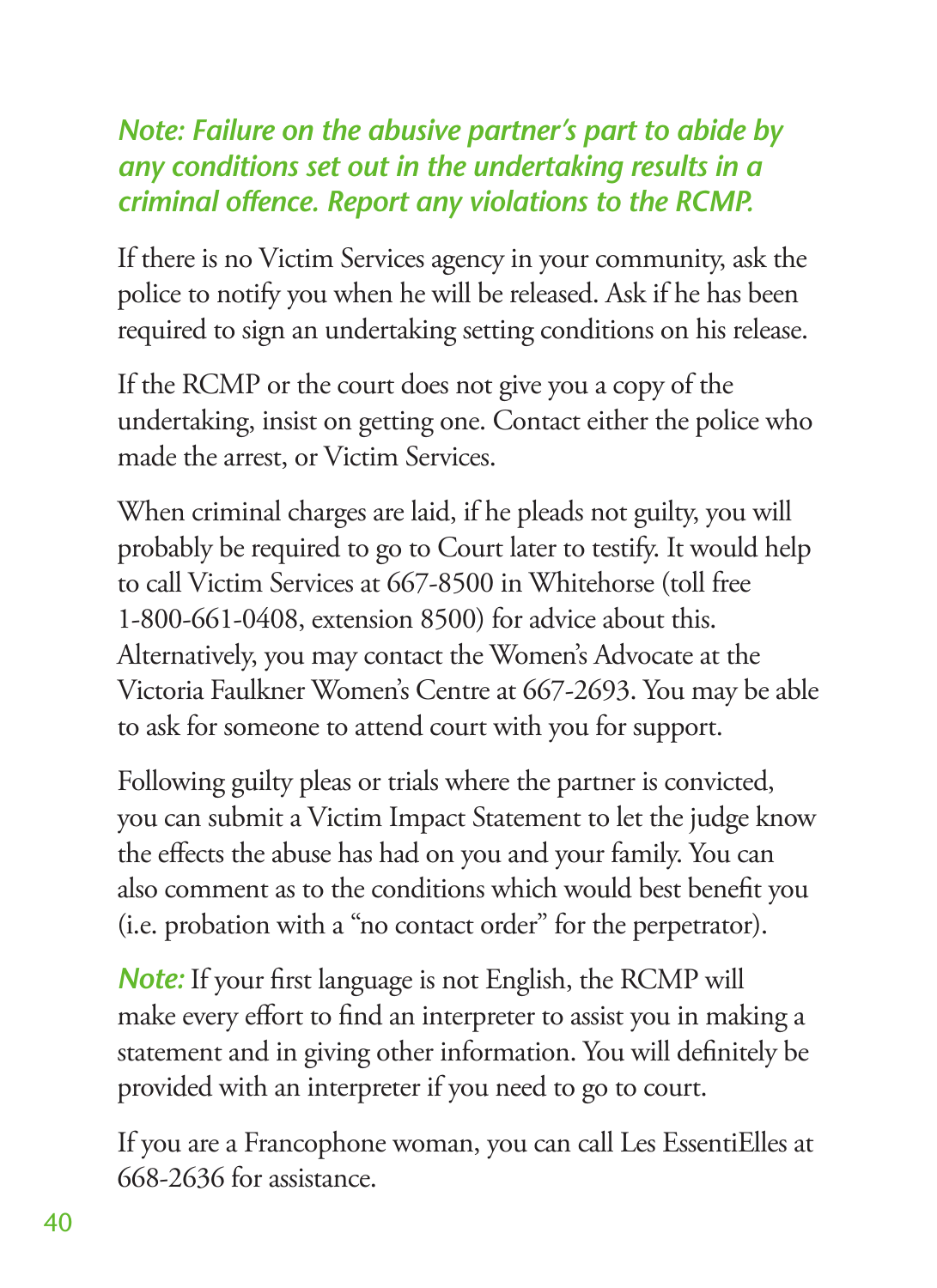#### *Where can you go to be safe?*

You need to go somewhere safe. Will he look for you? Where might he look for you? Think about locations where you, and perhaps your children, could go where your safety is ensured. It may be possible for you to go to the home of a friend or relative. However, when your safety is at risk, the best option may be to go to a transition home.

### *Transition homes: how they can help you!*

Transition homes are emergency shelters for women who have been abused — whether or not they have children — which provide services in a supportive environment. There are shelters in some Yukon communities and transportation can usually be arranged to get a woman to the nearest shelter when one does not exist in her community.

All shelters in Yukon allow children. Yukon transition homes, except the Dawson City Women's Shelter, are accessible to wheelchairs. Transition homes do not normally allow pets.

#### *Remember: You do not have to be physically abused to come to a transition home. There are many forms of abuse from which women suffer.*

There are shelters in Whitehorse, Watson Lake, Dawson City and Ross River. Although in Yukon the addresses of the shelters are not a secret, there are security measures in place at each home so women can be safe there. You can go to the transition home on your own, with a support person, or the police may bring you to the home if they are involved.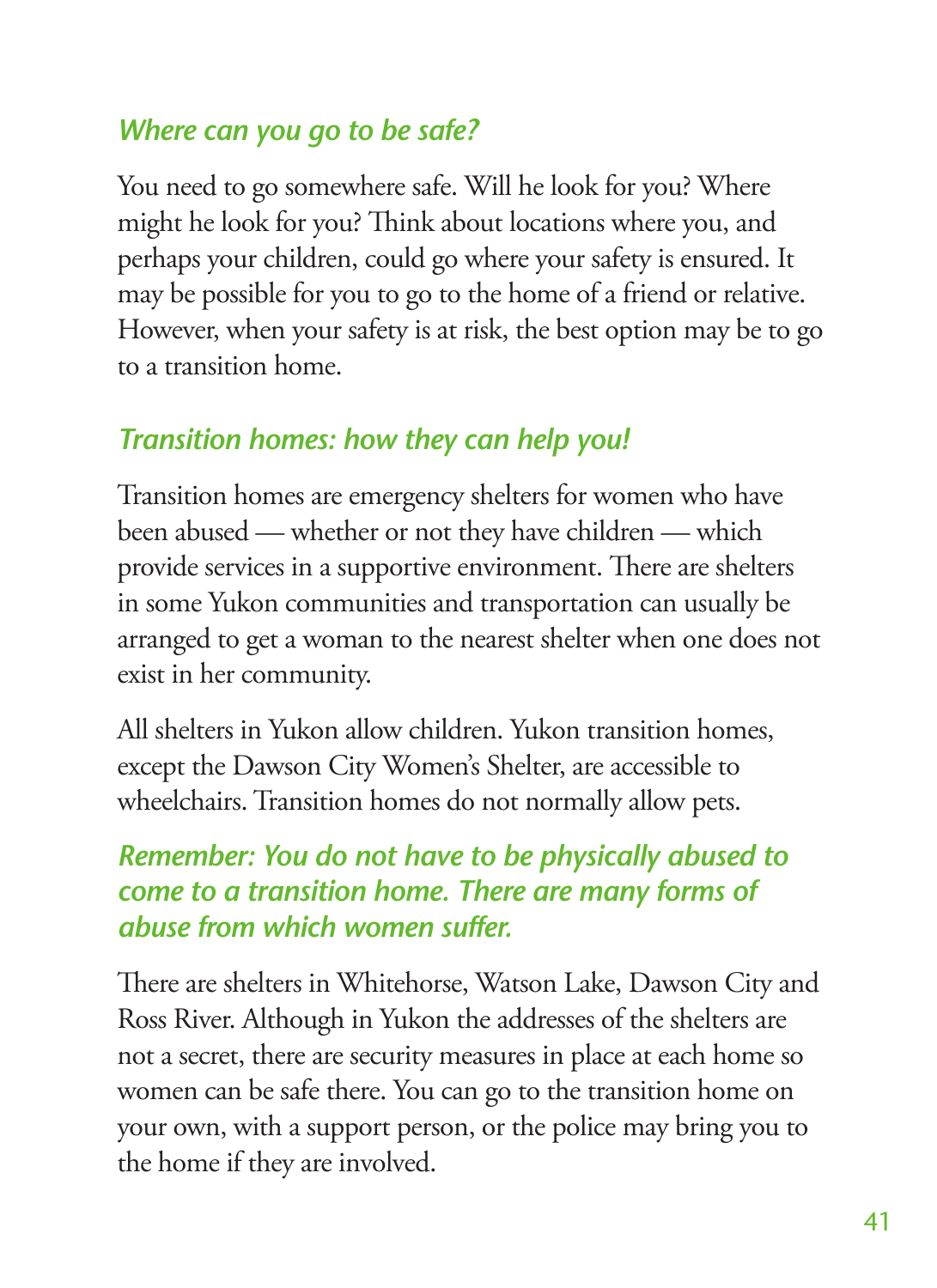Yukon transition homes are accessible 24 hours a day by phone and if you tell the operator that you are a woman in need, your collect call will be accepted:

| Help and Hope for Families (Watson Lake)  536-7233 |  |
|----------------------------------------------------|--|
|                                                    |  |

At the transition home you will be safe. There will be someone there to listen to you. The shelter provides a setting where a woman can make decisions for herself in a supportive environment.

Everything will be private. They will not talk about your situation with anyone else unless you want them to.

*Note: Professionals who suspect that a child is being abused and/or neglected MUST report it to Family and Children's Services. This includes transition home staff, social workers, medical professionals, counsellors, teachers, child care workers and RCMP.*

Also, even if these professionals do not believe a child is being abused or neglected, they must provide information to Family and Children Services if there are children who are present or normally present in a home where there is an allegation of domestic violence.

There will probably be other women and children at the shelter. It can help just to talk with someone who has had similar experiences and has had to face the same problems as you.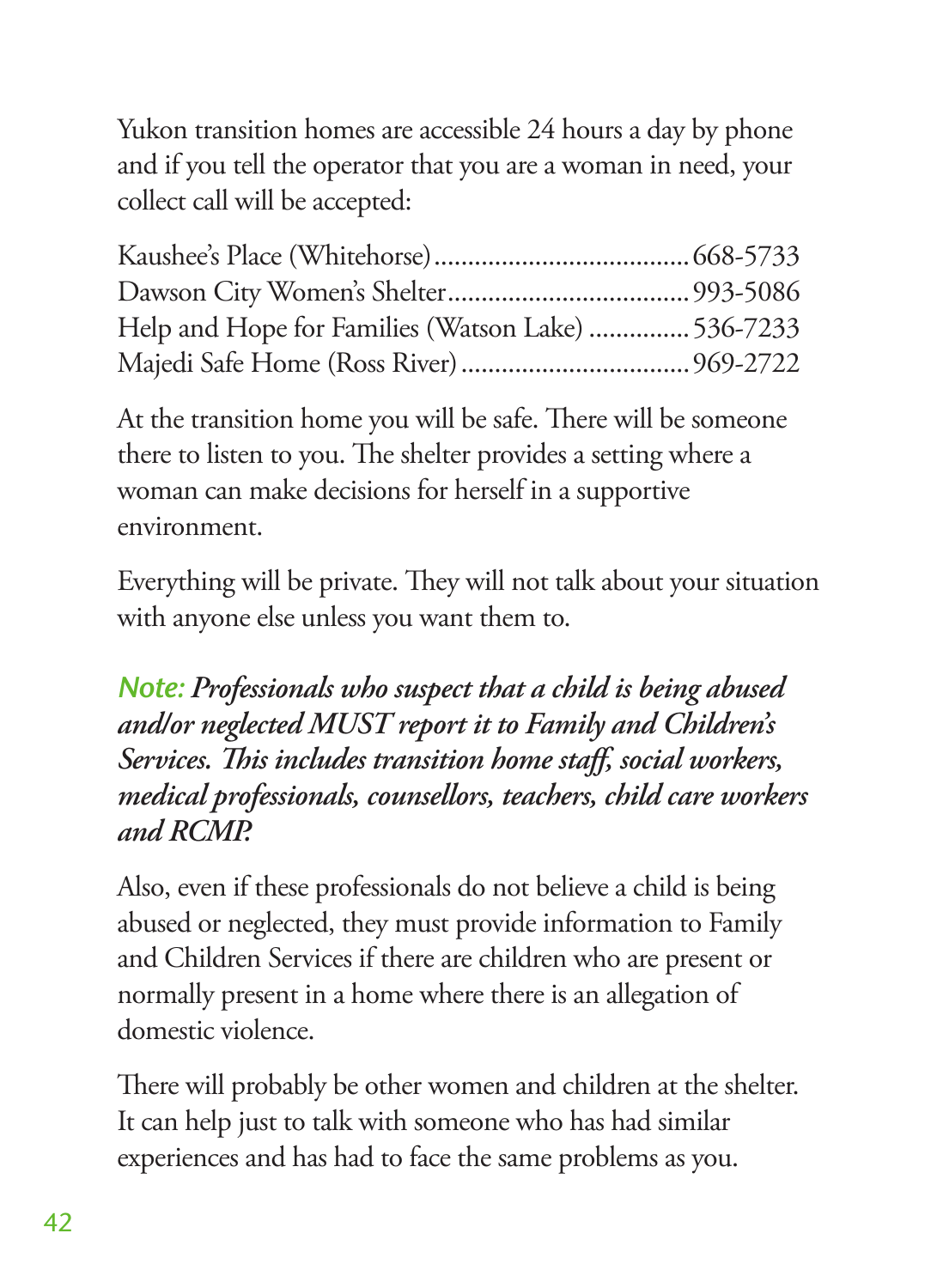The length of time you may stay at transition homes in Yukon communities varies. At the Dawson City Women's Shelter, the maximum stay is two weeks. At the Watson Lake Shelter and Kaushee's Place, women and children may stay for up to one month. In Ross River, the length of stay at the Majedi Safe Home is determined on a case by case basis. Keep in mind that all Yukon transition homes do try to be flexible with their guidelines for the length of time you may stay. Each woman's situation may be different, and exceptions can sometimes be made.

The shelter will provide food, information, referrals, support, advocacy and encouragement. You will be expected to help with the cooking and housework and to abide by house rules. In addition, women are expected to be responsible for the care of their own children.

If you are unsure of where to live after you leave an abusive situation, Kaushee's Place in Whitehorse offers longer-term housing options for women who require support and safety services. Longer-term housing is also available in Watson Lake. These apartments can be rented, and the rent is based on a woman's income.

Transition homes have outreach programs and workers who can continue to assist you once you have left the home. If you decide not to go to a transition home to stay, they can still help you with information, referrals, support and encouragement.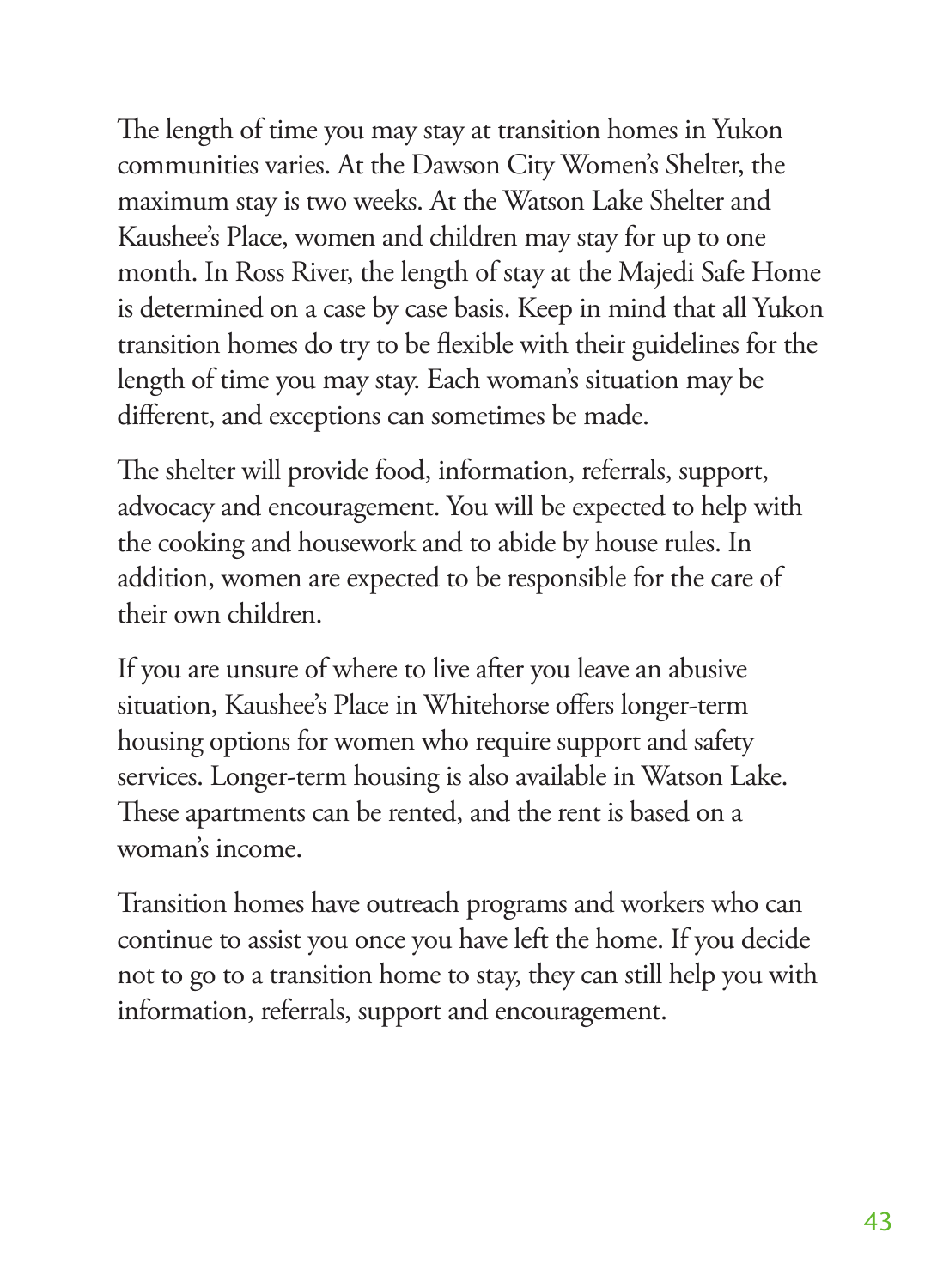#### *Once you've left, then what?*

Once you are safe, you can take some time to decide what to do next. You need the time and the space to make decisions that are best for you and your children. At a transition home, staff can help you with this. If you don't go to a transition home, you can still call there for support. You can call their 24-hour crisis line (call collect if you need to) or arrange a visit with them.

You can also call Victim Services in Whitehorse at 667-8500 during office hours and arrange for a worker to meet with you somewhere safe. For First Nations support and information in Whitehorse, call the Kwanlin Dun Community Justice Program at 633-7850, the Kwanlin Dun Community Wellness Program at 668-7289. Watson Lake has its own Community Victim Service Worker: 536-2541 as well as Dawson City: 993-5831. If you live in another community, contact services in Whitehorse. Workers travel to outlying areas if necessary. You can also call Victoria Faulkner Women's Centre at 667-2693.

One of the first things you may need to do is to find out about your legal rights, how to get child support and child custody, and what to do if you don't have any money. The next section provides some information about these issues.

# *Legal matters*

#### *Getting information*

If you want to find out more about the law, lawyers, and legal matters, call the Family Law Information Centre (456-6721 in Whitehorse or toll-free 1-800-661-0408 ext. 6721).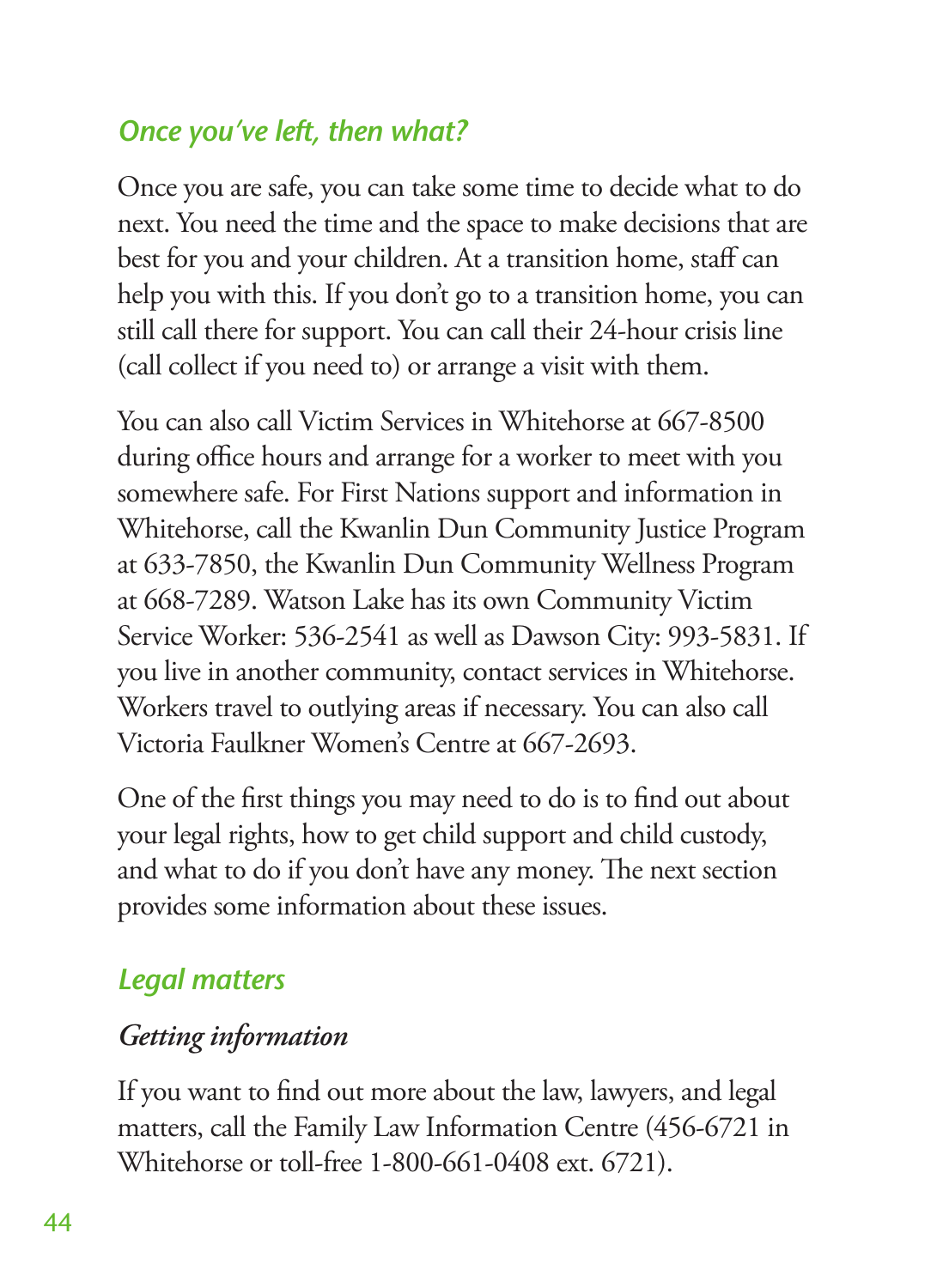Don't sign any papers that might affect your legal rights until you talk with a lawyer. If you don't have a lawyer, you can look in the Yellow Pages under Lawyers, or call the Lawyer Referral Service in Whitehorse (668-4231). They charge a fee under \$50.

If you can't afford a lawyer, call Legal Aid in Whitehorse (667-5210). They may provide free legal services if you can't pay and if you qualify. The first appointment establishes your financial eligibility. The "real" appointment will be a week later

## *What about custody of your children?*

*If you have children and you want custody, you should apply for a custody order. Contact a lawyer or legal aid right away.*

You can get information on how to apply for a custody order from the Women's Advocate at Victoria Faulkner Women's Centre (call 667-2693). Transition home outreach workers can also provide information and will help you with the process whether you are a resident at a transition home or not. The Victoria Faulkner Women's Centre (667-2693) or the Women's Directorate (667-3030 or 1-800-661-0408 ext. 3030), both in Whitehorse, may also be able to refer you to the appropriate services.

*MYTH: The police or Family and Children's Services will take your children away if they believe you are being abused.* 

*FACT: The police and Family and Children's Services will do everything they can to protect you and your children.*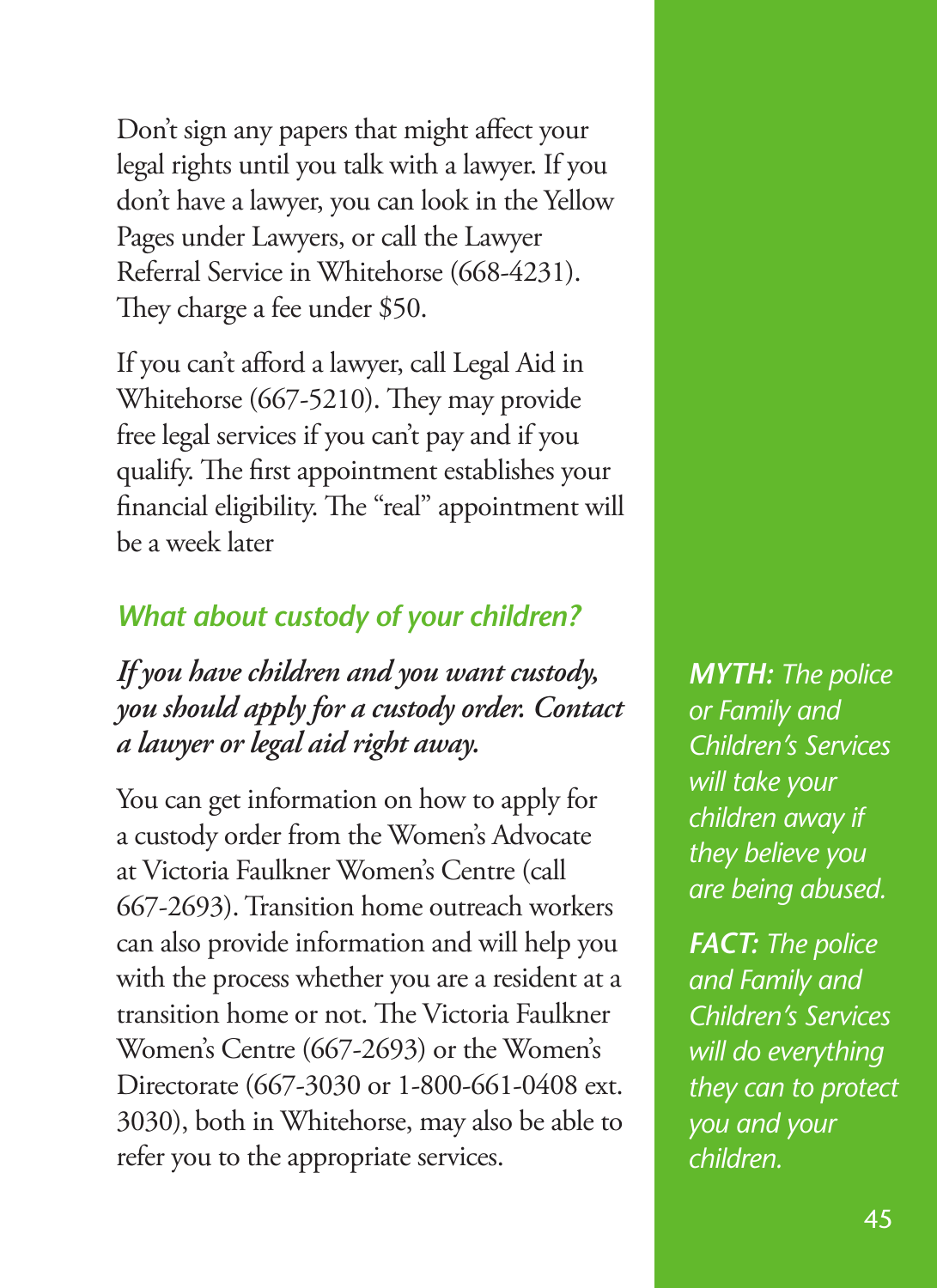If you are afraid your partner may try to take the children to another country, you can ask the passport office to put the children's names on a security list so that you will be called if their father tries to get a passport for them. Call the Passport Office toll-free at 1-800-567-6868.

You must provide ID for yourself, birth certificates for your children, court documents (such as custody orders, restraining orders, etc.), and a letter detailing why you want their names on the security list. The passport office will provide you with security for 90 days. After that you must reapply.

#### *You can write to them at:*

Passport Office Canada Foreign Affairs and International Trade Canada Gatineau, QC K1A 0G3.

If your children have another nationality, contact the country's embassy or consulate to ask them to refuse to issue passports for your children. (Consulate and embassy phone numbers can be found at http://w03.international.gc.ca/Protocol-Protocole/ Missions.aspx?lang=eng# ).

### *If the abuse continues after you leave*

Once you leave, his abusive behaviour may continue for a while or even get worse. He may try to control you financially, through the children, through the courts, through physical abuse, or by threatening and harassing you.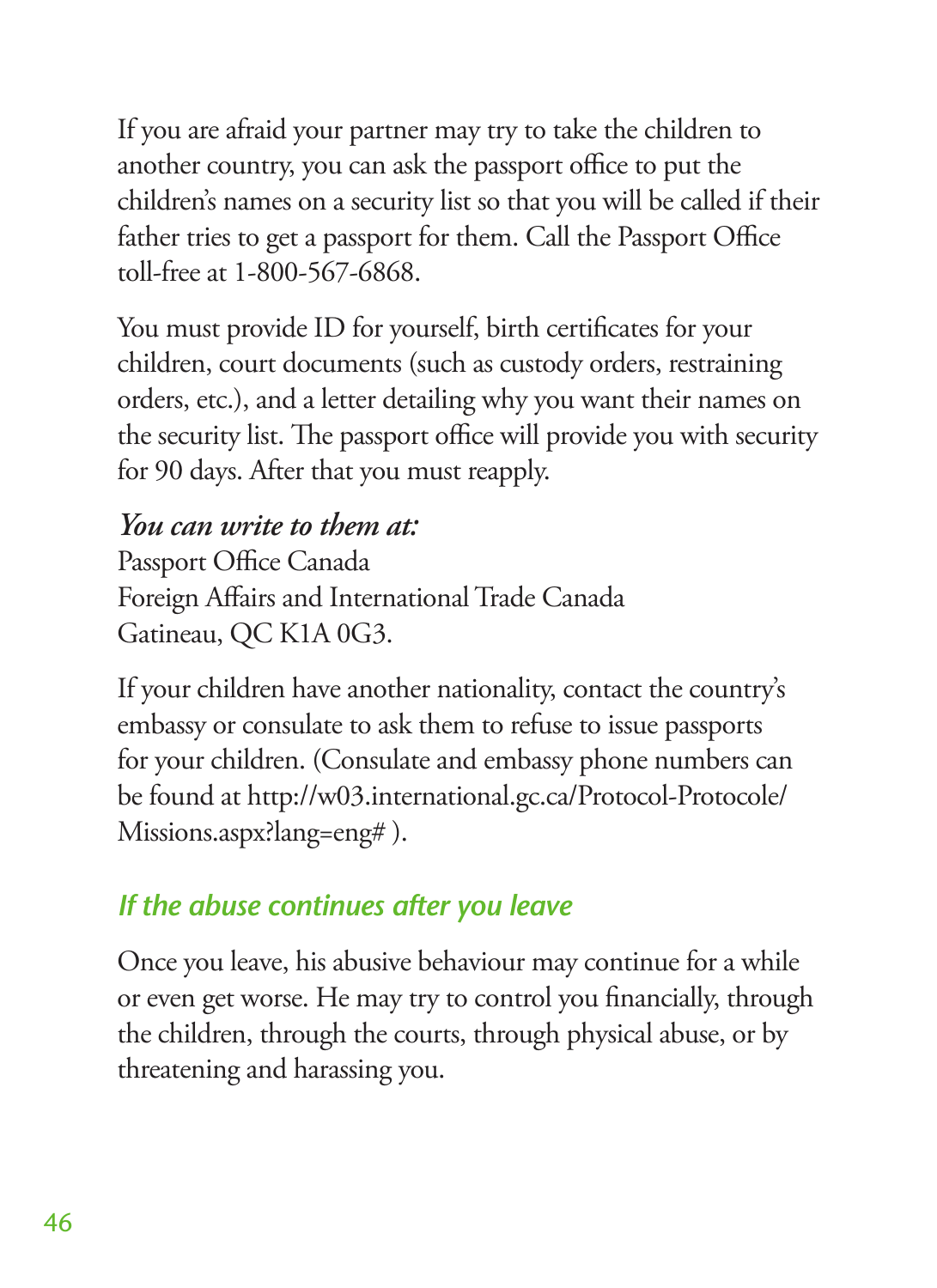If this happens, he may be breaking the conditions of his no contract order, or he could be charged with criminal harassment. Make a written record of all contacts he makes and of what he does or says. Keep any written or recorded messages he leaves for you. Keep the police, his probation officer (if he has one), and your lawyer informed about what is happening.

He may try to make you feel guilty or sorry for him. He may be very loving and generous, showering you with gifts and attention. He may try to scare you into returning. He may try to wear you down until you give up and return to him. One way to handle this is to have as little contact with him as possible.

Transition home staff, the police, his probation officer (if he has been put on probation), Victim Services, your lawyer, a counsellor, or a supportive friend can support and help you get through this period. Don't be afraid to ask for help. You don't deserve to be harassed. You deserve a better life. If you are still afraid of him or he is threatening you, you can apply for a peace bond (see page 49 for info on this process).

### *How the law can help you*

#### *Family Violence Prevention Act:*

The *Family Violence Prevention Act* is legislation that supports the victim by offering four protective court orders that provide several ways in which victims can seek help. They are listed and described on the following pages.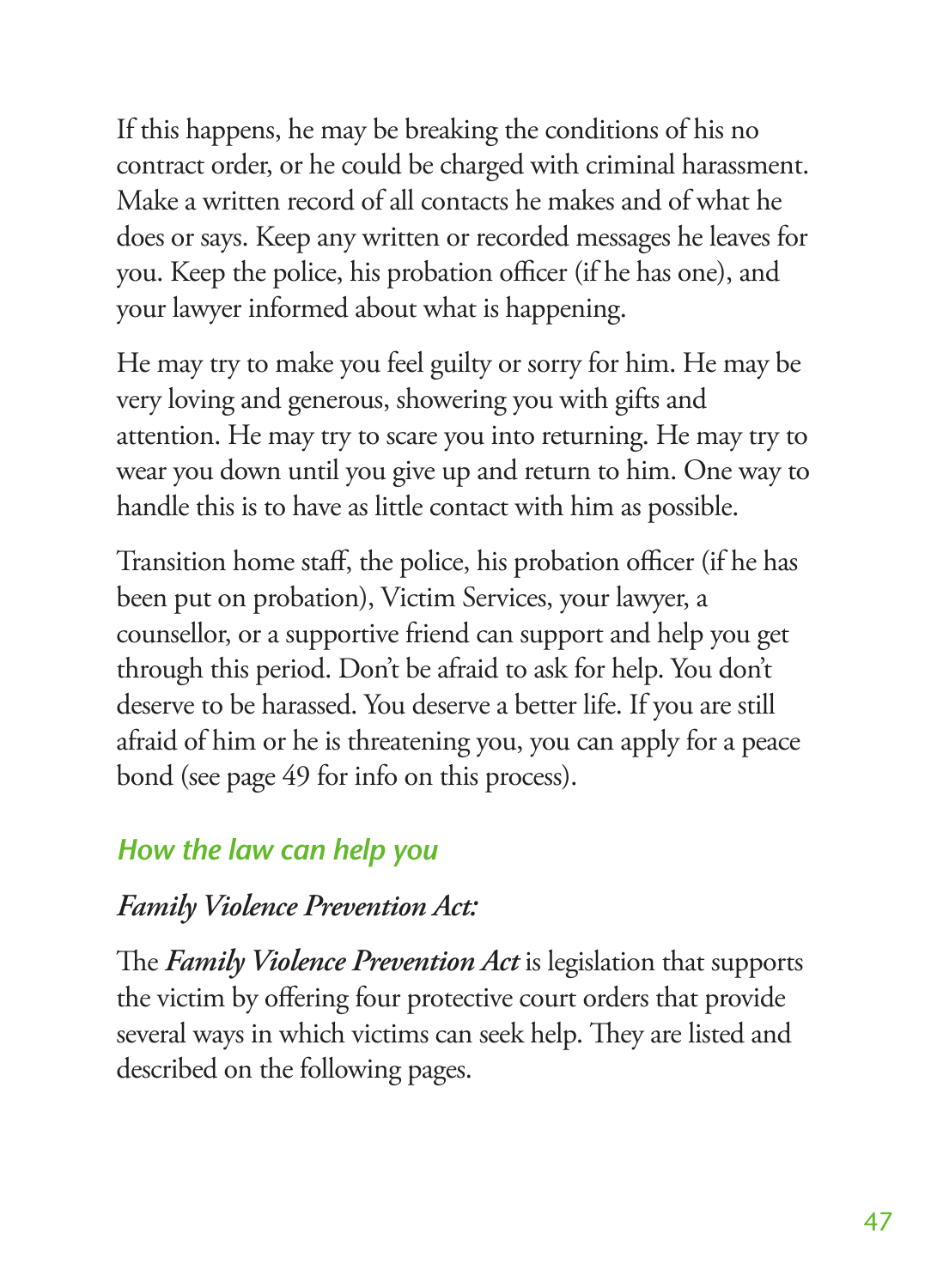Some protective orders are:

### *1. An Emergency Intervention Order: (Immediate help – Averages 45 days)*

- is issued over the telephone by certain Justices of the Peace;
- can allow you and your children to stay in your own home, if it is safe to do so;
- can have the abusive person removed from your home by a police officer (designate); and,
- will prevent the abusive person from contacting you, your family or any other persons listed in the court order.

In addition to the same type of conditions available in an Emergency Intervention Order, you can apply for a Victim's Assistance Order.

#### *2. A Victim's Assistance Order: (Longer-term help – Averages 90 days)*

- can give you temporary possession of personal property;
- can prevent the abusive person from taking or damaging your property;
- can require the abusive person to pay you or your children for any loss of income, medical expenses, moving and legal expenses;
- can require the abusive person to agree to the condition in the court order; and
- can only be issued by a Territorial Court Judge and you may have to attend court.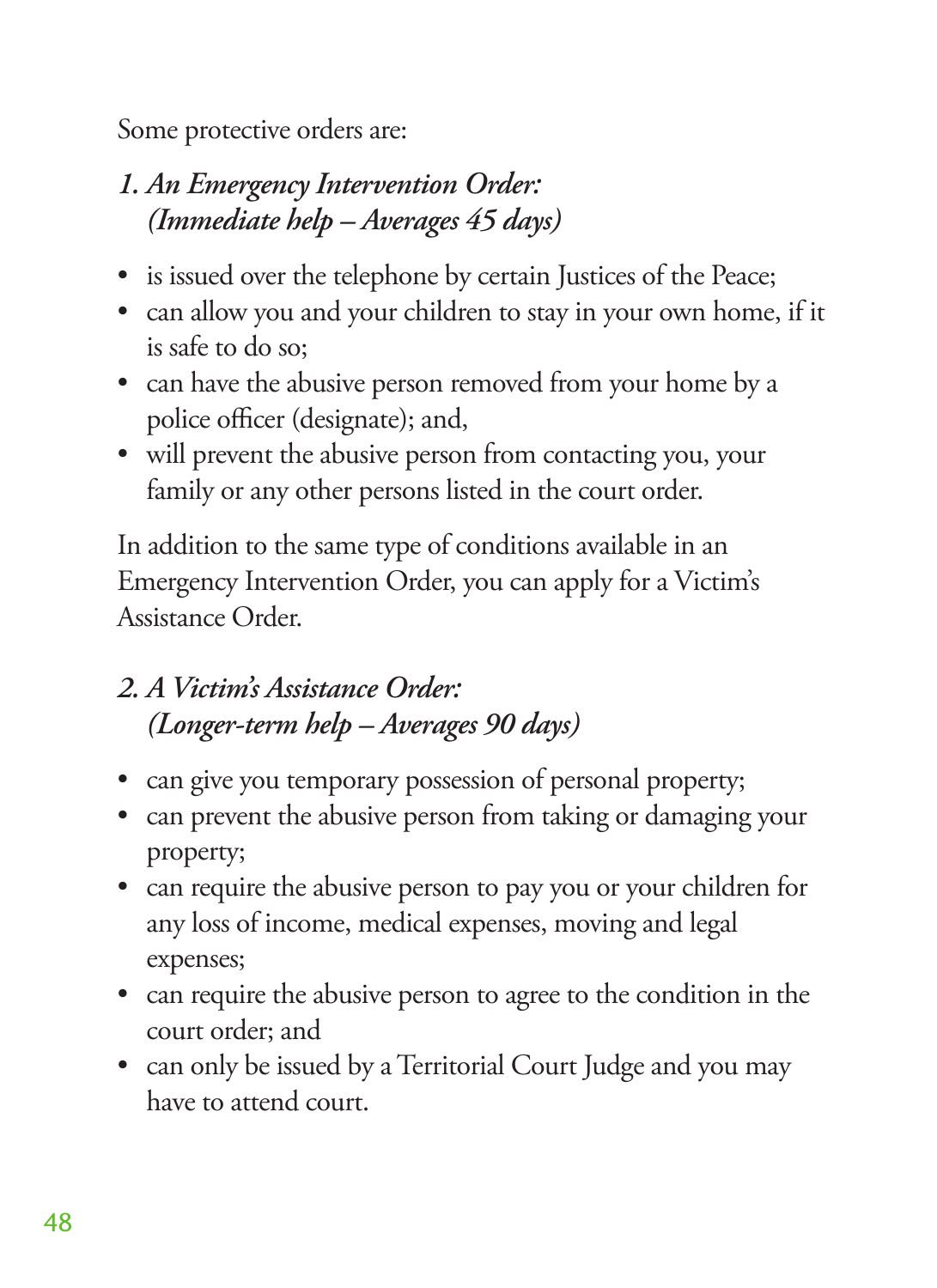VAO kits are available by calling the RCMP or Victim Services. If a person has been denied access to you and fears that you may be in danger, they can apply to the court for a Warrant of Entry.

# *3. Warrant of Entry (Help from others)*

- is issued by a Justice of the Peace or Territorial Court Judge; and
- can authorize a police officer to enter your residence, assist or remove you, and search the home for signs of violence to use as evidence.

# *4. Peace Bonds*

A Peace Bond is an order made by a Judge or Justice of the Peace that tells a person to be of good behaviour and to keep the peace. The order may include conditions the person must follow for a set time to a maximum of 12 months.

The most common condition of a Peace Bond is that the person not have any direct or indirect contact with you. Direct contact means calling you, coming to your house, going to your place of work, stopping you on the street, etc. Indirect contact means getting messages to you through another person or leaving notes for you.

You can also ask the Court to place other conditions on the person if you believe they will protect you. Examples of other conditions you might consider are:

- no access to your residence; or
- no access to children except through a third person, e.g., a social worker.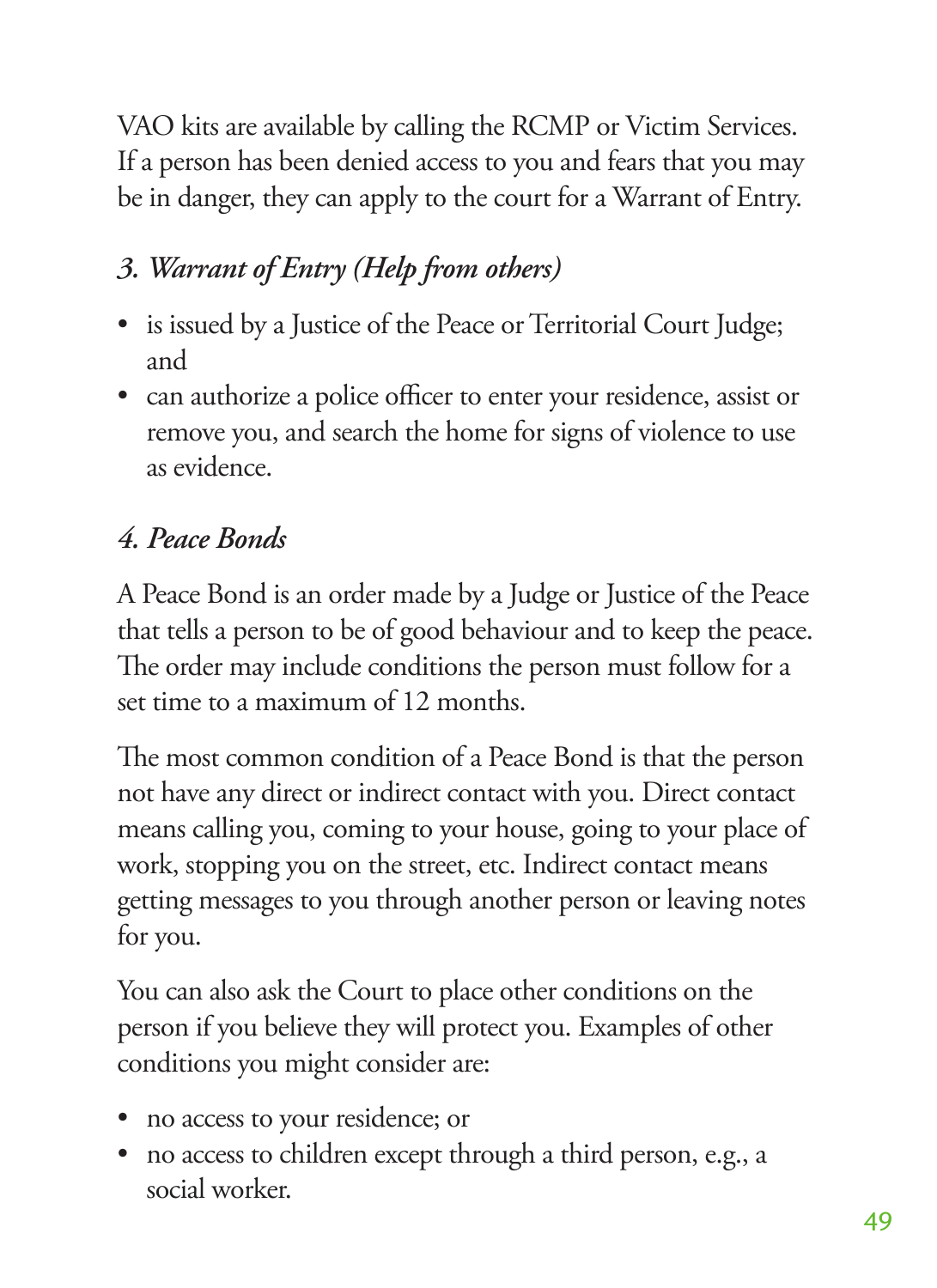The Court can also order a person to pay money into the court. If the person follows the conditions, the money will be returned when the Peace Bond expires.

All Judges of the Territorial Court have the authority to grant Peace Bonds. Some Justices of the Peace also have this authority. Ask the RCMP who is dealing with your situation to find out if the Justice of the Peace in your community can issue Peace Bonds. If he or she can't issue one, you will have to wait until circuit court, or come to Whitehorse to apply for a Peace Bond.

## *Note: While a Peace Bond itself is not a criminal charge, it is a criminal offence to break any conditions of a Peace Bond.*

To get a Peace Bond, first go to the nearest RCMP and explain why you want one. The officer will help you start the process, which will require you, as well as your abuser, to appear in court at a set time. Victim Services in Whitehorse can help you with this process (667-8500, or toll free 1-800-661-0408, extension 8500).

In court, you will need details of when he hit or threatened you, or why you are afraid for your own safety.

You will have to convince the Judge or Justice of the Peace that you have good reason to be afraid. You (the applicant) and the other person (the respondent) will have an opportunity to ask each other questions on the stand.

After the Judge or Justice of the Peace has heard both sides, he or she will decide whether or not to order a Peace Bond, and if so, what conditions are necessary to protect you.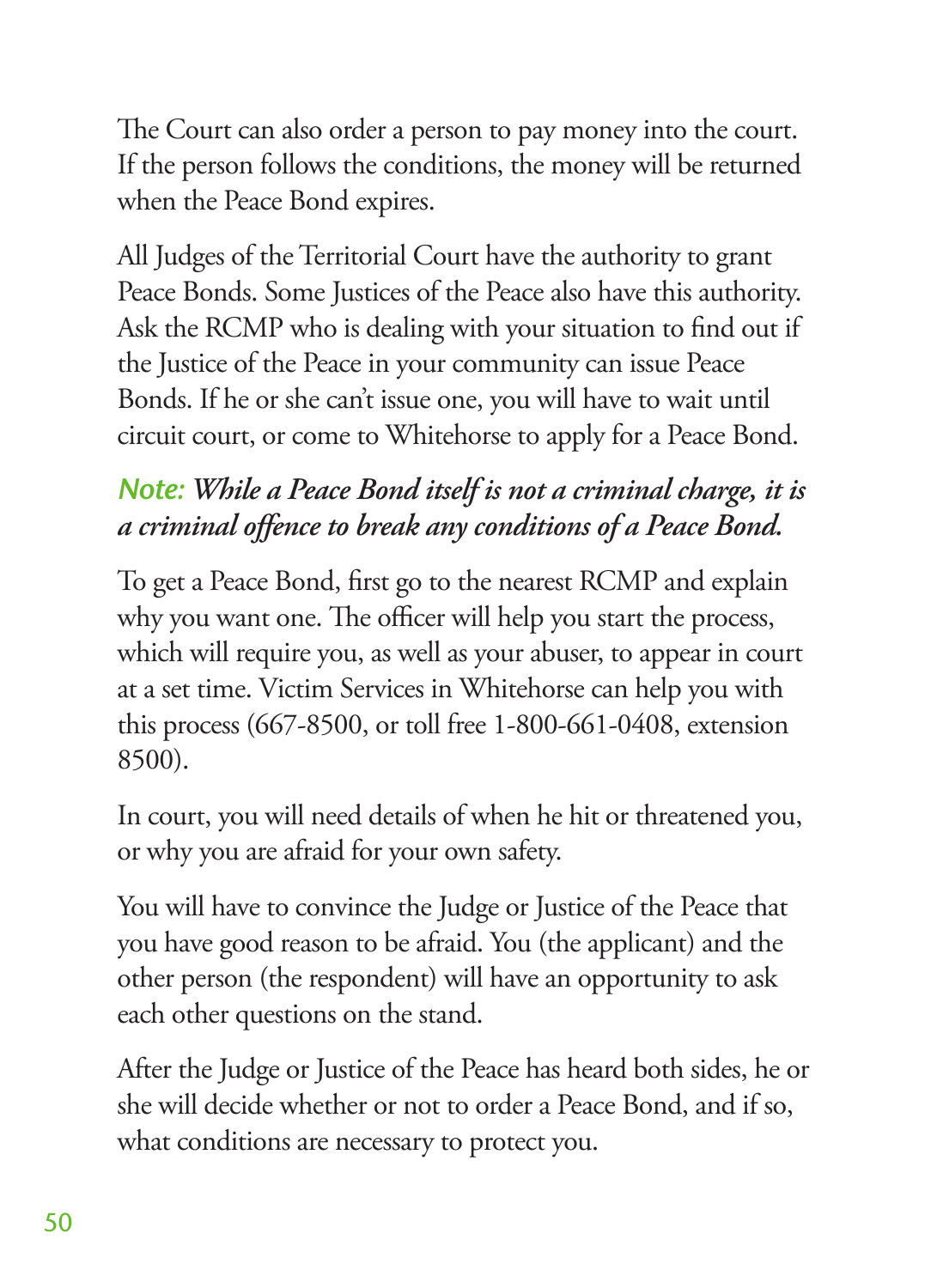*Note: A Peace Bond cannot be extended once it expires. However, you can apply for a new Peace Bond if you feel you still need protection.*

#### *What if the abuser breaks the Peace Bond?*

Always carry a copy of the Peace Bond. If he breaks the peace bond, phone the RCMP and tell them what's happening. The person can be charged with breaking a Peace Bond. This is a criminal offence. A person guilty of breaking a peace bond may be fined up to \$2000, sent to jail for up to two years, or both.

If you choose not to report the abuser's breach of the Peace Bond, keep a written record of the incident anyway, in case you need it for future use.

An alternative to a Peace Bond is a Supreme Court Order. If you are involved in a fight over custody of your children or payment of support, and your spouse is annoying or harassing you or the children, you can apply for a Supreme Court Order. This is what people usually mean when they refer to a "restraining order." Contact the Legal Aid Office in Whitehorse (667-5210), or a lawyer for more information about Supreme Court Orders.

Continue keeping a record of his abusive behaviour and save things like answering machine messages from him.

Whenever you get any Peace Bond, make copies and keep these at home, in your glove box, your purse or in a safe place. Inform others (neighbours, friends, landlord, children's schools, daycares) about the Peace Bond.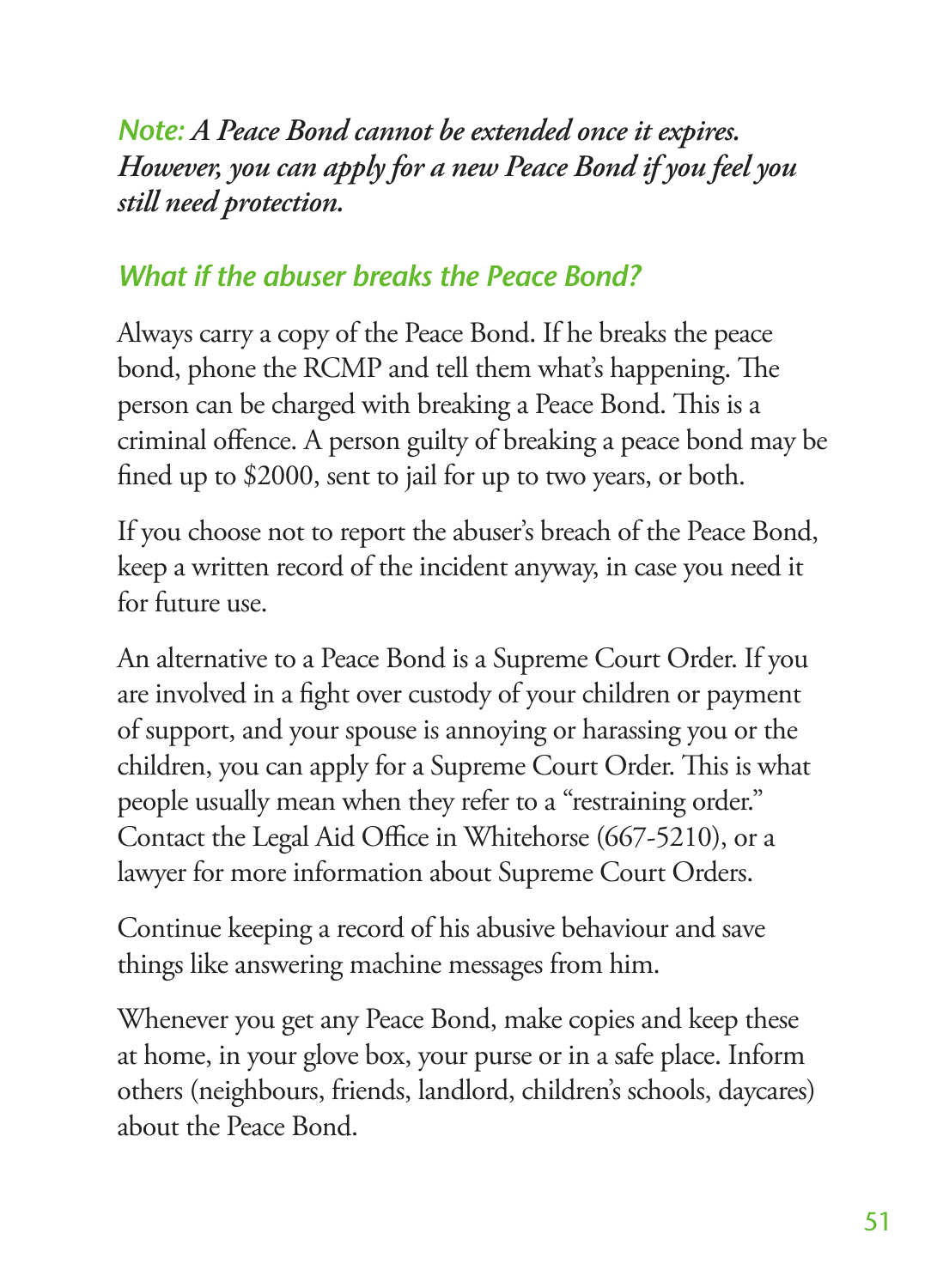### *Contacting a lawyer*

You may need professional legal advice if you decide not to go back to your partner right away. Lawyers can give you professional legal advice if you want to get a peace bond, custody of the children, or a divorce. Many women are scared or nervous about going to a lawyer, but you can't put it off. It is helpful to take someone with you to take notes.

## *Things the lawyer will need:*

- • your social insurance number and date of birth;
- marriage certificate;
- the lease, deed or mortgage to your house;
- your partner's most recent pay stubs or income tax return;
- • your income tax return;
- bank books:
- • immigration papers/passport;
- your record of his abusive actions towards you; and,
- any court orders and notice of court applications.

Lawyers usually charge an hourly fee, but some will do a free initial consultation. Depending on the circumstances, you may be asked to pay a deposit (called a retainer). Bring a list of questions and as much information with you as you can.

You may want to ask about going to court, about trials, about separation and divorce, about who has the right to the house and belongings. You should also discuss the possibility of claiming spousal and/or child support (maintenance), and whether or not you should ask for a restraining order.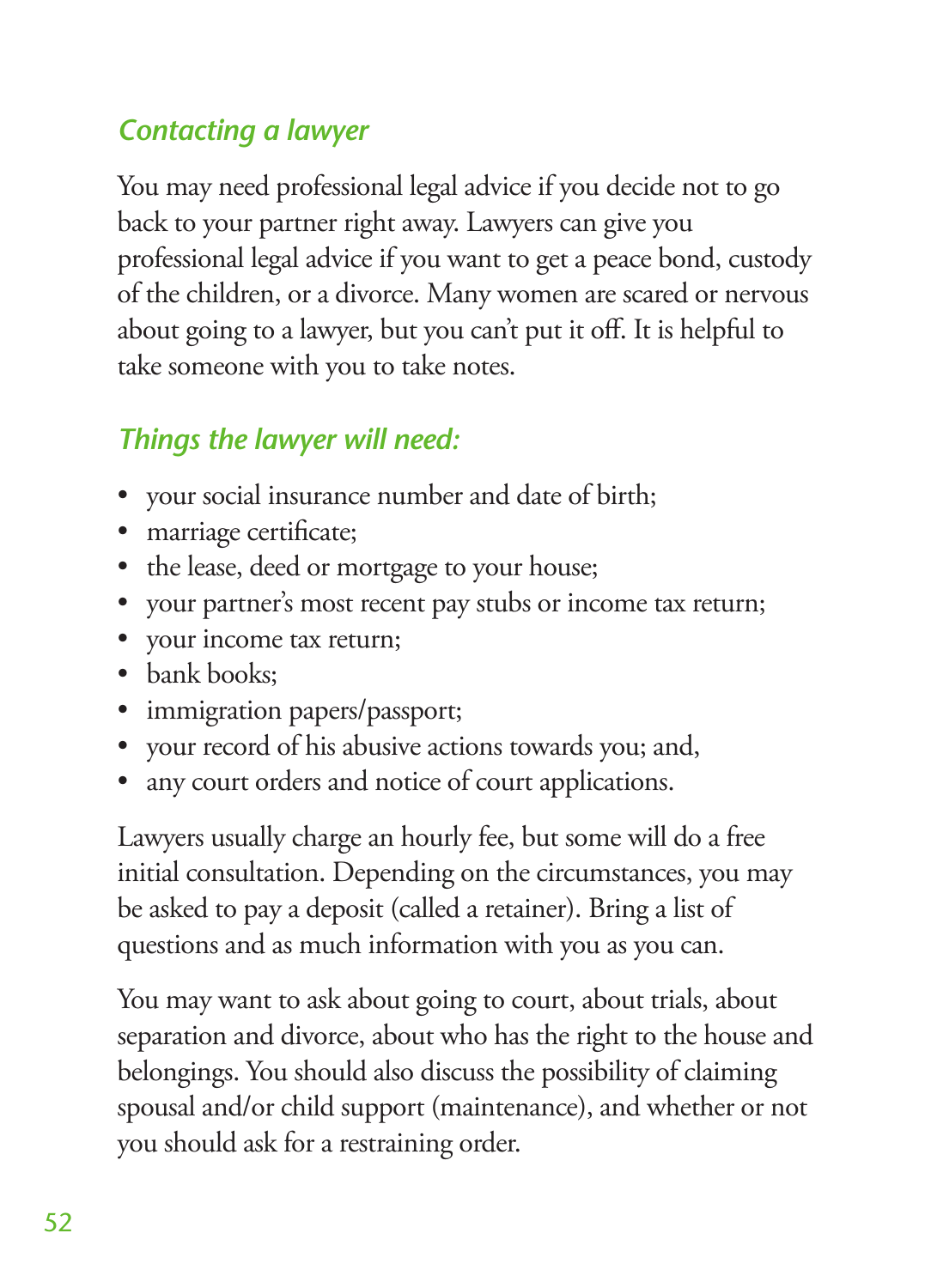### *Issues to discuss with the lawyer:*

- legal fees;
- the possibility of obtaining a Peace Bond or a Supreme Court Civil restraining order (a restraining order prevents the abuser from harassing you, and the RCMP can arrest him if the order is registered with them);
- • custody and access to the children;
- spousal/child support (maintenance);
- • questions the judge is likely to ask in court;
- • the implications of your leaving the territory/country, with or without the children;
- property rights;
- • credit cards/joint bank accounts; and,
- what to expect in court.

### *Know your rights*

- You may be entitled to half of the money in your joint bank account.
- Your personal belongings are yours, and so are the belongings of your children if they are with you.

#### *What about protecting your money?*

Maybe you are expecting a cheque in the mail from your employer, from Employment Insurance, from Social Assistance, or that's a Child Tax Credit payment. You can call those offices and ask them not to mail your cheque to your home address. Call as soon as you can.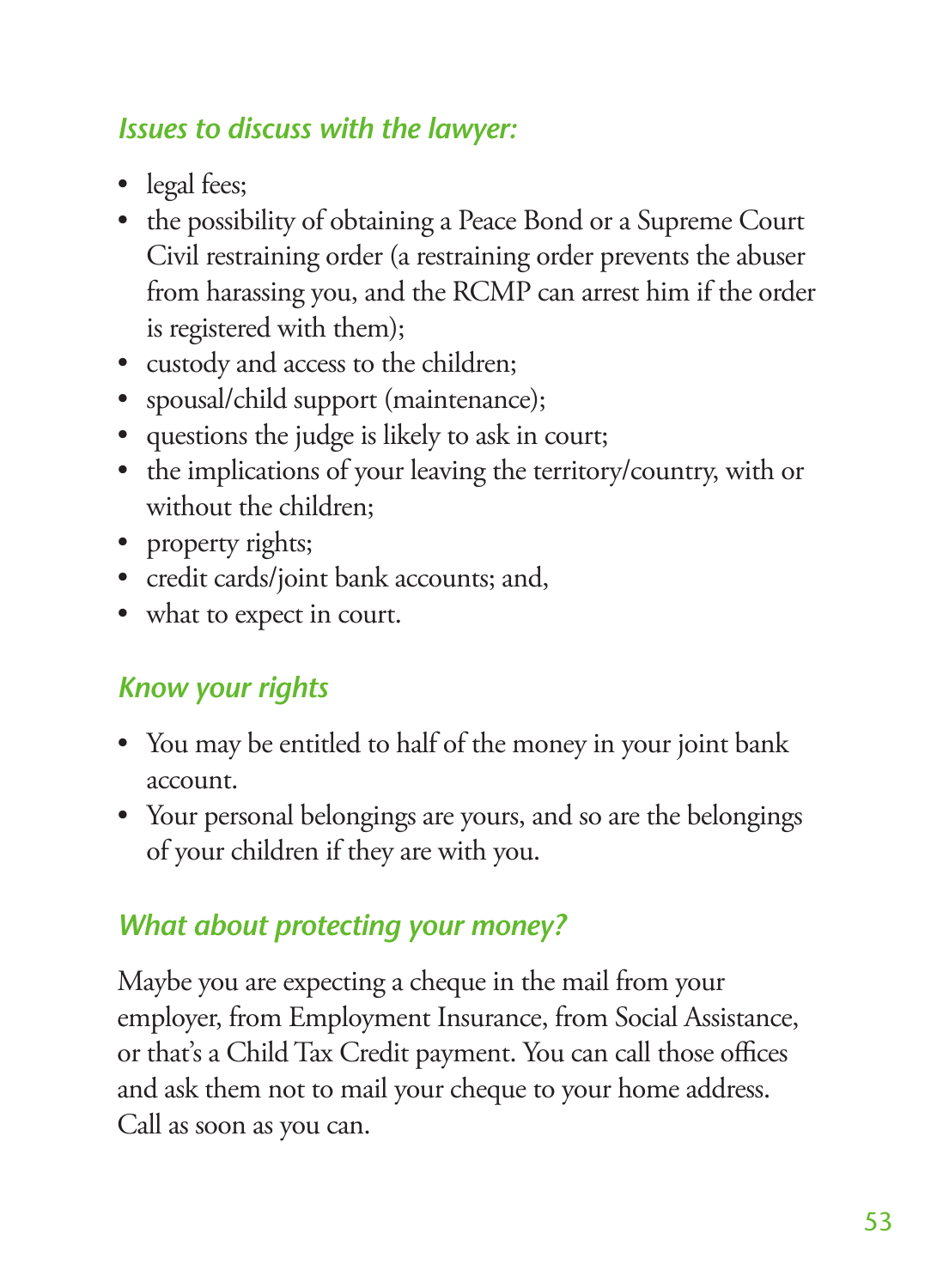You can get all your mail sent to a new address. The post office will re-address your mail for up to six months. It takes 5 to 10 days for the post office to start sending your mail to a new address. There is a fee for this service.

If you have your own money you may want to open your own bank account and arrange for your cheques to be deposited directly into your personal (not a joint) bank account. This way, he cannot touch it.

## *Social assistance*

What if you don't have any money, or you don't have enough? If you leave your home, and don't have enough money, you may be able to get Social Assistance. You may be embarrassed to apply for social assistance; but that's what these agencies are for. They are meant to help people through difficult times. You can think of it as just a temporary situation, as a way to protect yourself from an abusive partner. You can also think of it as a way to take more control over your life.

To apply for social assistance, you can phone, write or visit your local Health and Social Services office and ask for an application form. In Whitehorse, the office is located at 3168 Third Avenue, on the corner of Third Avenue and Black Street (call 667-5674).

When you apply for financial assistance you will be expected to:

- • Explain why you are applying.
- Give your name and address (you cannot apply as a single parent/single person if you and your partner are still living at the same address).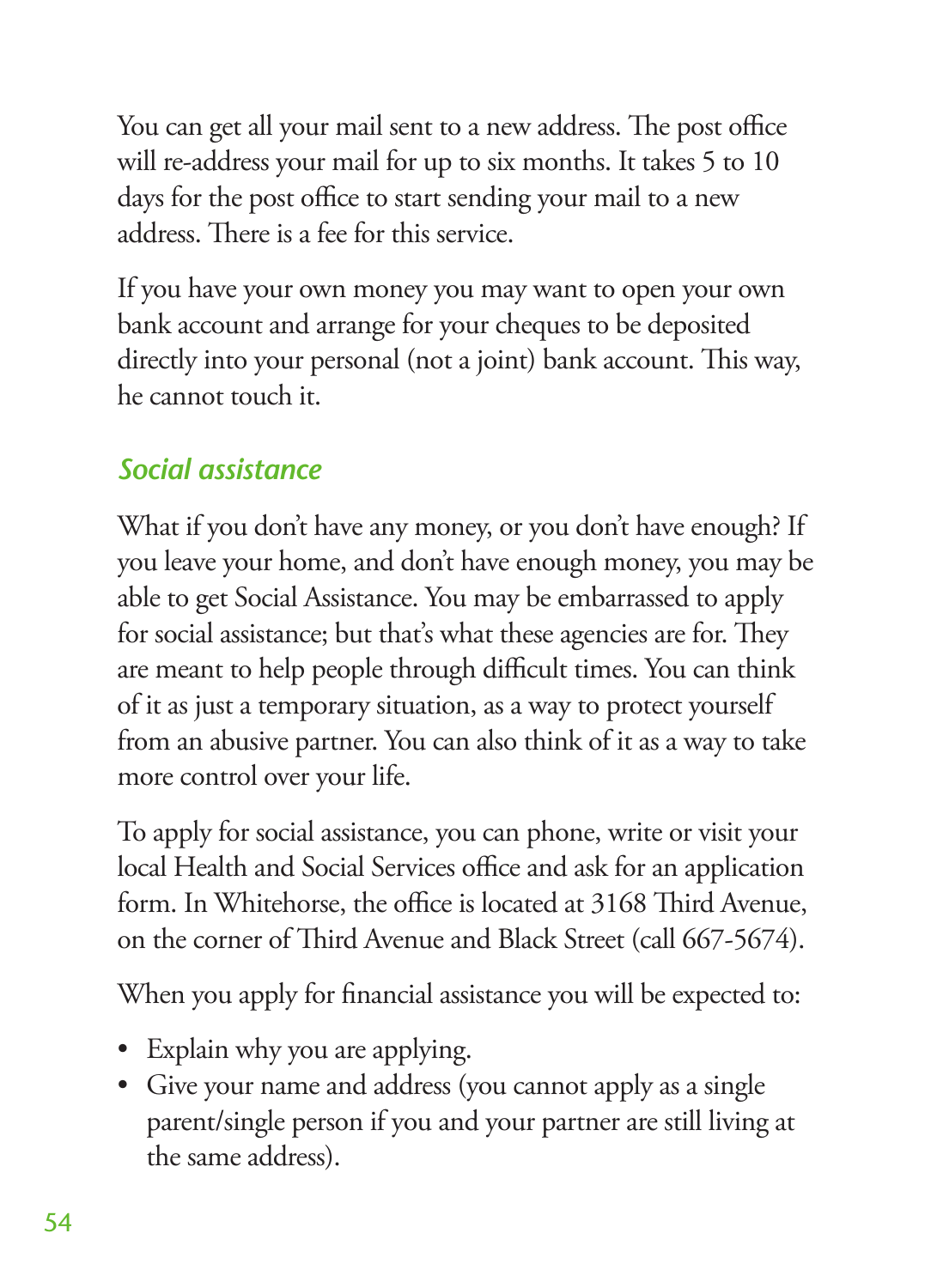- • Provide identification for yourself and your children (such as birth certificate, Yukon health card, social insurance card, passport, First Nations status card, etc.).
- Provide information about any income or other money you receive (such as pay cheque stubs, bank statements).
- Show what your shelter expenses are, such as lease, mortgage, power, fuel, bills. (Note: If the mortgage is in both names, your partner may be required to pay for half.)

Usually, you are told right away if you qualify for social assistance, and how much you will qualify for. If you qualify, it can take up to seven days to receive a cheque.

Apply as soon as you can. You may be able to get some financial help right away for emergencies like housing or food.

If you are eligible for social assistance, you and your worker will do a monthly budget based on current social assistance rates for food, shelter, clothing and some miscellaneous items. Any money you get each month from other sources will be deducted from this budget. What remains is called your "budget deficit" and is the amount of money you will receive from social assistance. Rates vary, but in general it's not a lot of money.

#### *Note: Social Assistance policy requires that you contact the Maintenance Enforcement Program and register as soon as possible. You can find more information by calling 667-5437.*

If you are receiving social assistance, your social worker will have you complete an information sheet regarding your partner which will be sent to the Legal Services Branch of the Department of Justice.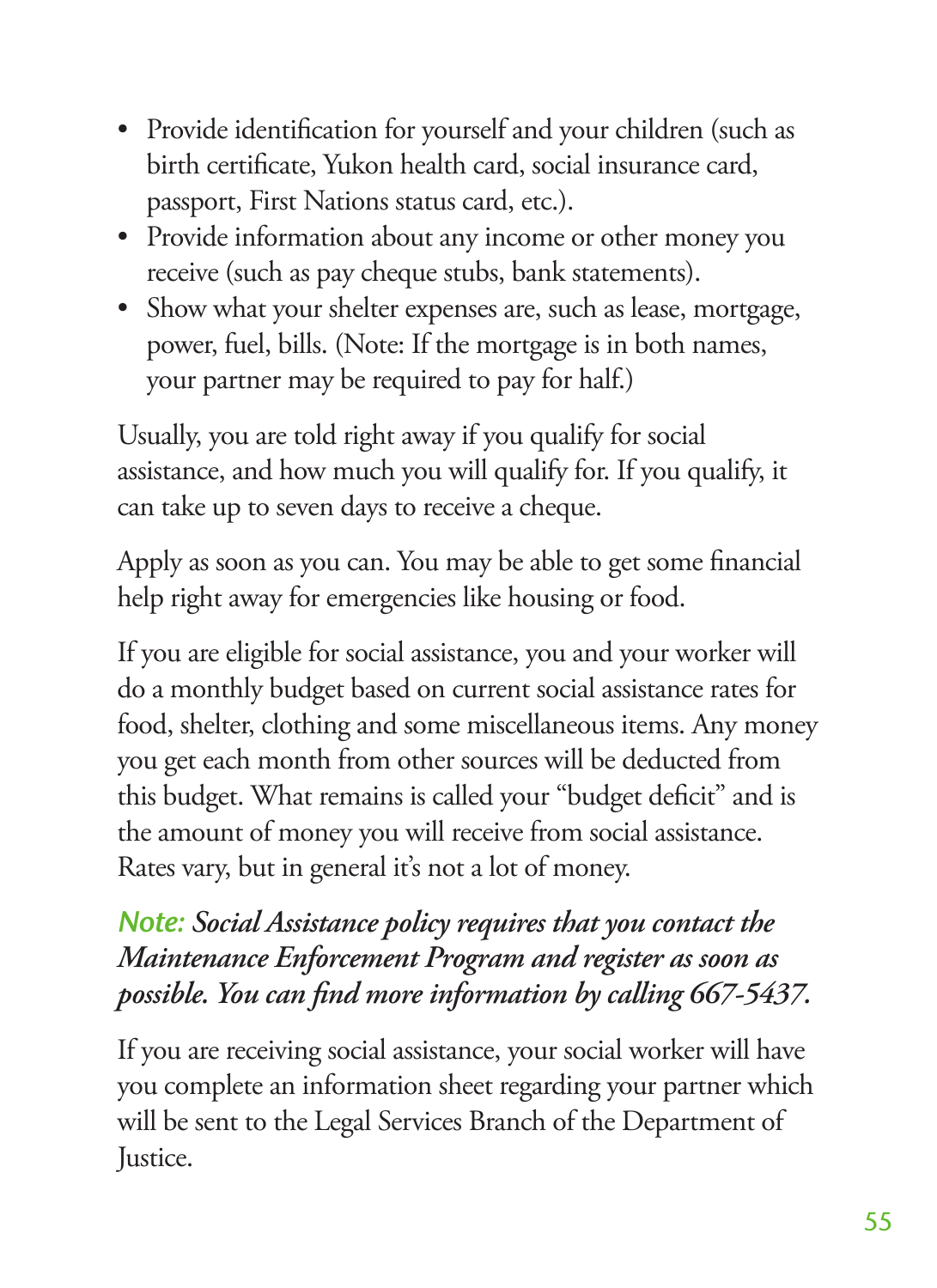Applying for assistance can be a frustrating process, but help is available in finding your way through the system. It is also important to know that you can appeal any social assistance decision. Information is available from your local Social Assistance  $\alpha$ 

#### *Financial assistance for Yukon First Nations*

If you are a member of a Yukon First Nation, you must go to their office in your community to apply for social assistance. If you are living in Whitehorse, but do not belong to a First Nation in that area, contact Aboriginal Affairs and Northern Development Canada, Room 415C in the Elijah Smith Building. You can call their office at  $667-3888$ .

### *Maintenance and child support*

If you have your children with you, you are entitled to receive child support/maintenance from their father. Transition home staff can provide you with information and may be able to help you apply. Or you can call the Maintenance Enforcement Program at 667-5437.

# *How to get a Court Order*

In situations where abuse is involved, you should first contact Legal Aid in Whitehorse (667-5210) to see if you are eligible for legal aid assistance in making an application for maintenance. In the event that you are not eligible, you should then contact a lawyer to get the information you will need to make the application to the Court on your own. There are certain formats,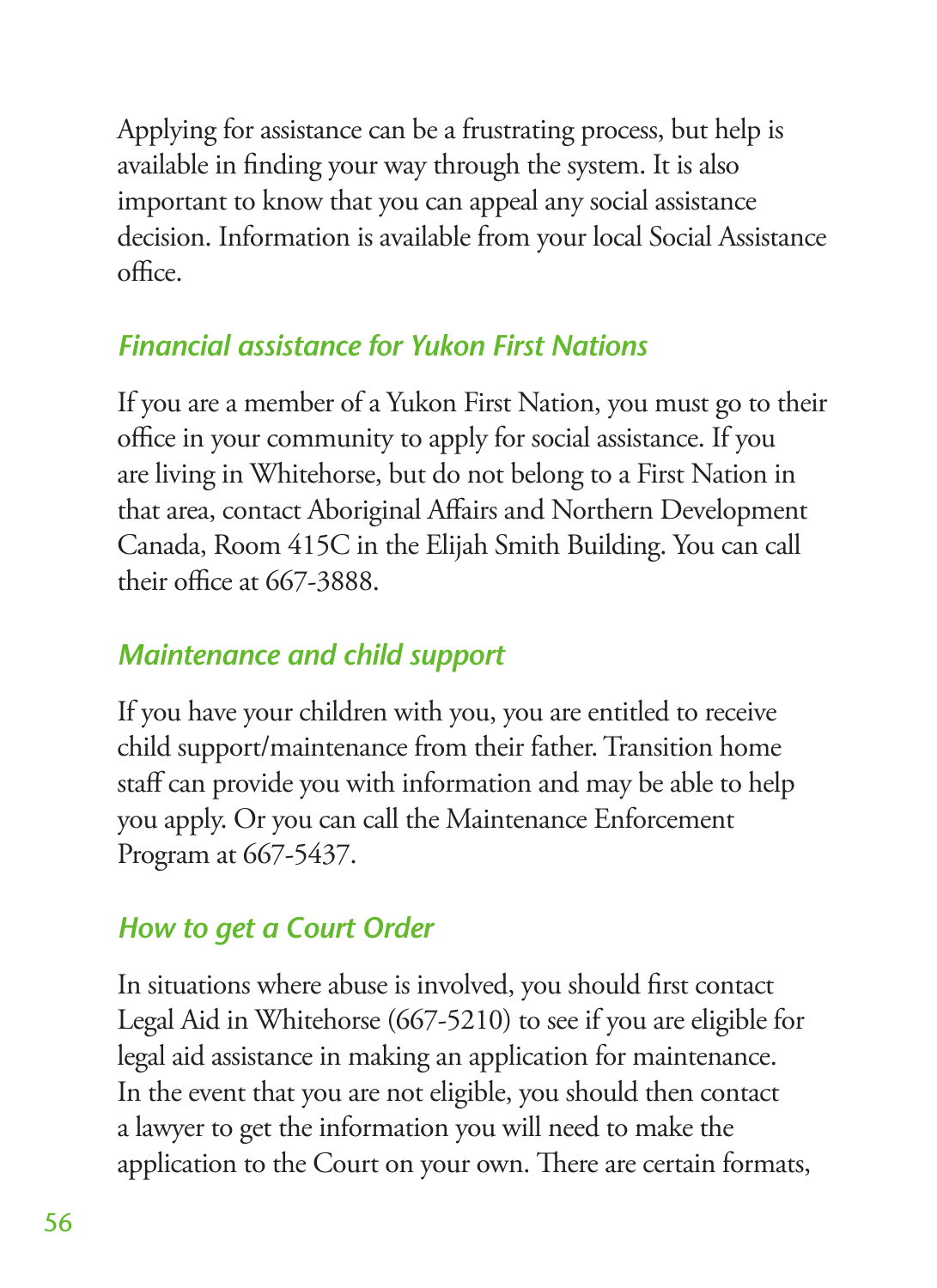documents, etc., that have to be used according to the Rules of Court. If you are eligible, the Court will work out the amount of support to be paid.

#### *Maintenance Enforcement Program*

You must have a Court Order or legal agreement in order to register with the Maintenance Enforcement Program (MEP). A Maintenance Order which is granted by the Court is not automatically registered with the MEP. You must complete a registration form. These forms are available from the MEP office, most legal service offices, territorial agents, social assistance offices, transition homes, etc. Once you have completed the registration form, call the MEP office in Whitehorse (667-5437) to arrange an appointment with a MEP Officer to go over your registration form, to swear an Affidavit of Arrears (if required) and to answer any questions that you may have. The Officer will explain to you how the program works. At this time you should inform the Officer of the abuse history of the children's father.

The role of the Maintenance Enforcement Program is to collect any maintenance owing, either ongoing or past due. The MEP will do everything legally possible to collect the maintenance that is ordered by the Court, but it cannot guarantee collection of any money, nor can it guarantee when the payments will be made.

*If the abuser threatens you or tells you to withdraw from the program, let Maintenance Enforcement know.*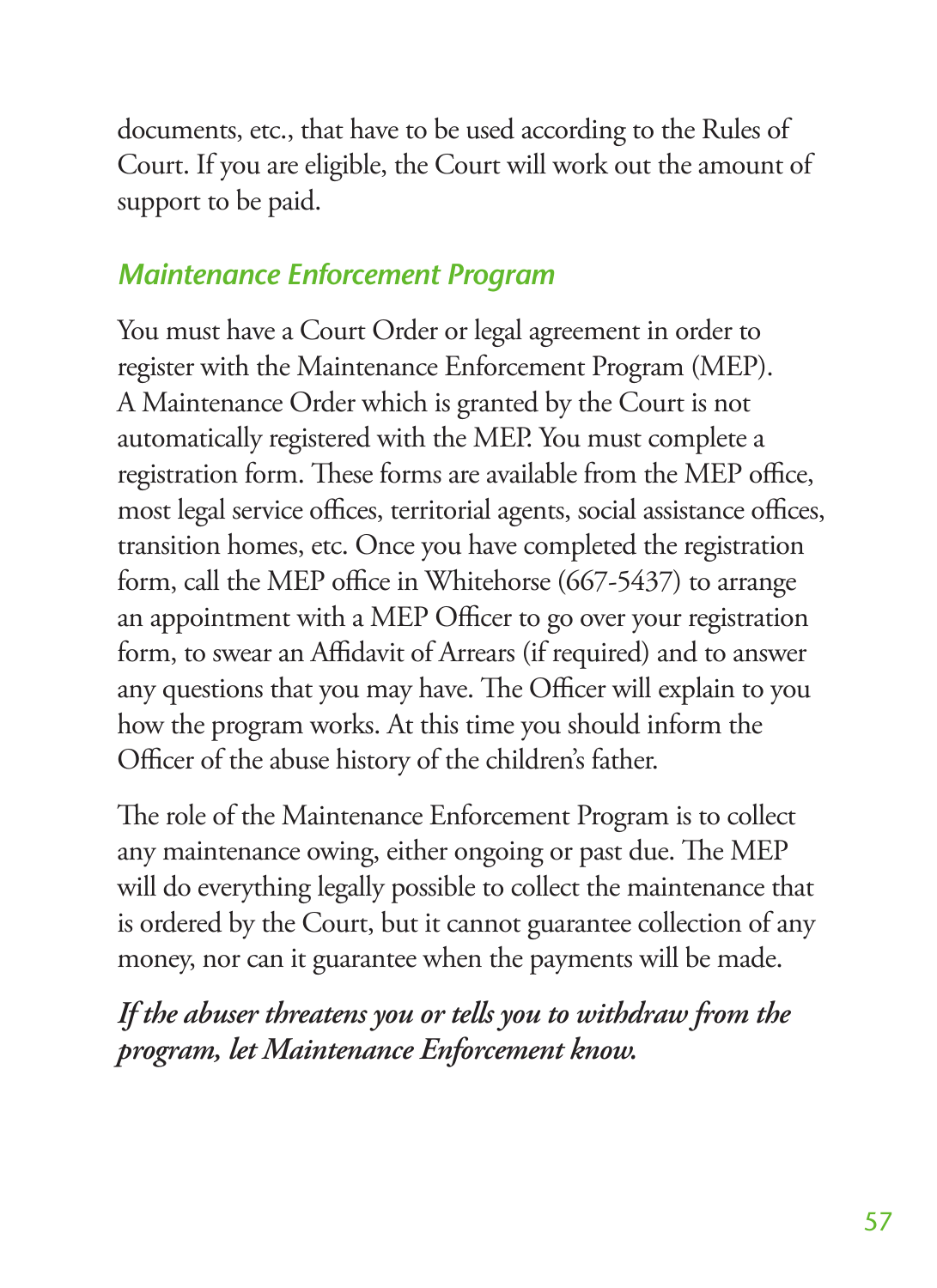# *Child Support Guidelines*

The Child Support Guidelines are a set of rules and tables for calculating the amount of support that a paying parent should contribute toward his or her children. The table amounts are based on the paying parent's level of income, the number of children, and where the paying parent lives.

In some unusual circumstances, the table amounts may not apply. In all situations, however, the Guidelines are designed to protect the best interests of children, and to ensure that child support is fair, predictable and consistent. The purpose of the Guidelines is to reduce conflict between parents about child support.

### *For more information, contact the Child Support Guidelines Office:*

Child Support Guidelines Court Services J-3 P.O. Box 2703 Whitehorse, Yukon Y1A 2C6 Phone: (867) 667-6721. Toll-free from within Yukon, 1-800-661-0408, extension 6721

### *What are your housing requirements?*

When you call about an ad for housing, ask about the safety of the building, the cost, whether heat and light are included, the deposit required, the amount of space, and the location and distance to schools if you have children.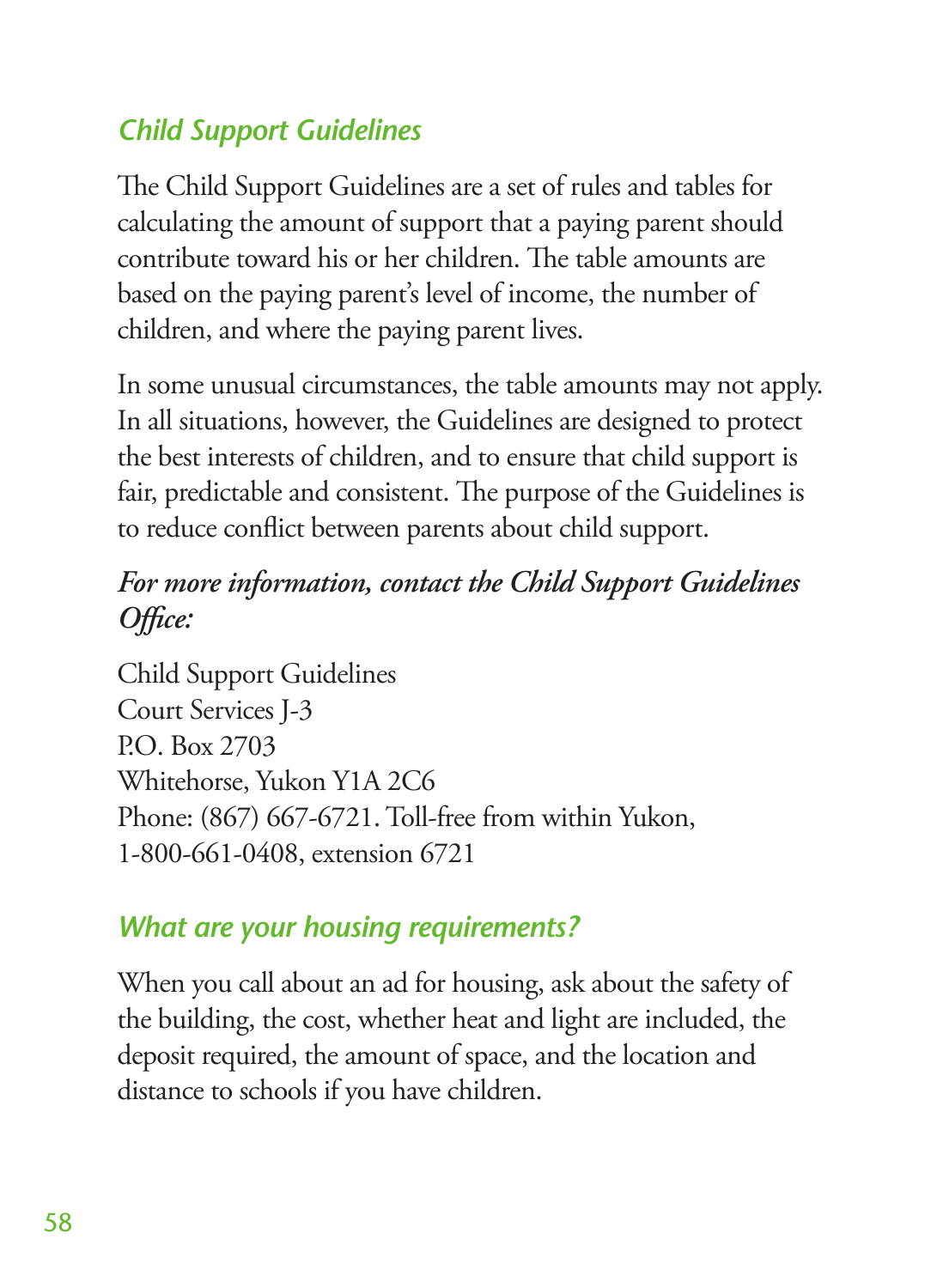Ask yourself these questions before you begin hunting for a place to live:

# *Safety*

- What do you need to be safe from your abusive partner?
- • Do you need to be on the third floor or higher?
- Do you need a secure building with a locked entrance and intercom?

#### *Cost*

- How much can you pay for rent?
- How much can you pay for utilities?
- • Social assistance and family benefits only provide a certain amount for living expenses. Find out how much that is.

#### *Space*

- How many bedrooms do you need?
- How much space do you need?

#### *Location*

- How close do you need to be to work?
- Do you need to be close to schools?

#### *Other options*

- • Do you want to live alone or share an apartment?
- • If you have children, would you like to share accommodation with another mother?

*MYTH: Only certain types of women get abused, e.g., poor women, or racialized women.* 

*FACT: Abuse has no boundaries based on income, race or culture.*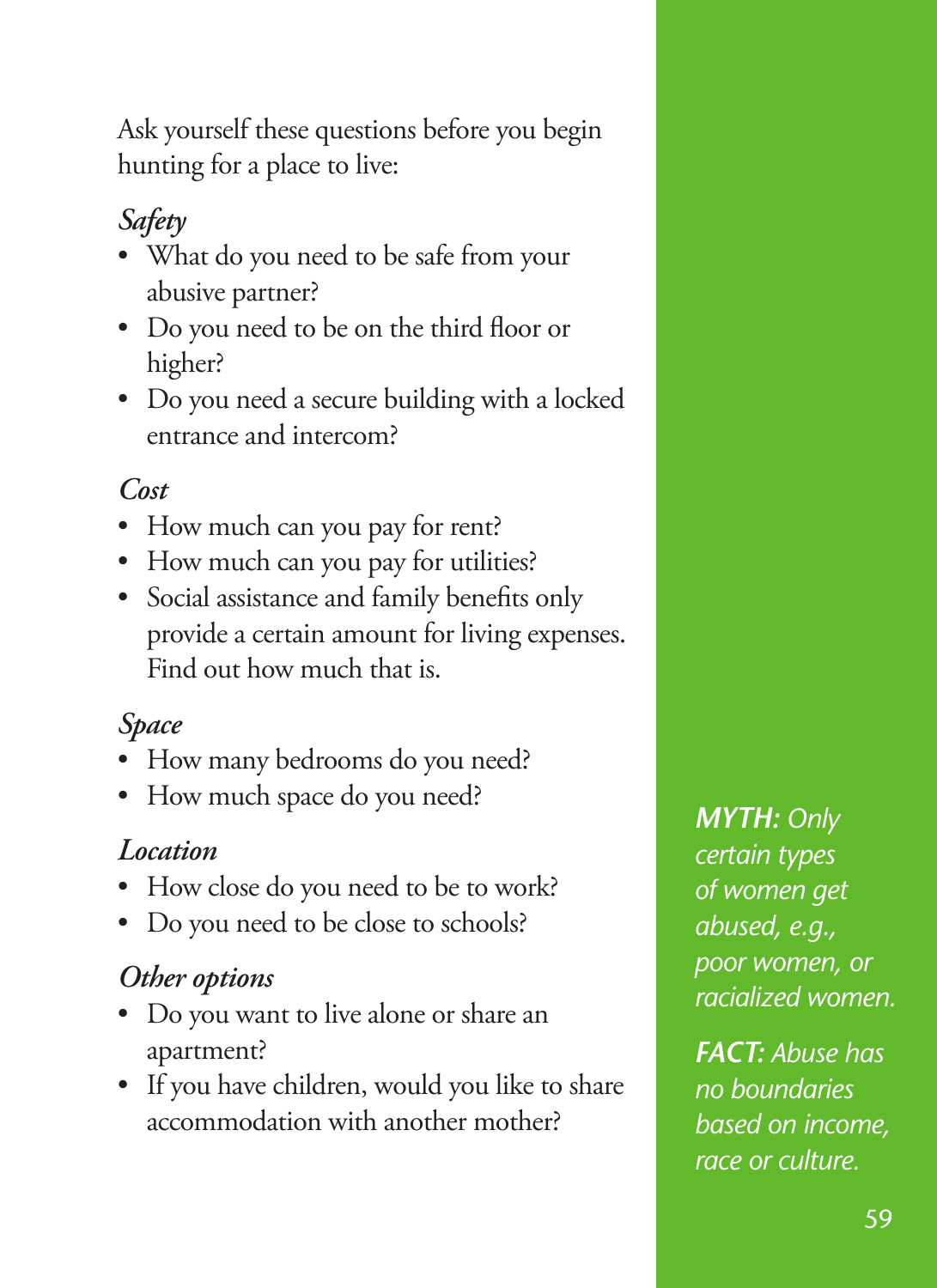### *If you own a house*

Maybe you own a house, alone or with your partner. Or maybe he owns the house. If you are not married, whoever owns the house has full legal rights to it, but common-law partners may also have some rights. If you are married, you and your husband do have equal legal rights to the house. In any case, you should get legal advice immediately to protect your rights.

The Family Law Information Centre (FLIC) can offer information regarding assets and family law; they may be contacted at 456-6721 or toll free (in Yukon) at 1-800-661-0408, ext. 6721.

# *Finding a place to live*

Where can you go after the transition house, the motel or your friend's house? You may be able to get low-cost housing. For help with finding rental housing, call:

| Grey Mountain Housing (for First Nations) 633-4880      |  |
|---------------------------------------------------------|--|
| Yukon Housing has offices in the following communities: |  |
|                                                         |  |
|                                                         |  |
|                                                         |  |
|                                                         |  |
|                                                         |  |
|                                                         |  |
|                                                         |  |
|                                                         |  |
|                                                         |  |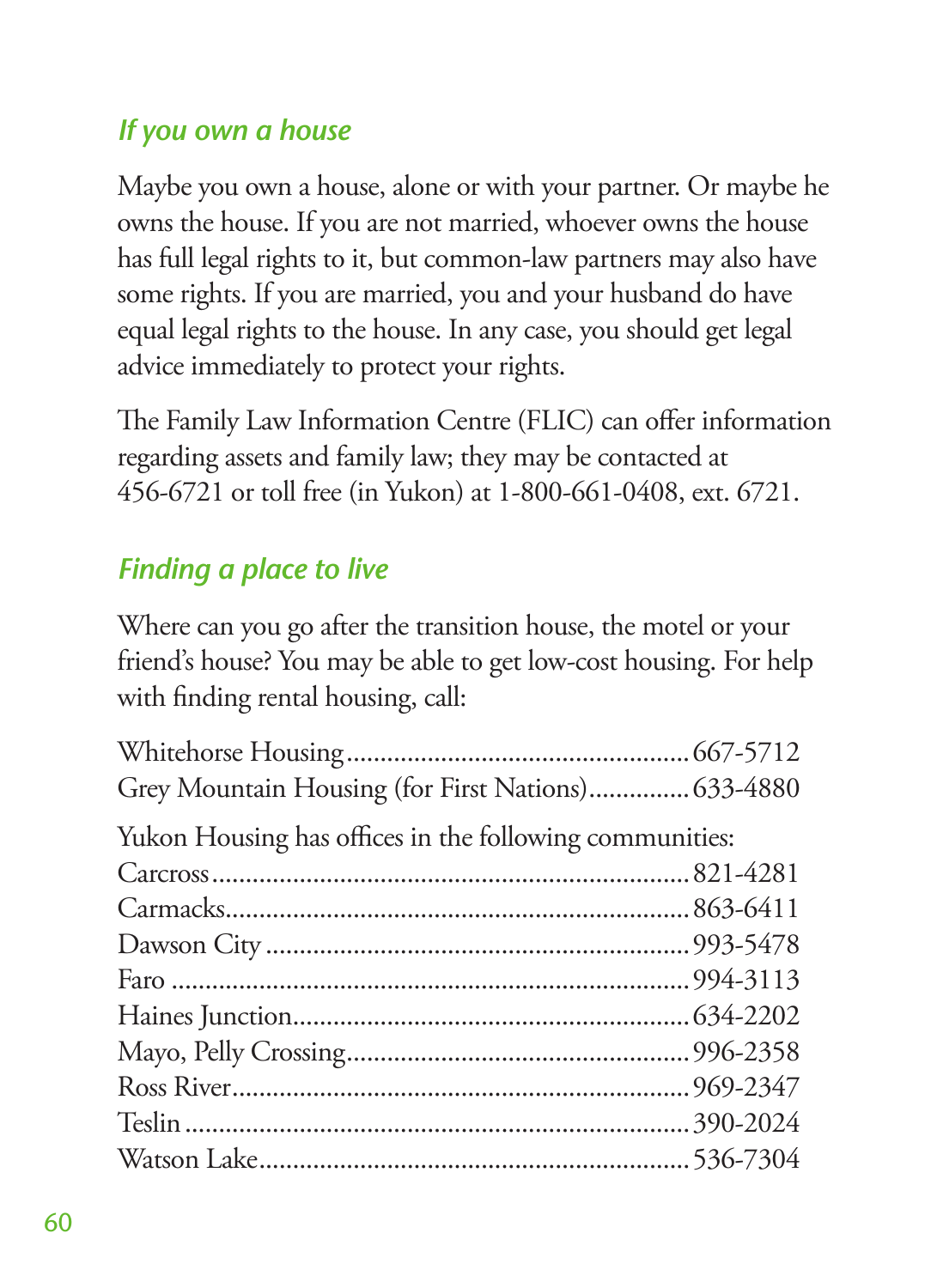Both Whitehorse and Watson Lake have what is called "secondstage housing," which is safe and affordable housing for abused women and their children. Usually you can stay for up to six months. For more information on this, call 668-5733.

## *Information about renting*

If you need to find a place to rent, the newspaper is a good place to start looking. Check the classified ads. That may help you get ideas of what to look for and how much rent may cost. According to the law, you cannot be refused an apartment or a house because you have children. You can be refused if you have pets.

When you find an apartment or a house to rent, you may need to pay for the first and last month's rent. Depending on the amount, social assistance may grant you the first month's and part of the last month's rent.

You may also have to sign a lease. A lease is a form which confirms that you are renting the place. It says how long you are renting for, and how much you pay each month. Make sure you understand your lease before you sign it. Make sure you get a copy.

### *Before you consider going back*

At some point if you have left, you may think about resuming living with your partner. If so, you may want to talk it over with someone first, such as a trusted friend, family member or counsellor.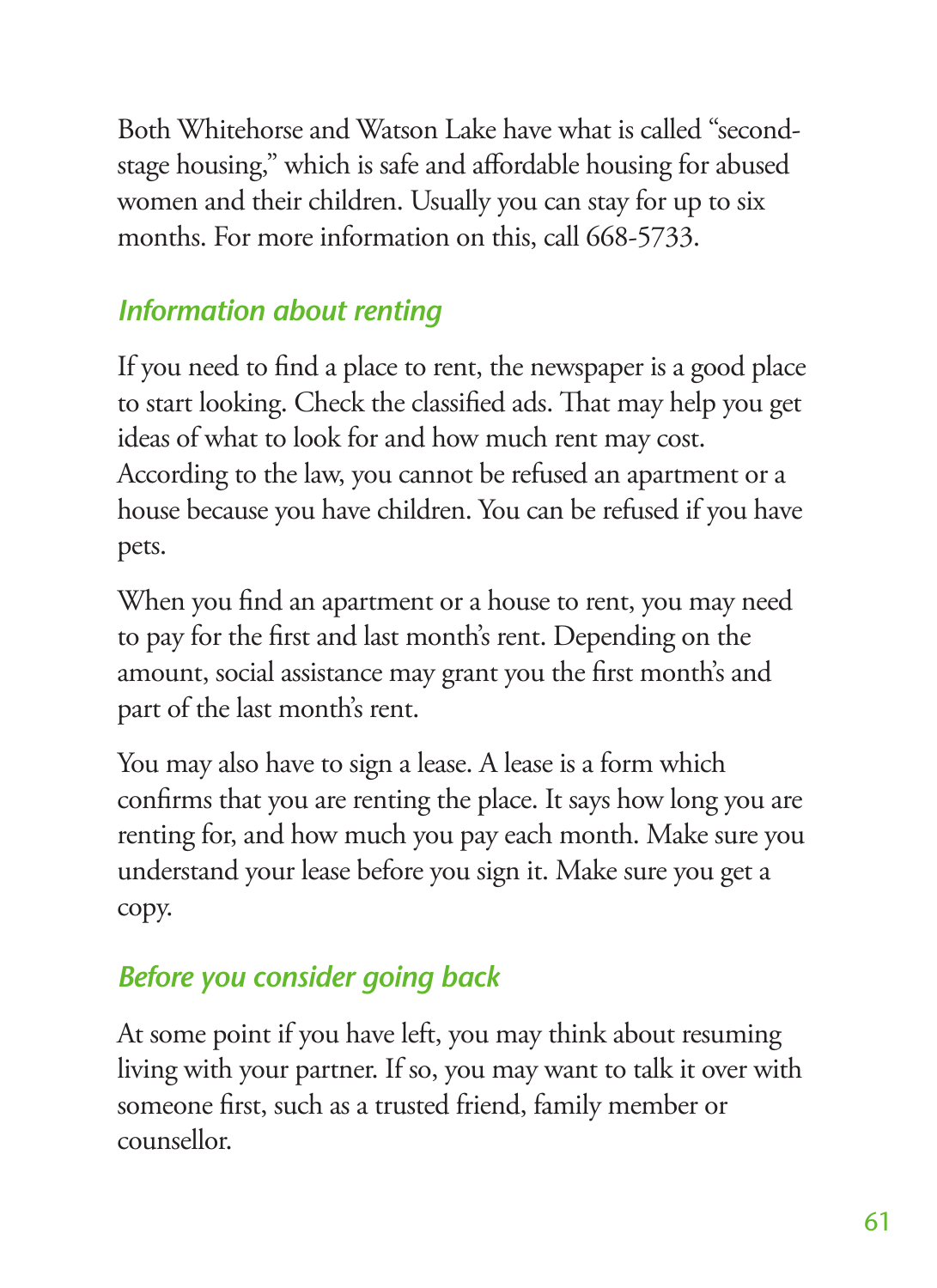Many women who have experienced violence benefit from getting some help to change any unhealthy behaviours and/or attitudes that may be a barrier to their well-being. It is important that this help or support acknowledges a woman's resistance to abuse to validate her dignity and strength.

Self-help resources are available at many public service agencies in Whitehorse including Many Rivers Counselling and Support Services, the Women's Directorate, Alcohol and Drug Services, Kaushee's Place, and the Victoria Faulkner Women's Centre.

If you do not live in Whitehorse, the service agencies in your community may have resource libraries where you can borrow books.

Before you decide whether or not to return, take a moment to ask yourself what you need from a healthy relationship. If he's been getting some help to change his behaviour, don't return until you see changes have occurred.

# *Can programs for perpetrators help?*

Sometimes the court will require an abusive man to enter a program to help him change his behaviour. In Yukon, there is programming offered by Adult Probation Services. To contact, call 667-5231.

Some men benefit from these programs; some do not. If counselling helps, it is only because he wants to change. First he has to admit he has a problem. Then he has to want to work on changing his behaviour. How he changes, and how much he changes, may depend on his reasons for getting help.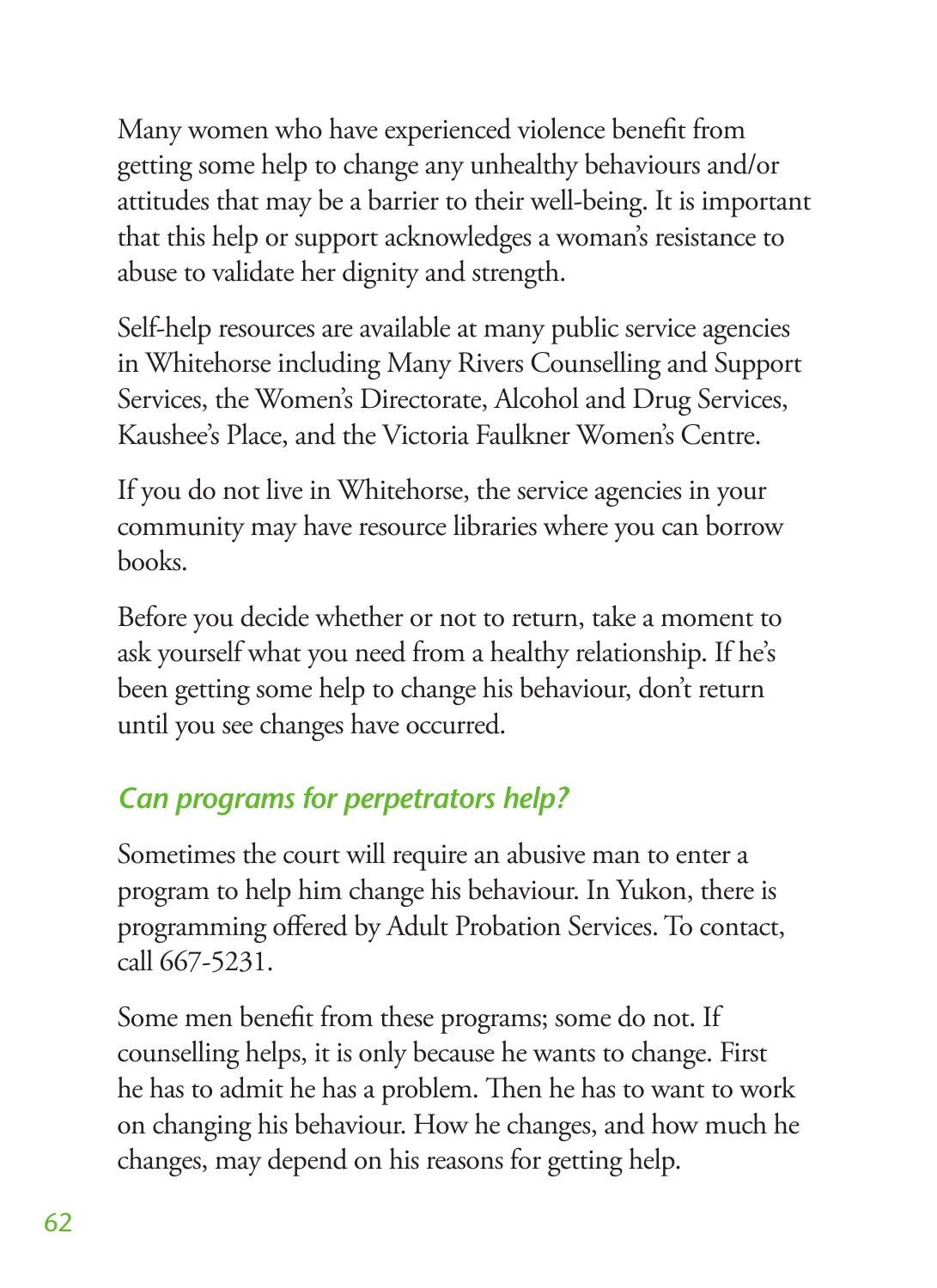With counselling he may stop being abusive, or he may just change the way he is abusive. Some men stop the physical violence, but get more emotionally or verbally abusive. Some men don't change at all. There is no guarantee or quick fix. It is important that his counselling focuses on his abusive behaviour and on him taking responsibility to change.

He may quit the program or stop the counselling if you move back with him, or if it's no longer required by the court. He may tell you what he thinks you want to hear. You are the best judge of what is right for you. You should not feel pressured to give him any guarantees. Only you can decide if the abuse has stopped.

### *Whatever you decide to do, please remember this...*

- No one has the right to hit you.
- No one has the right to hurt you in any way, or to make you live in fear.
- You do not deserve to be abused.
- You have a right to feel safe in a relationship.
- You have a right to be treated with respect.

Whatever you decide to do, your own safety and your children's safety should come first. Remember, you are not alone. There are people who care. There are people who can help. There are places you can go. There are ways to get money and jobs. Remember, you can make changes and there are people who are willing to help. Only you have the power to decide. We hope that the information in this book may help you along the way.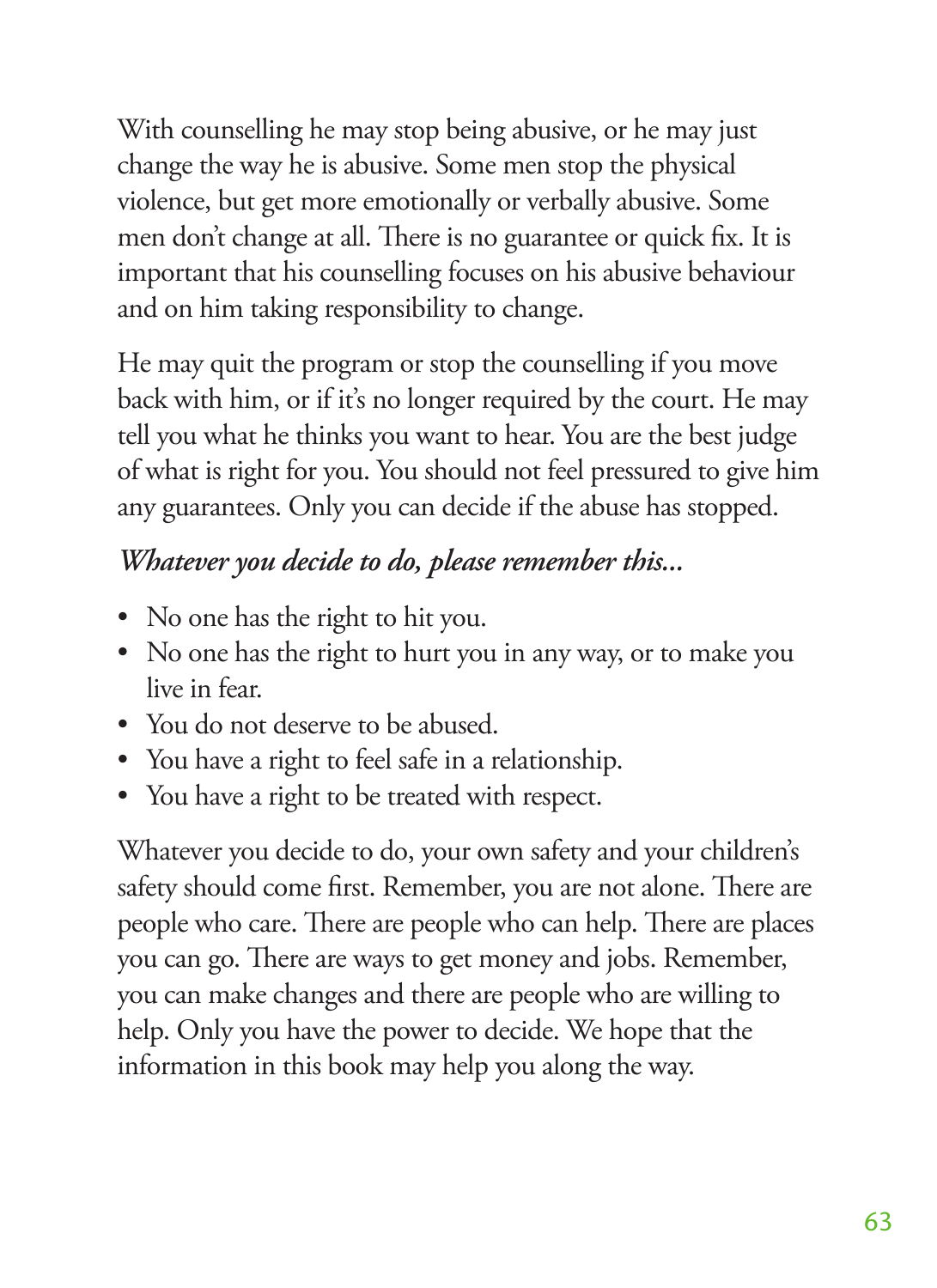### *Statistics on abuse in Canada*

- In 2010, over 800 admissions of women and children were recorded by the six shelters operating in Yukon that offered services to abused women. (Transition Homes in Canada: National, Provincial and Territorial Fact Sheets, 2009/2010)
- The territories consistently display higher rates of violent crime. In 2011, incidents of police-reported violence against women were four times higher in Yukon when compared to the provincial average. The rate of sexual offences was three and a half times higher.
- In Canada, the rate of sexual assault against a female intimate partner rose by 11% between 2009 and 2011, and rates of intimate partner homicides against women rose 19% between 2010 and 2011.
- Including both spousal and dating violence, police reported almost 97,451 victims of intimate partner violence in 2011 in Canada.
- Over 80% of the victims of intimate partner violence are women.
- Over 83% of cases of police-reported violence against women are perpetrated by men, most often an intimate partner, a friend or acquaintance.
- Rates of spousal violence were highest for young adults aged 15 to 34, Aboriginal people and those living in a lowerincome household. Women who reported having experienced emotional or financial abuse by their current or previous intimate partner are 20 times more likely to experience physical or sexual abuse as well.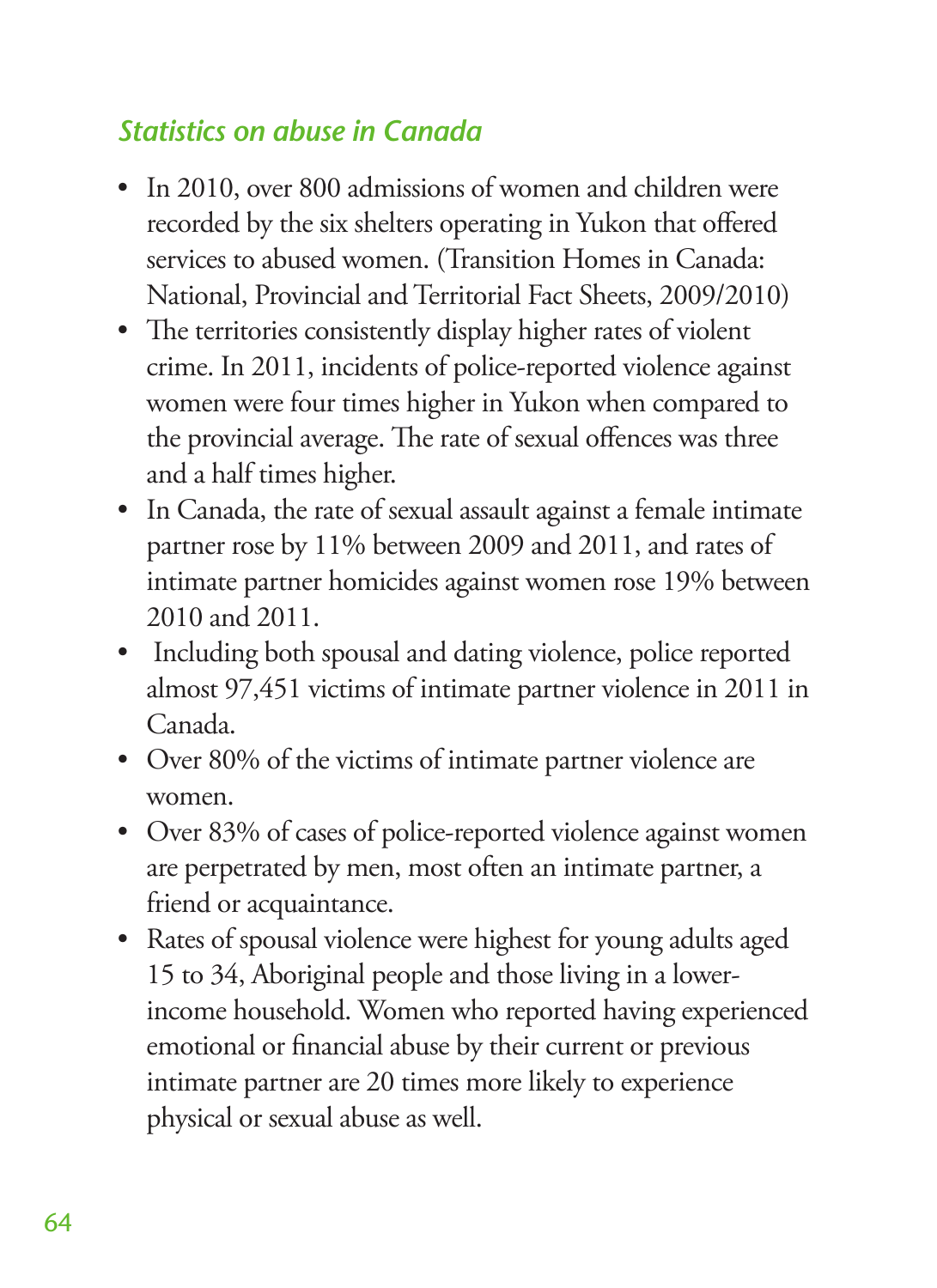- Intimate partner violence against women is four times higher than it is for men, and is characterized by use of physical force rather than weapons. About half of these female victims will suffer a physical injury.
- • When experiencing spousal violence, women are twice as likely as men to experience physical injury, nearly seven times as likely to fear for their lives, and more likely to experience multiple victimizations.
- In Yukon, 10% of the population reports spousal victimization by a current or former spouse; women make up 78% of spousal victims who experience the most extreme forms of violence.

# *CONCLUSION:*

Victims always resist abuse and violence. Even when they oppose abuse only in their thoughts, their resistance is still very important because it shows that in no way do victims experience mistreatment passively. Victims feel empowered when they focus on their resistance and on the many ways they keep their own dignity and character in the face of mistreatment and degradation.

Work with perpetrators has concluded that they always anticipate that victims will resist their attempts to control, dominate and inflict pain. Perpetrators take deliberate steps to stop such resistance. Other evidence has demonstrated that perpetrators are able to control their anger. Their actions are planned and deliberate. Recognizing the deliberate nature of abusive behaviour is respectful of perpetrators, in that it expresses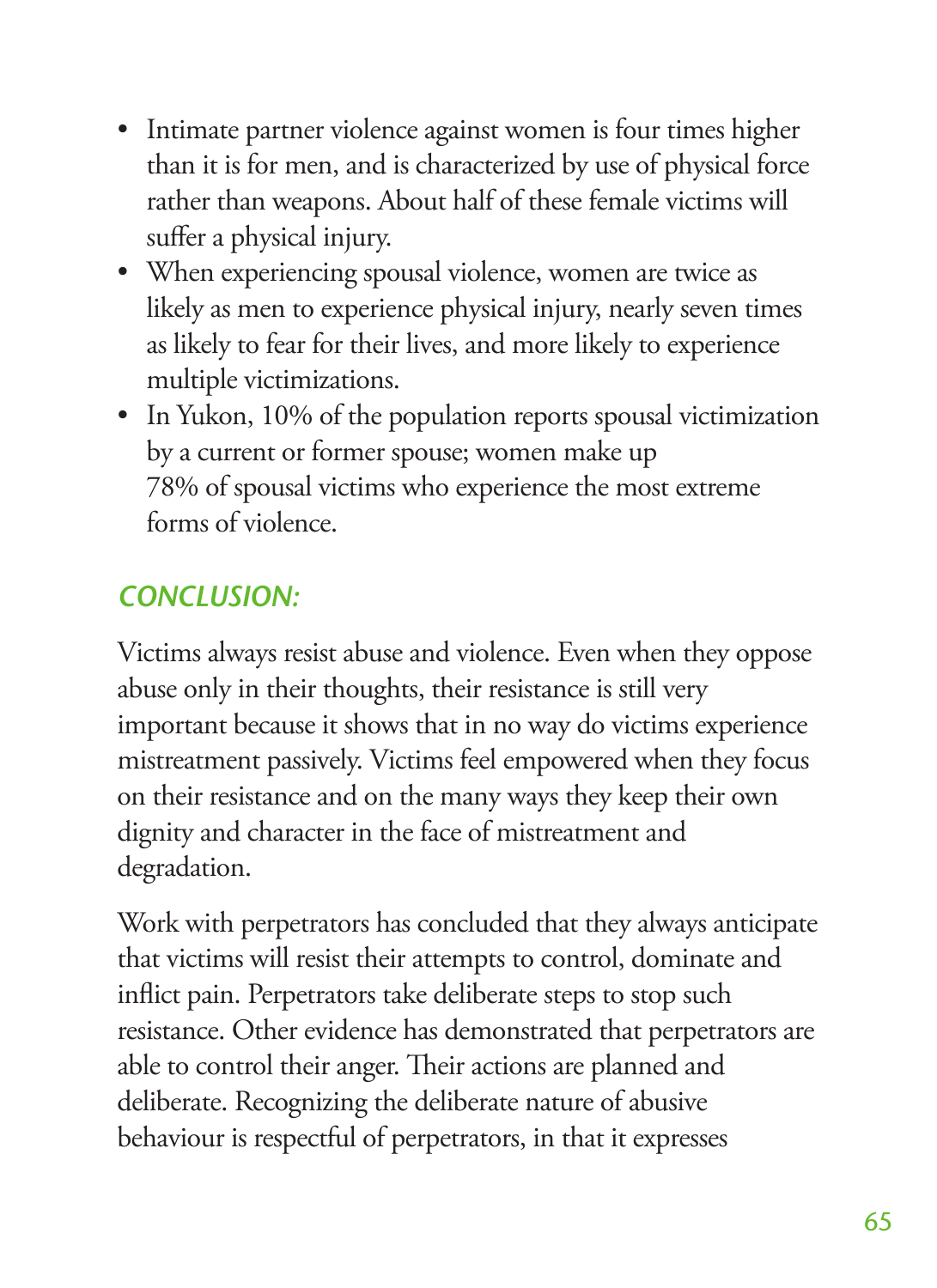confidence in their ability to control their own actions, rather than being "helpless victims" of forces beyond their control. Those who are providing support to victims and/ or perpetrators can focus their attention on victims' resistance and perpetrators' responsibility. Supporters can challenge messages from others that blame the victim or excuse the perpetrator.

### *Directory of Yukon agencies and services*

| Out of Whitehorse, dial the prefix in your community |  |
|------------------------------------------------------|--|
| followed by 5555.                                    |  |

#### *Transition homes*

| Kaushee's Place (Transition Home) Whitehorse  668-5733 |  |
|--------------------------------------------------------|--|
|                                                        |  |
| Help and Hope for Families (Watson Lake                |  |
|                                                        |  |
|                                                        |  |

#### *Victims' services*

| Dawson City Victim Services Coordinator 993-5831  |  |
|---------------------------------------------------|--|
| Watson Lake Victim Services Coordinator  536-2541 |  |
|                                                   |  |

### *Legal information/support*

| Outside Whitehorse call toll-free 1-866-667-4305 |  |
|--------------------------------------------------|--|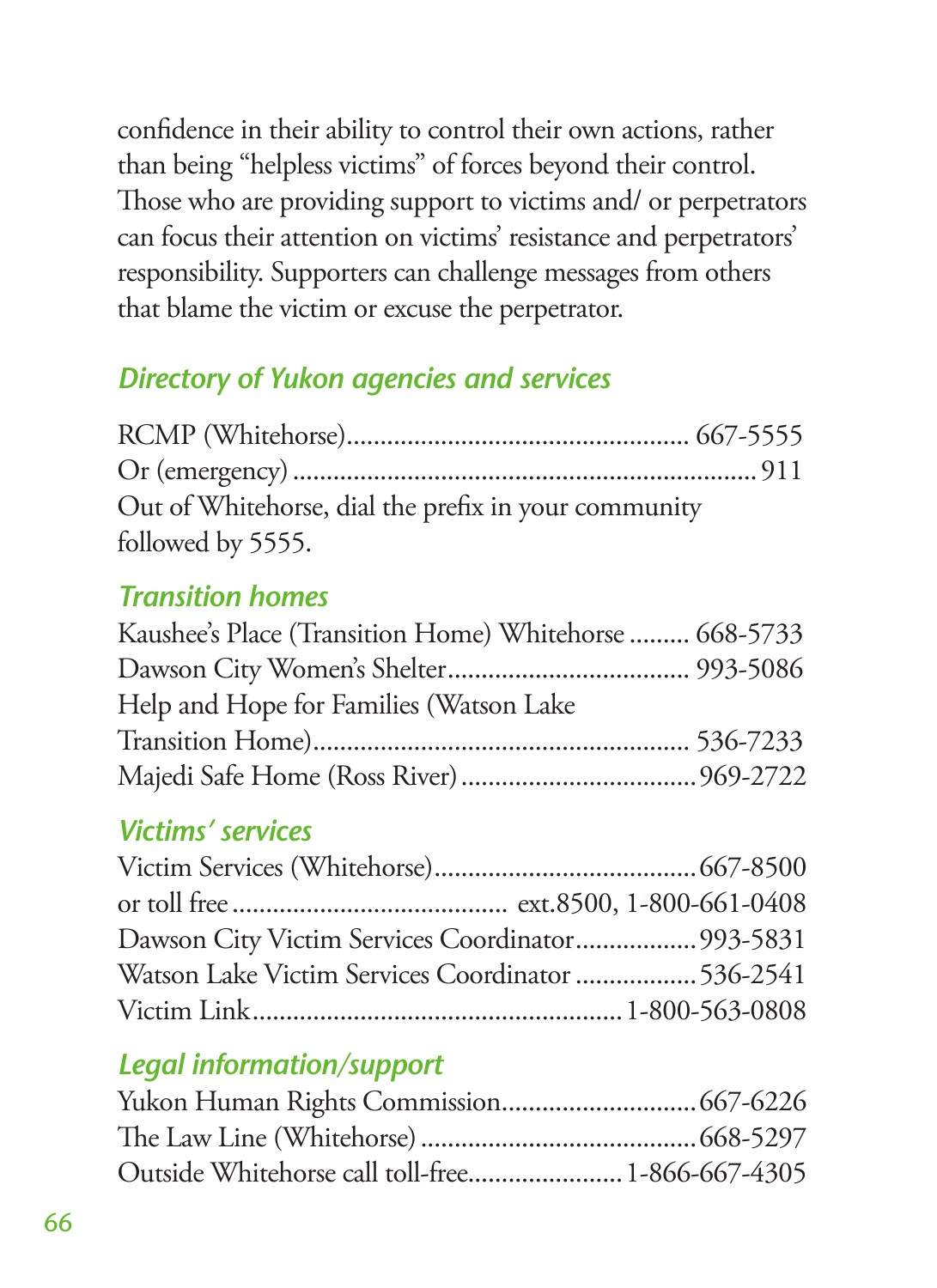| The Lawyer Referral Service (Whitehorse) 668-4231        |
|----------------------------------------------------------|
|                                                          |
|                                                          |
| Kwanlin Dun Justice Program (Whitehorse)  633-7850       |
|                                                          |
| Teslin, Haines Junction, Burwash, Beaver Creek) 667-3781 |
|                                                          |
|                                                          |
|                                                          |
| Ross River Dena Council (Ross River)969-2430 or 969-2826 |
|                                                          |
|                                                          |
|                                                          |

## *Counselling/support/referral services (Whitehorse)*

| YTG Employee Assistance Program 668-3277                 |  |
|----------------------------------------------------------|--|
| Many Rivers Counselling and Support Services  667-2970   |  |
| Many Rivers Dawson City office (also serves Mayo         |  |
|                                                          |  |
| Many Rivers Haines Junction office (also serves          |  |
| Beaver Creek, Burwash Landing, Destruction Bay) 634-2111 |  |
|                                                          |  |
|                                                          |  |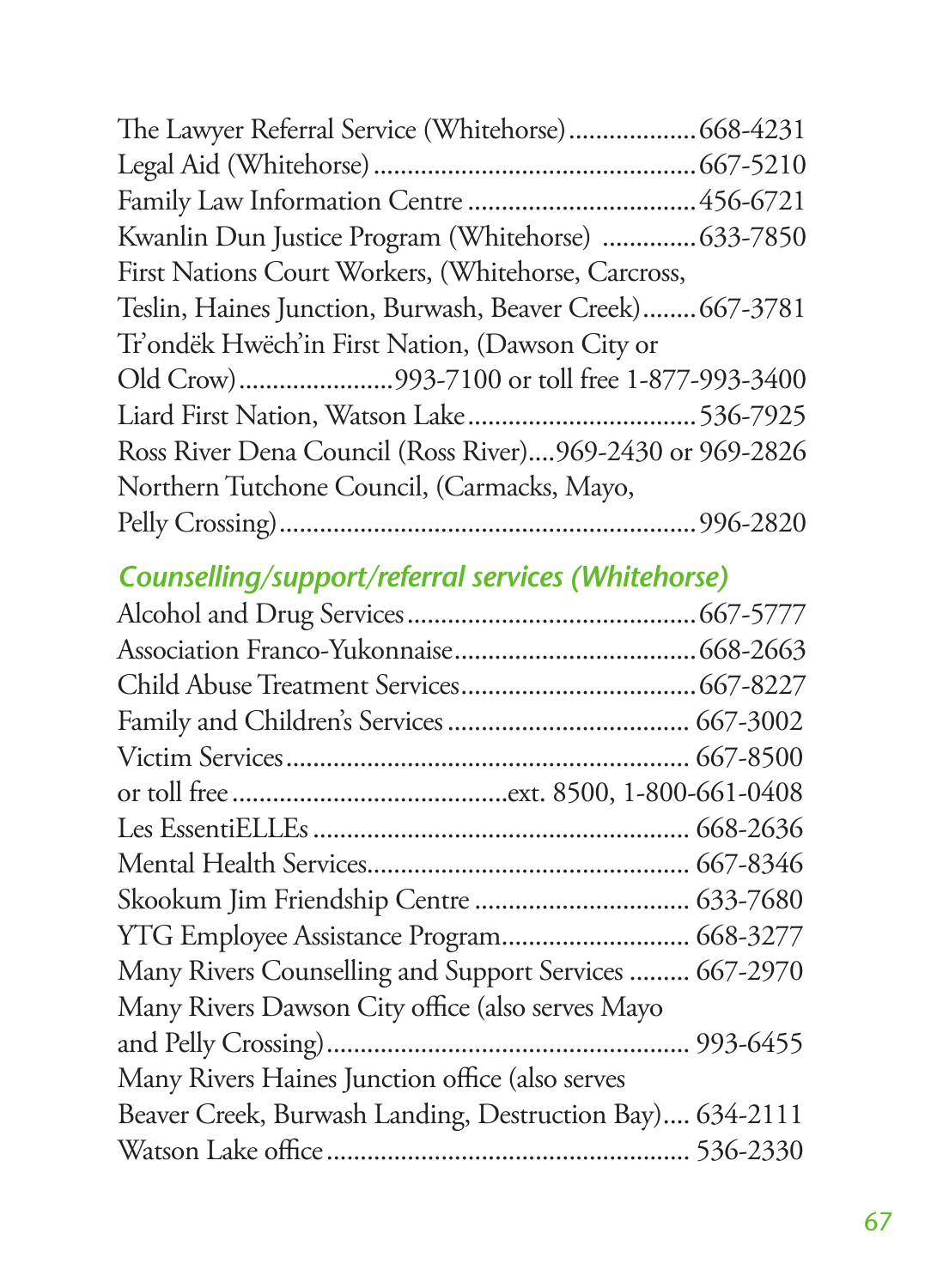| Yukon Government Employee Assistance Program |  |
|----------------------------------------------|--|
| (for Yukon Government employees)  668-3277   |  |
|                                              |  |
|                                              |  |
|                                              |  |
|                                              |  |
|                                              |  |

## *Housing*

| Grey Mountain Housing (First Nations)  633-4880 |  |
|-------------------------------------------------|--|
|                                                 |  |
|                                                 |  |
|                                                 |  |
|                                                 |  |
|                                                 |  |
|                                                 |  |
|                                                 |  |
|                                                 |  |
|                                                 |  |
|                                                 |  |
|                                                 |  |
|                                                 |  |

## *Miscellaneous services (Whitehorse)*

| Aboriginal Affairs and Northern Development |  |
|---------------------------------------------|--|
|                                             |  |
| Maintenance Enforcement Program  667-5437   |  |
| Victoria Faulkner Women's Centre            |  |
|                                             |  |